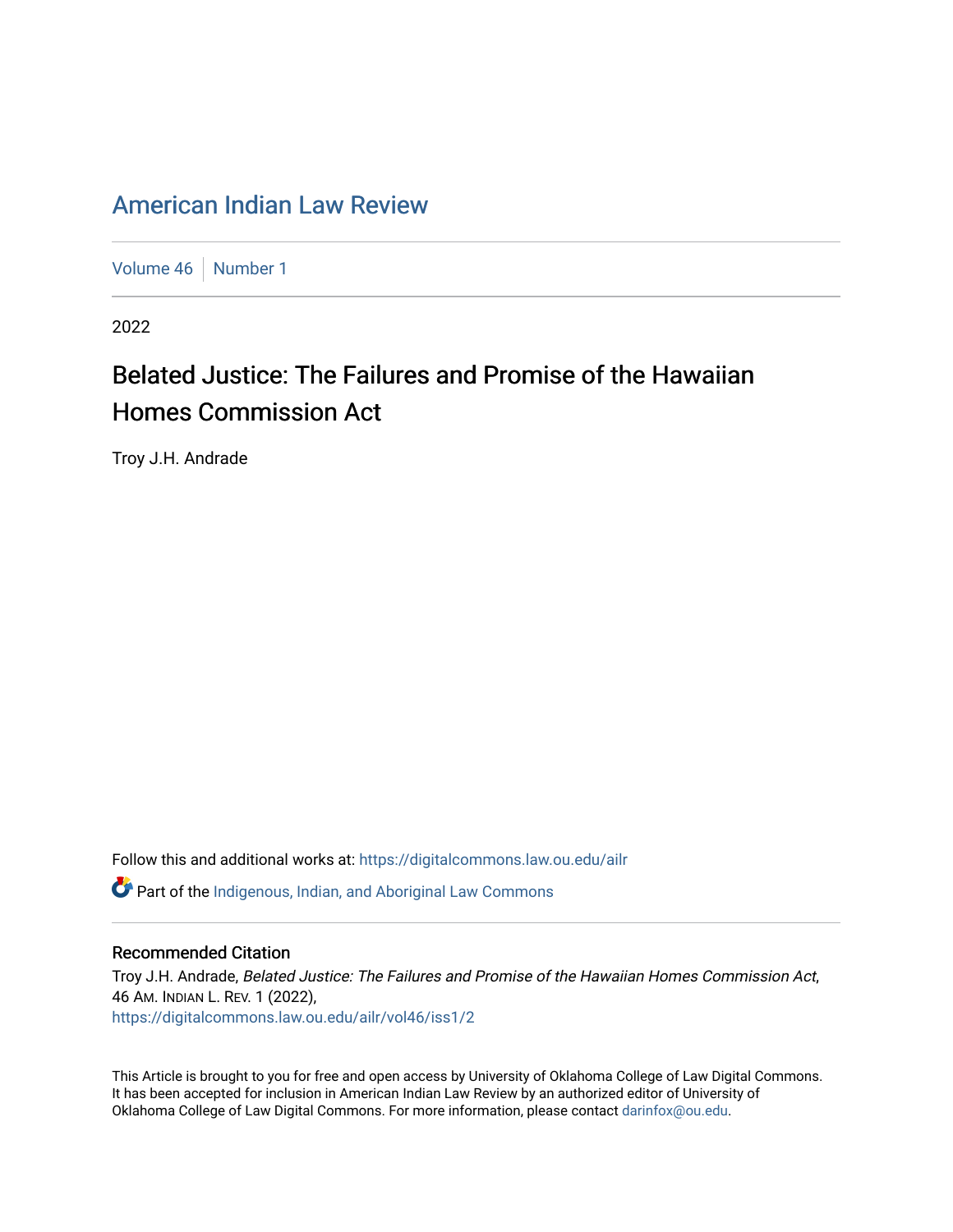## **BELATED JUSTICE: THE FAILURES AND PROMISE OF THE HAWAIIAN HOMES COMMISSION ACT**

*Troy J.H. Andrade\** 

*In July 1921, the United States Congress enacted and President Warren G. Harding signed into law the Hawaiian Homes Commission Act of 1920, establishing a land trust of approximately 203,500 acres of former Crown and Government Lands to provide homestead leases at a nominal fee for native Hawaiians, those individuals of fifty percent or more Hawaiian blood. At present, the Hawaiian Homes Commission oversees the State of Hawai'i's Department of Hawaiian Home Lands, which administers the HHCA and manages the lands set aside for the program. Although steps have been made to put beneficiaries on land, the history of the HHCA demonstrates the failure of the federal and state governments to live up to their promises of justice for Hawaiians.*

#### *Table of Contents*

| II. Land, Power, and the Guise of Rehabilitation: Analyzing the Origins |  |
|-------------------------------------------------------------------------|--|
|                                                                         |  |
|                                                                         |  |
|                                                                         |  |
| III. Enough Is Enough: Analyzing the Government's Continued Breaches    |  |
|                                                                         |  |
|                                                                         |  |
|                                                                         |  |
| 2. 1991 Individual Claims Resolution Under the Hawaiian Home            |  |
|                                                                         |  |
|                                                                         |  |
|                                                                         |  |
|                                                                         |  |

 <sup>\*</sup> Associate Professor of Law and Director of the Ulu Lehua Scholars Program, William S. Richardson School of Law, University of Hawai'i at Mānoa. Ph.D. 2016, University of Hawai'i at Mānoa. J.D. 2011, William S. Richardson School of Law, University of Hawai'i at Mānoa. This Article is dedicated to the lawyers that have fought sometimes for decades—to ensure justice for Hawaiian homestead beneficiaries, including, but not limited to, Thomas Grande, Robert "Gil" Johnston, Melody Kapilialoha MacKenzie, and Carl M. Varady.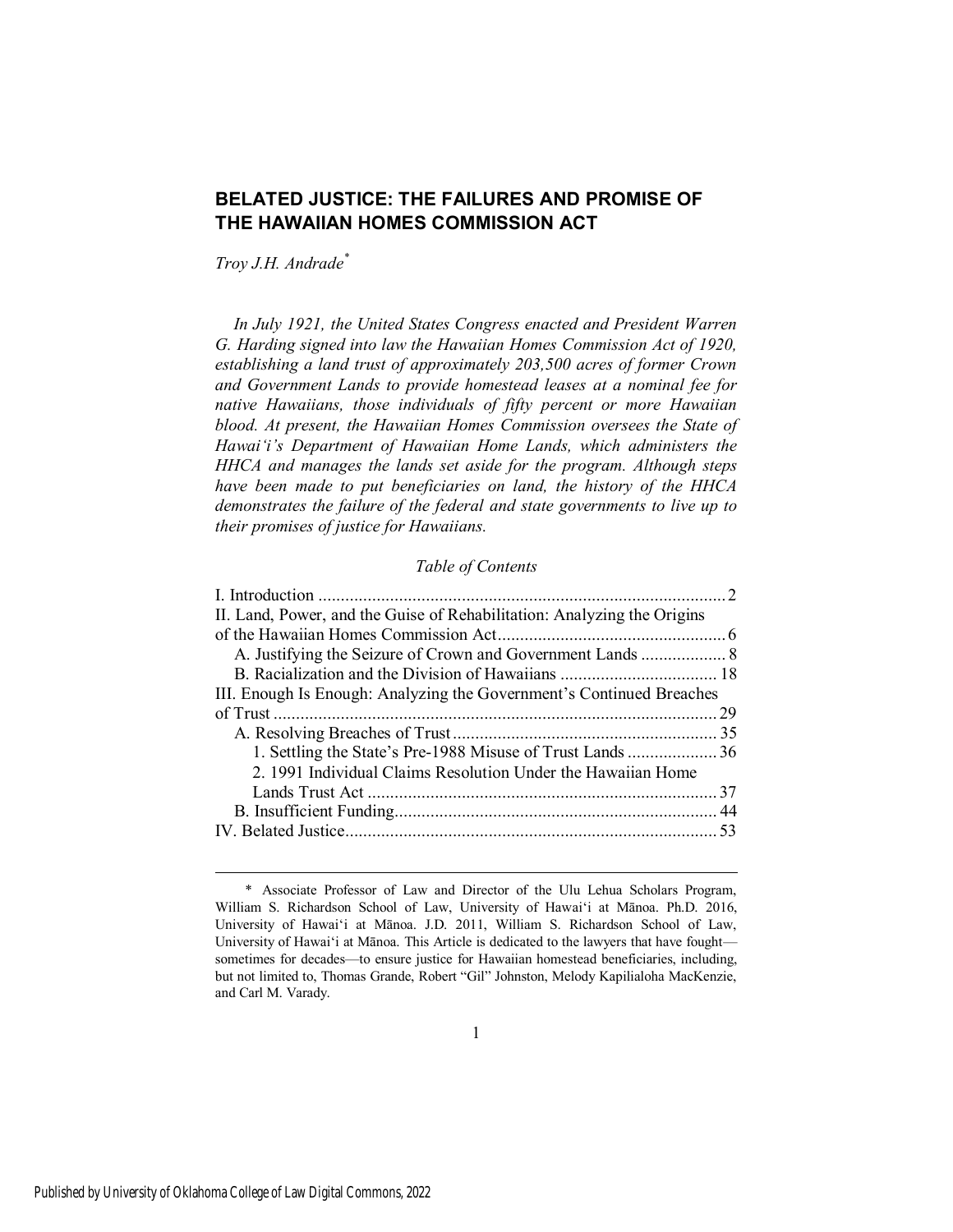#### *I. Introduction*

<span id="page-2-0"></span>In the Hawaiian enclave of Waimānalo, Raymond Pae Galdeira, a native son of that community, established a government funded program to keep teens off the street and out of trouble.<sup>1</sup> This program—the Waimānalo Teen Project—provided respite and safe activities for the predominantly indigenous teens.<sup>2</sup> One night, Galdeira took some of his teens "home" to a collection of makeshift sheds at Waimānalo Beach Park.<sup>3</sup> Because a storm sent strong gusts of wind and consistent sprays of ocean water toward the tent city, Galdeira and the teens ran to help hold down a family home on the cusp of going airborne and flying into the ocean.<sup>4</sup> Galdeira saw his students—these children—and their families struggling to live, not by choice, on the beach.<sup>5</sup> He saw these Kānaka Maoli families struggling to survive in their own homelands and questioned how this could happen.<sup>6</sup>

Galdeira found an answer from Legal Aid volunteer Elizabeth Tuttle, who had researched the state and federal governments' consistent failures to follow through with promises made to native Hawaiians under the 1921 Hawaiian Homes Commission Act ("HHCA").<sup>7</sup> The HHCA—a federal law incorporated into state law—set aside approximately 203,500 acres of Kingdom of Hawai'i Crown and Government Lands for those of at least fifty percent Native Hawaiian blood.<sup>8</sup> The aim of the HHCA was to provide a vehicle to "rehabilitate" the dying Native Hawaiian population through the use of homesteads.<sup>9</sup> The irony of the teens' situation—Kānaka Maoli

 $\overline{a}$ 

9. *See* Ahuna v. Dep't of Haw. Home Lands, 640 P.2d 1161, 1167 (Haw. 1982) ("In *In re Ainoa*, we recognized the purpose of the HHCA was to rehabilitate the native Hawaiians

<sup>1.</sup> Interview with Raymond Pae Galdeira, Founder, The Hawaiians, in Henderson, Nev. (May 7, 2015) [hereinafter Galdeira Interview]; Troy J.H. Andrade, *Hawai'i '78: Collective Memory and the Untold Legal History of Reparative Action for Kānaka Maoli*, 24 U. PA. J.L. & SOC. CHANGE 85 (2021) [hereinafter Andrade, *Hawai'i '78*]. For purposes of this Article, the terms "Native Hawaiian," "Hawaiian," and "Kānaka Maoli" will be used interchangeably to refer to any individual of Hawaiian ancestry regardless of blood quantum. *See* Troy J.H. Andrade, *(Re)Righting History: Deconstructing the Court's Narrative of Hawaiʻi's Past*, 39 U. HAW. L. REV. 631, 652 (2017) ("[M]ost Hawaiʻi citizens recognize that 'Hawaiian' refers to a person of Native Hawaiian ancestry.").

<sup>2.</sup> *See* Galdeira Interview, *supra* note 1.

<sup>3.</sup> *Id.*

<sup>4.</sup> *Id.*

<sup>5.</sup> *Id.*

<sup>6.</sup> *Id.*

<sup>7.</sup> *Id.*

<sup>8.</sup> Hawaiian Homes Commission Act, 1920, Pub. L. No. 67-34, § 201(a)(7), 42 Stat. 108, 108 (1921) (defining "native Hawaiian" as "any descendent of not less than one-half part of the blood of the races inhabiting the Hawaiian Islands previous to 1778").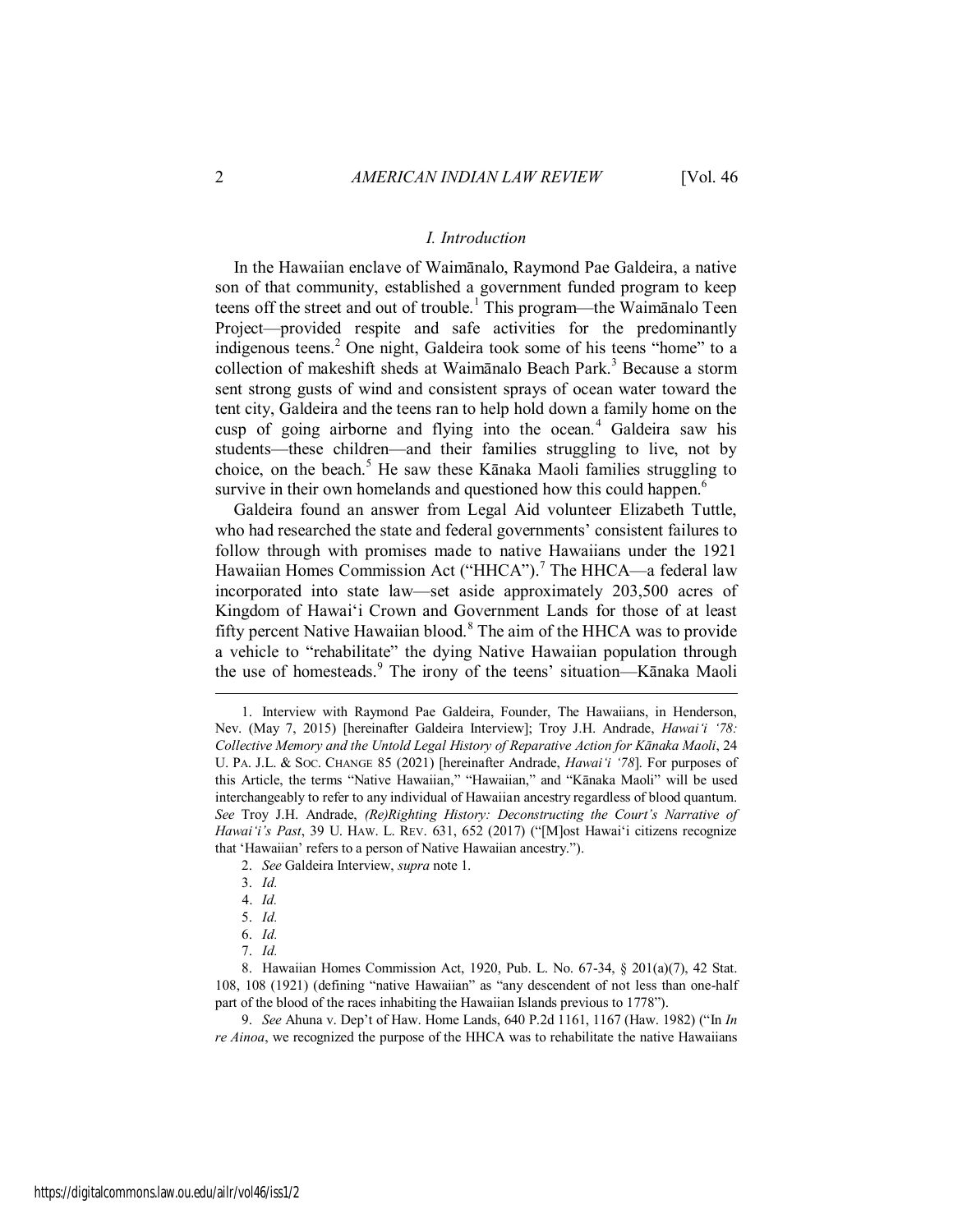living on the beach dodging a severe rainstorm while hundreds of thousands of acres of land lay idle with no tenants—struck a nerve.

Galdeira needed to take action. He rallied support from the Waimānalo community and invited people from across Hawai'i to learn and discuss the HHCA and the state agency that administered the Hawaiian Home Lands program, the state Department of Hawaiian Home Lands ("DHHL").<sup>10</sup> Those at the gathering complained of the long waiting list for a lease award and the lack of funding for the agency.<sup>11</sup> They discussed failed award and leasing policies.<sup>12</sup> They shared serious concerns regarding nepotism and favoritism within the DHHL.<sup>13</sup> Unbeknownst to them at the time, this gathering—calling themselves, simply, The Hawaiians—began a political reawakening of Native Hawaiian consciousness of historical injustices against Hawai'i's Native people.<sup>14</sup> The Hawaiians' first objective was to discuss their grievances regarding the Hawaiian Home Lands program with Hawai'i's Governor John A. Burns.<sup>15</sup>

On October 13, 1970, Galdeira advised Governor Burns that, unless he agreed to a meeting, The Hawaiians would hold a rally at the State Capitol during the festivities of Aloha Week, the busiest tourist season, to "demonstrate that we Hawaiians are united in our drive to get more land through the [HHCA] and to help encourage our people to participate and

on lands given the status of Hawaiian home lands under section 204 of the HHCA. We further emphasized there that '(the) native Hawaiians are special objects of solicitude under the Act.' This language indicates that we are aware of a high duty of care owed to native Hawaiians." (alteration in original) (internal citations omitted)).

<sup>10.</sup> *See* Galdeira Interview, *supra* note 1.

<sup>11.</sup> *Id.*; *see* Pae Galdeira, *An Open Letter to the Hawaiian People*, HAWAII FREE PEOPLE's PRESS, Dec. 1970, at 3, https://ilind.net/oldkine\_images/open%20letter%201970. jpg [https://perma.cc/VMQ5-SQ92] ("We, the people of Hawaii, have journeyed a long and dark road together. A road which began a long time ago . . . a road which grew smaller, rougher and painful to us. It was only our spirit and love for our homeland, for our great mother Hawaii, that lightened the darkness like a flickering candle. There is a great truth in the old proverb that says, 'It is better to light one candle than to curse the darkness.' Let us stop cursing the darkness of extinction, disunity and poverty. Let us each light a candle of unity to light our way. Let us each light a candle of love to help our homeland and our people.").

<sup>12.</sup> *See* Galdeira Interview, *supra* note 1.

<sup>13.</sup> *Id.*

<sup>14.</sup> *See* Andrade, *Hawai'i '78*, *supra* note 1, at 106–16.

<sup>15.</sup> *See* Galdeira Interview, *supra* note 1. The Hawaiians also sought to "gain 'justice' for the Hawaiians, to improve their social and economic position, and to restore racial pride." George S. Kanahele, *The New Hawaiians*, 29 SOC. PROCESS HAW. 21, 28 (1982), https://scholarspace.manoa.hawaii.edu/bitstream/10125/22974/1/Vol\_29.pdf.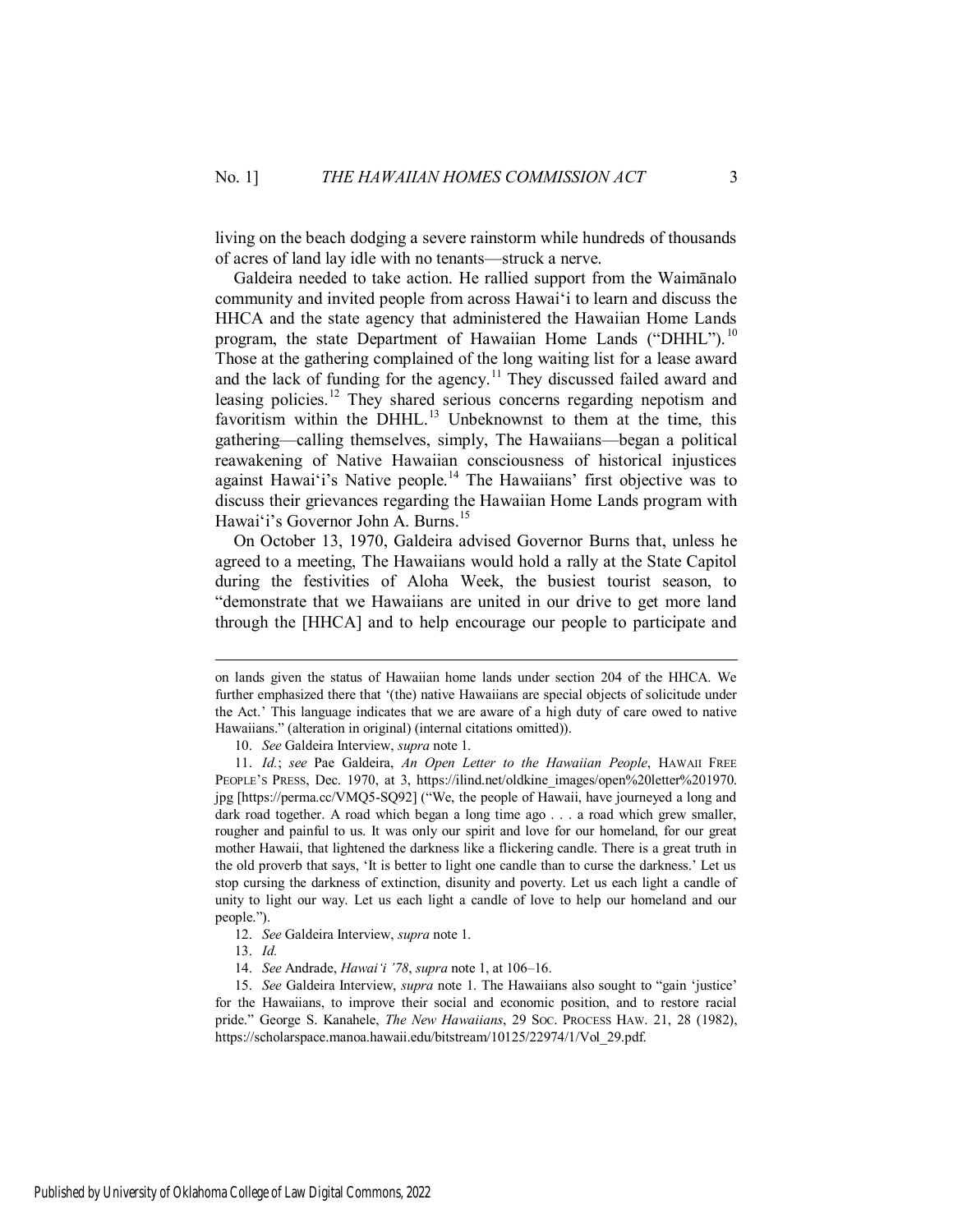strengthen our cause."<sup>16</sup> Galdeira continued to reach out to the Governor's office, yet his calls were met with silence.<sup>17</sup> Galdeira, thus, led a rally at the State Capitol of Hawaiians and non-Hawaiians from across Hawai'i to challenge the Governor's inaction on the Hawaiian Home Lands program and to demand a meeting.<sup>18</sup> Governor Burns—clearly embarrassed by the rally at the heavily media covered event—finally granted The Hawaiians a meeting, but not before confronting Galdeira.<sup>19</sup> Burns yelled to Galdeira, "What the fock you doing?"<sup>20</sup> Galdeira at first showed deference to the governor, but then shouted back, "Hey, fock you man, because we trying to reach you and you were giving us this kind of run around."<sup>21</sup> Burns, clearly enraged, responded, "Bullshit $[.]$ "<sup>22</sup> For about five minutes the governor and young kanaka from Waimānalo argued.<sup>23</sup> Finally, Burns backed down and said, "Okay, I want to meet with you at two o'clock."<sup>24</sup>

True to his word, Governor Burns met with Galdeira and the demonstrators, answered their questions, and assured the group that his administration would take concrete steps to address the failing Hawaiian Home Lands program.<sup>25</sup> Following the initial Aloha Week confrontation, the Governor continued to have open discussions with Galdeira and The Hawaiians about the state of DHHL and the Hawaiian Home Lands program. These continued discussions led to concrete action, including the appointment of one of The Hawaiians to lead DHHL.<sup>26</sup> Following the  $1970$ 

- 23. *Id.*
- 24. *Id*.

<sup>16.</sup> Letter from Raymond Pae Galdeira, Chairman, The Hawaiians, to John A. Burns, Governor of Hawaii (Oct. 13, 1970) (on file with author) (retrieved from the Hawai'i State Archives).

<sup>17.</sup> *See* Galdeira Interview, *supra* note 1.

<sup>18.</sup> *Id.*

<sup>19.</sup> *Id.*

<sup>20.</sup> TOM COFFMAN, TEN YEARS OF COMMUNITY ACTION 18 (1975) (on file with author).

<sup>21.</sup> *Id.*

<sup>22.</sup> *Id.*

<sup>25.</sup> *See* Galdeira Interview, *supra* note 1; Letter from John A. Burns, Governor of Hawaii, to Raymond Pae Galdeira, Chairman, The Hawaiians 4 (Oct. 25, 1970) (on file with author) (retrieved from the Hawai'i State Archives) ("I would like to see every qualified applicant off the list and on a homestead. I would like to see the Commission and the department actively supporting our Hawaiian people in search for solutions to all their problems, not just housing. I would like to see these programs become a valuable tool in the revitalization of the Hawaiian culture and an increase of appreciation of what it means to be Hawaiian by Hawaiians and non-Hawaiians alike.").

<sup>26.</sup> *See* Davianna McGregor-Alegado, *Hawaiians: Organizing in the 1970s*, 7 AMERASIA J., no. 2, 1980, at 29, 44.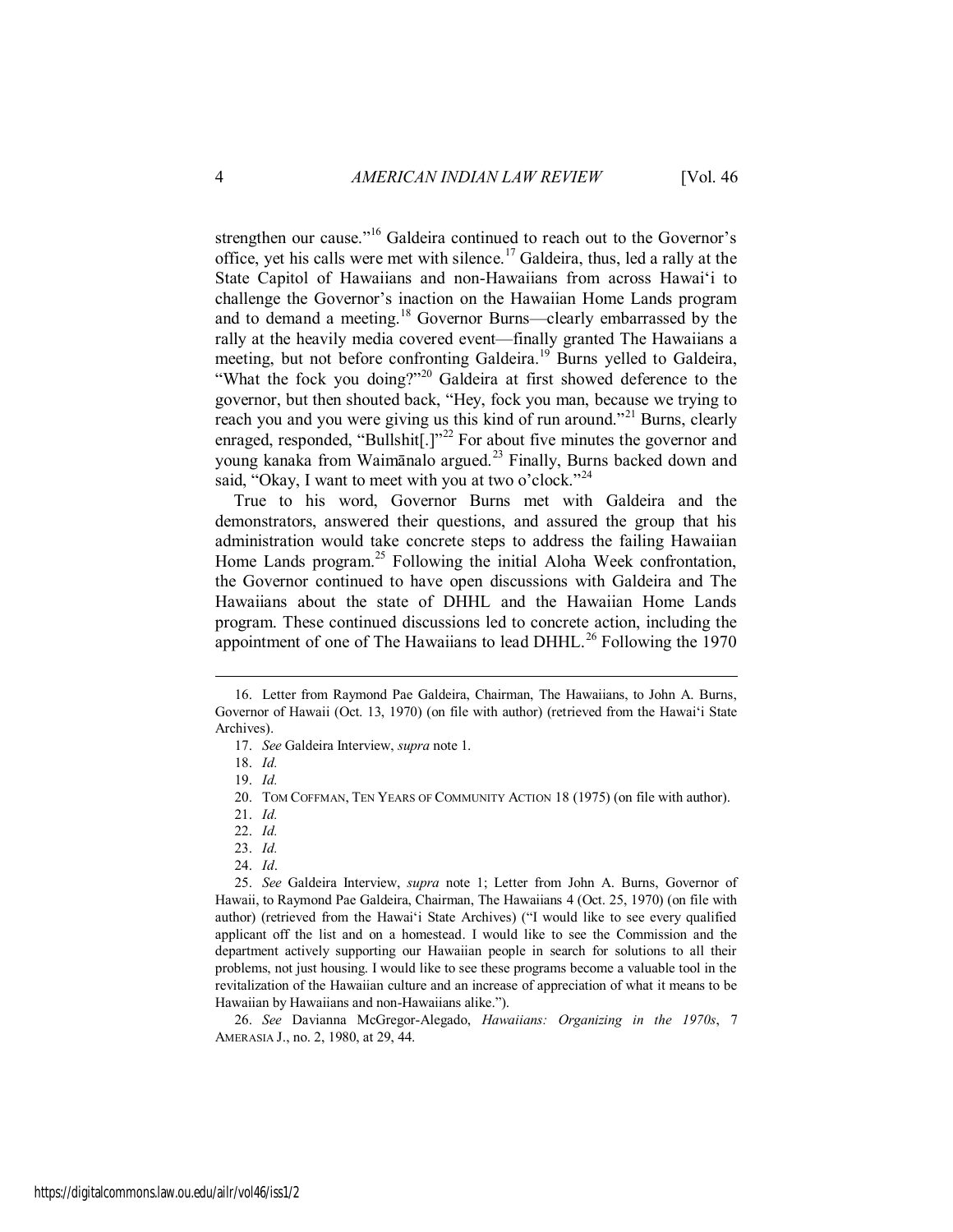Aloha Week protest, the small victories of Galdeira and other HHCA beneficiaries barely scratched the surface of the festering problems that plagued and continue to haunt the Hawaiian Home Lands program.

The year 2021 marks a century since the passage of the HHCA and over fifty years since The Hawaiians' Aloha Week protest against the failures of the DHHL. The 1921 HHCA was, from its noble inception, an attempt to rehabilitate a dwindling population of Hawaiians. Yet undergirding the 100 year-old law is an origin story colored by racism, rugged American individualism, and greed. Thus, while the humanitarian endeavor to rehabilitate Native Hawaiians was laudable, this effort, as discussed in Part II of this Article, was simply a façade to suppress Native Hawaiian claims to land and ensure the profitability of a handful of business interests in Hawai'i. Indeed, the land provided within the corpus of the HHCA was unsuitable for agrarian pursuits with little, if any, access to necessary infrastructure and resources like water; they were lands that, according to one legislator, "a goat couldn't live on."<sup>27</sup> In addition, and perhaps more insidious and damaging, the HHCA codified a divisive racial scheme that fractured Hawaiians by imposing a new identity based on an arbitrary fifty percent blood quantum, which ensured that stolen Kingdom lands would eventually return to the United States. The HHCA reflected the concessions and negotiations of Hawaiian leaders and the business elite in territorial Hawai'i.

The injustices, however, did not end with the creation of the HHCA. For nearly all of its existence, the United States and the State of Hawai'i shirked their responsibilities and obligations under the HHCA to the beneficiaries of the trust. Part III of this Article specifically analyzes the government's failure to address decades-long breaches of trust related to addressing the inordinately long waiting period to obtain a lease and the abysmal record of adequately funding DHHL.

Unsurprisingly, this story of injustice is truly a story that captures the journey of a people forced to demand, decade after decade, what they were entitled to by law. Pae Galdeira's interaction with the Burns Administration fifty years after the HHCA's passage was an interaction that repeated itself with each successive administration and generation of Kānaka Maoli. This injustice continued as the State of Hawai'i and the federal government stymied the potential of the Hawaiian Home Lands program and left the promises of justice unfulfilled.

<sup>27.</sup> *Rehabilitation Should Be Limited to Hawaiians of Pure Blood, Says Governor*, HONOLULU STAR-BULLETIN, Apr. 23, 1921, at 1, 7.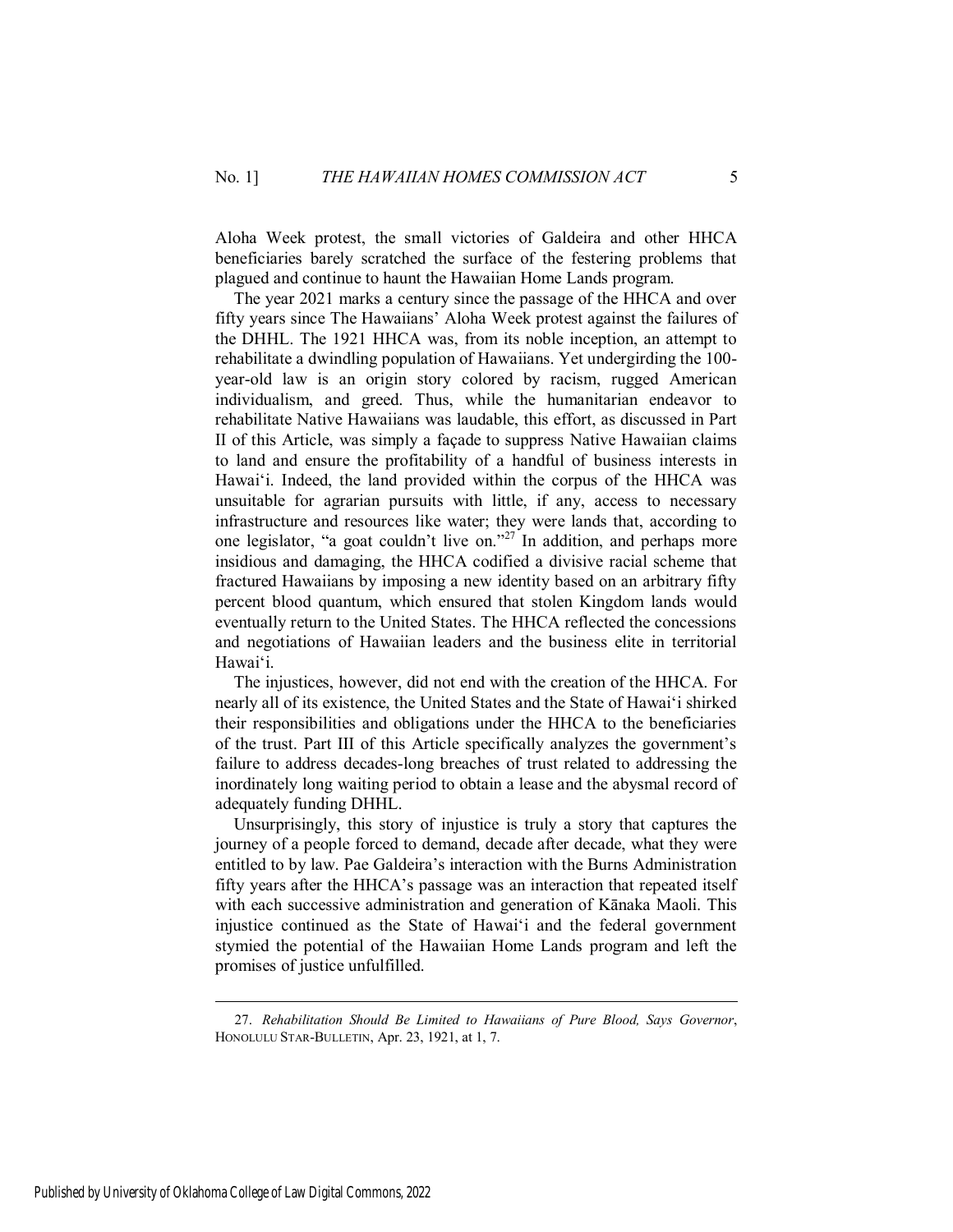## <span id="page-6-0"></span>*II. Land, Power, and the Guise of Rehabilitation: Analyzing the Origins of the Hawaiian Homes Commission Act*

*Perhaps we have a legal right, certainly we have a moral right, to ask that these lands be set aside. We are not asking that what you are to do be in the nature of a largesse or as a grant, but as a matter of justice—belated justice.*<sup>28</sup>

– Jonah Kūhiō Kalaniana'ole, 1920

In November 1914, at his home in Waikīkī, United States Delegate to Congress and Hawaiian Prince Jonah Kūhiō Kalaniana'ole hosted a meeting of 200 Kānaka Maoli interested in forming an organization to uplift the Hawaiian people, who were reeling from high mortality rates and the theft of their Kingdom.<sup>29</sup> The group agreed to form Ahahui Pu'uhonua o Nā Hawai'i, the Hawaiian Protective Association ("Ahahui Puuhonua"), which dedicated its efforts to the rehabilitation of Kānaka Maoli.<sup>30</sup> The organization sought to "build the unity of the Hawaiian people in order to rebuild the strength of an enlightened Hawaiian race" and pursue objectives to "help restore stable and pleasant living conditions among the Hawaiian in the city."<sup>31</sup>

Ahahui Pu'uhonua's goals were put to the test in 1917, when, because of American involvement in World War I, Hawai'i shipping was disrupted. The prices of staple food items, particularly poi (taro), nearly doubled, causing economic strain for poor Hawaiians now living in tenements.<sup>32</sup> Reports highlighted that Hawaiians in these tenements lacked food and were inundated with diseases.<sup>33</sup> Leaders of Ahahui Pu'uhonua, including Kūhiō and many middle and upper class Hawaiians organized an initiative that eventually led to the creation of the Hawaiian Civic Clubs.<sup>34</sup> Their first order of business was to gain federal support of a Hawaiian homesteading

<sup>28. 66</sup> CONG. REC. 7453 (1920) (statement of Delegate Kalaniana'ole).

<sup>29.</sup> Davianna Pōmaika'i McGregor, *'Āina Hoopulapula: Hawaiian Homesteading*, 24 HAWAIIAN J. HIST. 1, 1 (1990) [hereinafter McGregor, *Hawaiian Homesteading*], https:// evols.library.manoa.hawaii.edu/bitstream/10524/590/2/JL24007.pdf.

<sup>30.</sup> *Id.* at 4.

<sup>31.</sup> *Id.*

<sup>32.</sup> *Id.* at 10.

<sup>33.</sup> *Id.* at 4; Frank Bailey, Jr., 'Āina Ho'opulapula: A Contested Legacy: Prince Jonah Kūhiō Kalanaiana'ole's Hawaiian Homes Commission Act During the Territorial Years, 1921-1959, at 69–70 (unpublished Ph.D. dissertation, University of Hawai'i, 2009) (on file with the University of Hawai'i Hamilton Library, University of Hawai'i—Mānoa) (describing the conditions in tenement housing).

<sup>34.</sup> *See* McGregor, *Hawaiian Homesteading*, *supra* note 29, at 4.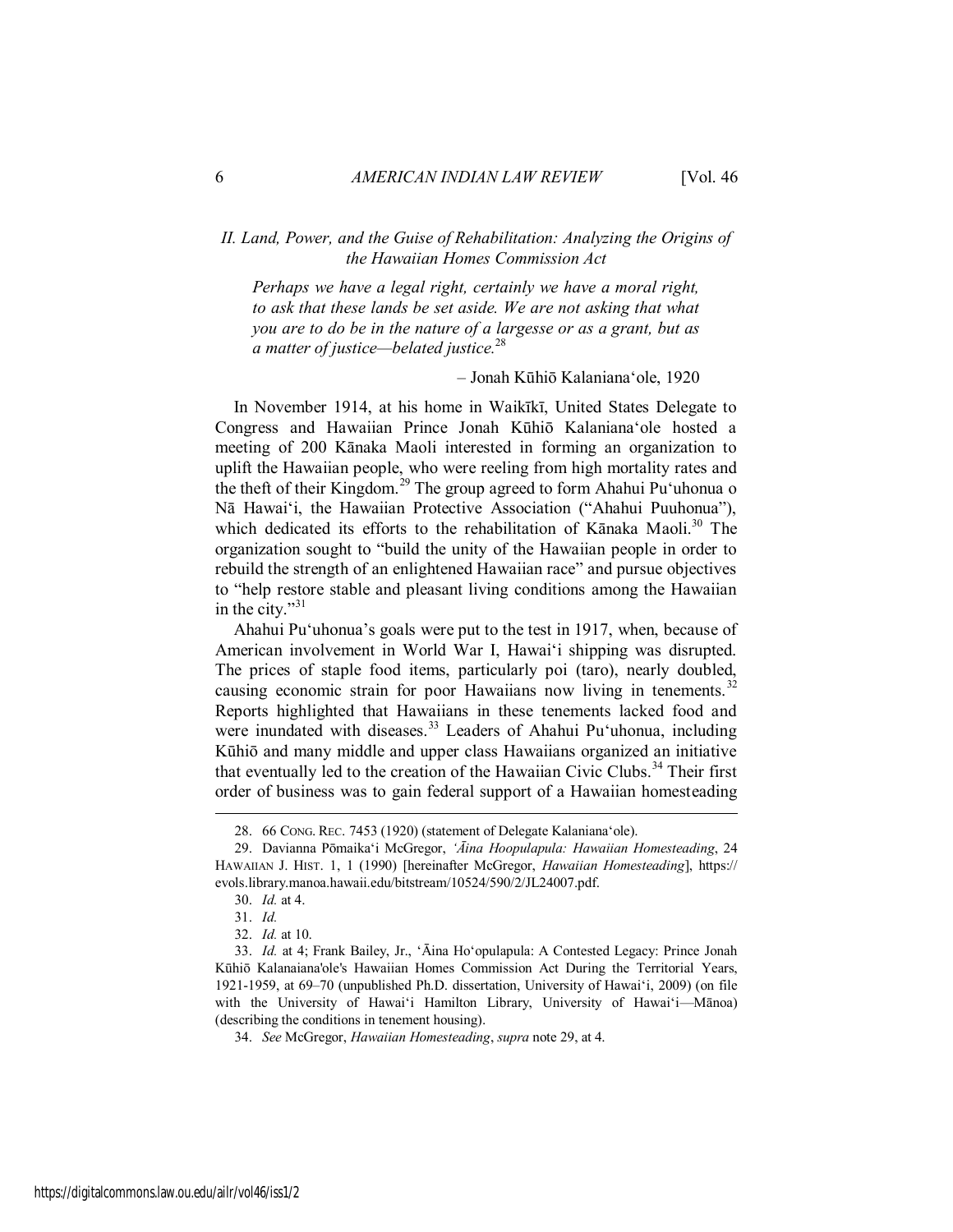program to provide the tenement residents with a new start.<sup>35</sup> A legislative committee of Ahahui Pu'uhonua submitted a draft rehabilitation resolution to territorial legislator John H. Wise in December  $1918$ <sup>36</sup>

Wise, who was imprisoned with Prince Kūhiō in 1895 for participating in a revolt against the self-proclaimed Republic of Hawai'i following the illegal overthrow of the Kingdom,<sup>37</sup> became instrumental in the effort to return lands to the Hawaiian people through the enactment of a homesteading program.<sup>38</sup> Kūhiō and Wise joined forces to navigate politics in Hawai'i and Washington D.C. to advocate for passage of the HHCA.

Given this advocacy, in 1920, Congress held hearings about the condition of Hawai'i's indigenous peoples.<sup>39</sup> Hawaiians were a "dying" race" with the number of "full-blooded Hawaiians" dropping from 142,650 in 1826 to 22,500 in 1919. $^{40}$  In a statement to a congressional committee, territorial Senator Wise described what it meant to be Hawaiian and emphasized the importance of the people's connection to the 'āina (land):

The Hawaiian people are a farming people and fishermen, outof-door people, and when they were frozen out of their lands and driven into the cities they had to live in the cheapest places, tenements. That is one of the reasons why the Hawaiian people are dying. Now, the only way to save them, I contend, is to take them back to the lands and give them the mode of living that their ancestors were accustomed to and in that way rehabilitate them $41$ 

 $\overline{a}$ 

41. *Id.* at 4.

<sup>35.</sup> *Id.* at 5–6.

<sup>36.</sup> *Id.* at 6.

<sup>37.</sup> Troy J.H. Andrade, *American Overthrow*, HAW. B.J., Apr. 2018, at 4, 13 [hereinafter Andrade, *American Overthrow*].

<sup>38.</sup> JON M. VAN DYKE, WHO OWNS THE CROWN LANDS OF HAWAI'I? 242 (2008).

<sup>39.</sup> *Proposed Amendments to the Organic Act of the Territory of Hawaii: Hearing on the Rehabilitation and Colonization of Hawaiians and Other Proposed Amendments to the Organic Act of the Territory of Hawaii and on the Proposed Transfer of the Buildings of the Federal Leprosy Investigation Station at Kalawao on the Island of Molokai, to the Territory of Hawaii Before the H. Comm. On the Territories*, 66th Cong. 32, 47 (1920) [hereinafter *February House Hearings*], https://books.google.com/books?id=KEAvAAAAMAAJ&pg =PA1&lpg=PA1&dq#v=onepage&q&f=false (statement of John H. Wise, Territorial Senator).

<sup>40.</sup> H.R. REP. NO. 66-839, at 2 (1920).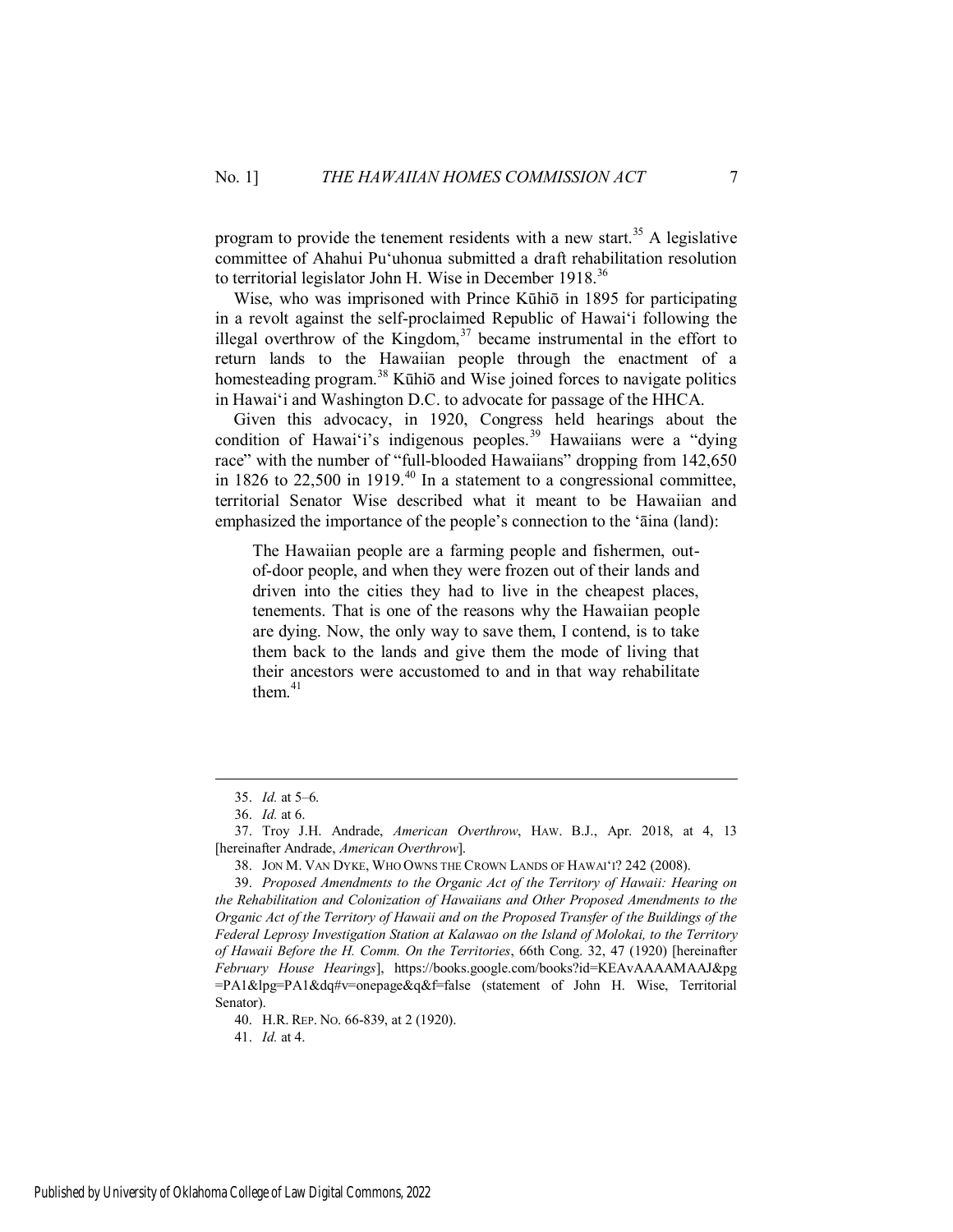Because of the rapid population decline, Kānaka Maoli were "fast becoming a minority element among the races of the Islands, with the probable result that in the future political control will pass into other hands."<sup>42</sup> Senator Wise sought to provide land to all Hawaiians as a means to ensure their connection to the 'āina and their continued existence in their homelands.

Wise's plan, however, was met with considerable opposition from and undermined by powerful business interests, particularly in the sugar and ranching industries. These business elite, often called the Big Five, wielded nearly unmatched economic and political influence in territorial Hawai'i and in Washington, D.C. $^{43}$  They exerted their power against Wise's and Kūhiō's rehabilitation measure. Indeed, the rehabilitation measure, while on its face an effort to redress historical injustices, became a means to perpetuate the subjugation of ancestral lands and rights through the seizure of Crown and Government Lands and the "gifting" of lands back to the indigenous people. With this law, Congress further undermined the prospect of rehabilitation by racializing Hawaiians and premising a lease award of homestead land on the satisfaction of a new "native Hawaiian" identity. These inherent flaws of the HHCA have, as explained below, furthered American colonization by clouding claims to land and poisoning Kānaka views of self and self-governance.

#### <span id="page-8-0"></span>*A. Justifying the Seizure of Crown and Government Lands*

The decades-long conflict over land between Kānaka Maoli and the powerful sugar interests reared its head with passage of the HHCA.<sup>44</sup> While those like Wise and Kūhiō saw the value in rehabilitating the Hawaiian people—as it was a measure advocated for since passage of the Land Act in 1895—others saw the effort to place Hawaiians back on land through

<sup>42.</sup> *Id*. at 2.

<sup>43.</sup> The Big Five were five corporations (Castle & Cooke, Alexander & Baldwin, C. Brewer & Co., American Factors, and Theo H. Davies  $\&$  Co.) that exerted considerable political and economic power in territorial Hawai'i. Eric K. Yamamoto & George K. Yamamoto, *Ethnicity and the Hawaii Bar: Looking Back, Looking Forward*, HAW. B.J., Oct. 1999, at 111, 111, 3-OCT HIBJ 111 (Westlaw).

<sup>44.</sup> For example, the Kingdom of Hawai'i granted long term leases for 26,653 acres of Crown lands that were the best agricultural land to sugar interests that were set to expire between 1917 and 1921. *See* Marylyn M. Vause, The Hawaiian Homes Commission Act, 1920: History and Analysis 17 (1962) (unpublished M.A. thesis, University of Hawai'i— Mānoa) (on file with the University of Hawai'i Law Library, University of Hawai'i— Mānoa).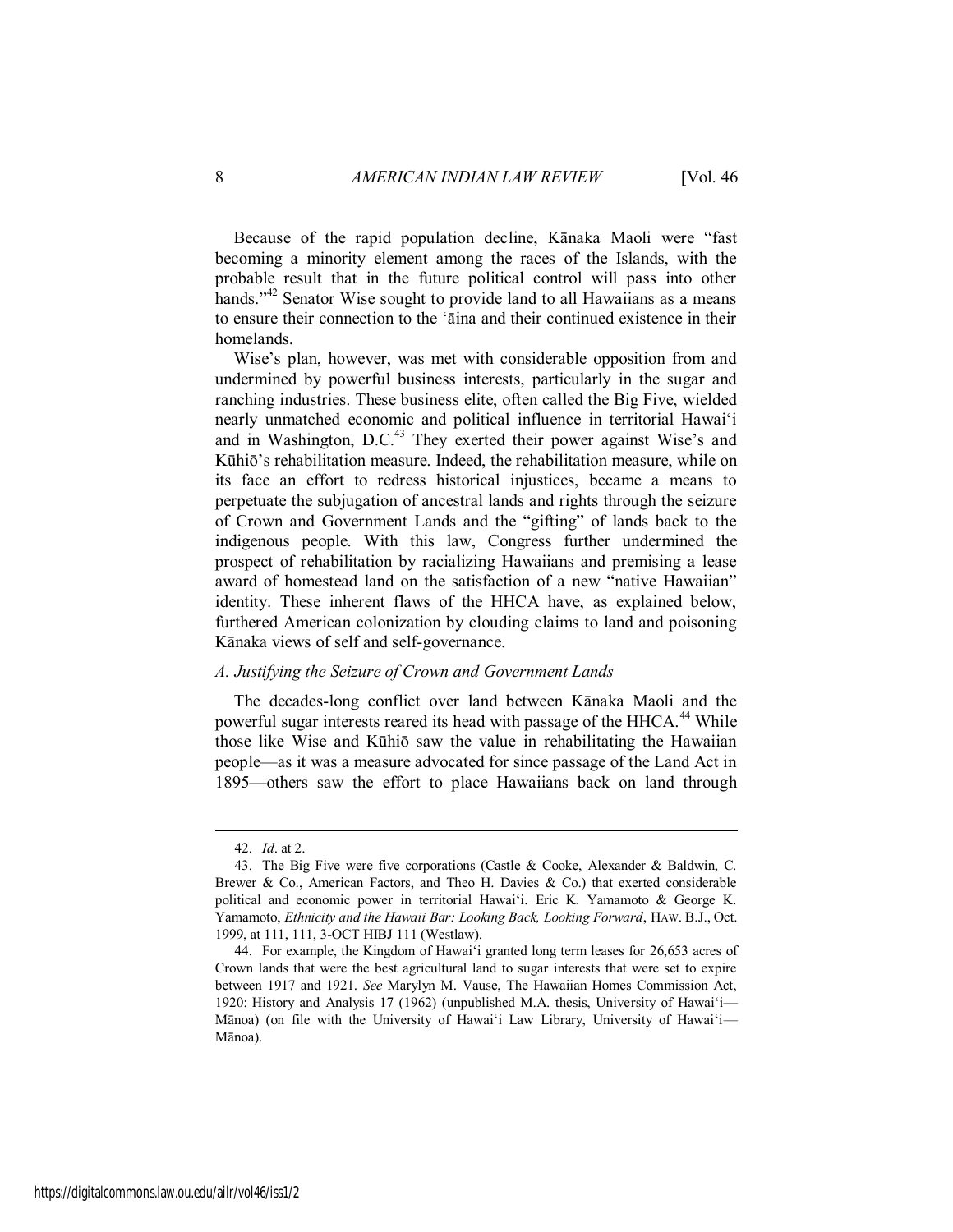homesteading as an opportunity to convince Congress to release restrictions on the sugar industry that were put in place by the Organic Act of 1900.

The Organic Act, which created the Territory of Hawai'i, limited agricultural leases of public land to five years and precluded businesses, like sugar planters and ranchers, from acquiring and holding more than one thousand acres of land.<sup>45</sup> In 1908, Congress amended the Organic Act and extended the leasing of public land from five years to fifteen years.<sup>46</sup> The 1908 amendment also permitted the government to withdraw agricultural leases for homesteading or other public purposes.<sup>47</sup> Fears about sugar and ranching interests peaked when Congress amended the Organic Act in 1910 to allow any twenty-five persons to obtain title to agricultural homesteads upon petitioning the territorial government.<sup>48</sup> The 1908 and 1910 amendments provided an opportunity for individuals to potentially access prime agricultural lands for homesteading. At stake with passage of any homesteading legislation, particularly one that addressed the health conditions of Kānaka Maoli, was the economic superiority of Hawai'i's business elite—the vast majority of whom participated in or were beneficiaries of the 1893 illegal overthrow of the Hawaiian Kingdom.<sup>49</sup>

In February 1920, the territorial legislature sent a delegation handpicked by territorial Governor Charles J. McCarthy to Washington, D.C., to lobby the United States House Committee on Territories for approval of two proposals that would amend the existing homesteading laws and implement Wise's plan with a new law concerning the rehabilitation of Hawaiians.<sup>50</sup> With the exception of the delegation's leader, Senator Wise, the remaining members of this Hawaiian Legislative Commission were aligned with the business elite in Hawai'i.<sup>51</sup> The first proposal, territorial Senate Concurrent Resolution 2, which was authored by Senator Wise, requested a homesteading program of rehabilitation for Hawaiians:

<sup>45.</sup> Hawaii Organic Act, ch. 339, §§ 55, 73, 31 Stat. 141, 150, 155 (1900).

<sup>46.</sup> An Act to Amend Section Seventy-Three of the Act to Provide a Government for the Territory of Hawaii, ch. 124, § 1, 35 Stat. 56, 56 (1908).

<sup>47.</sup> *Id.*

<sup>48.</sup> Act of May 27, 1910, ch. 258, § 5, 36 Stat. 443, 446.

<sup>49.</sup> *See* Andrade, *American Overthrow*, *supra* note 37.

<sup>50.</sup> J. KĒHAULANI KAUANUI, HAWAIIAN BLOOD: COLONIALISM AND THE POLITICS OF SOVEREIGNTY AND INDIGENEITY 99-100 (2008).

<sup>51.</sup> *See* McGregor, *Hawaiian Homesteading*, *supra* note 29, at 18.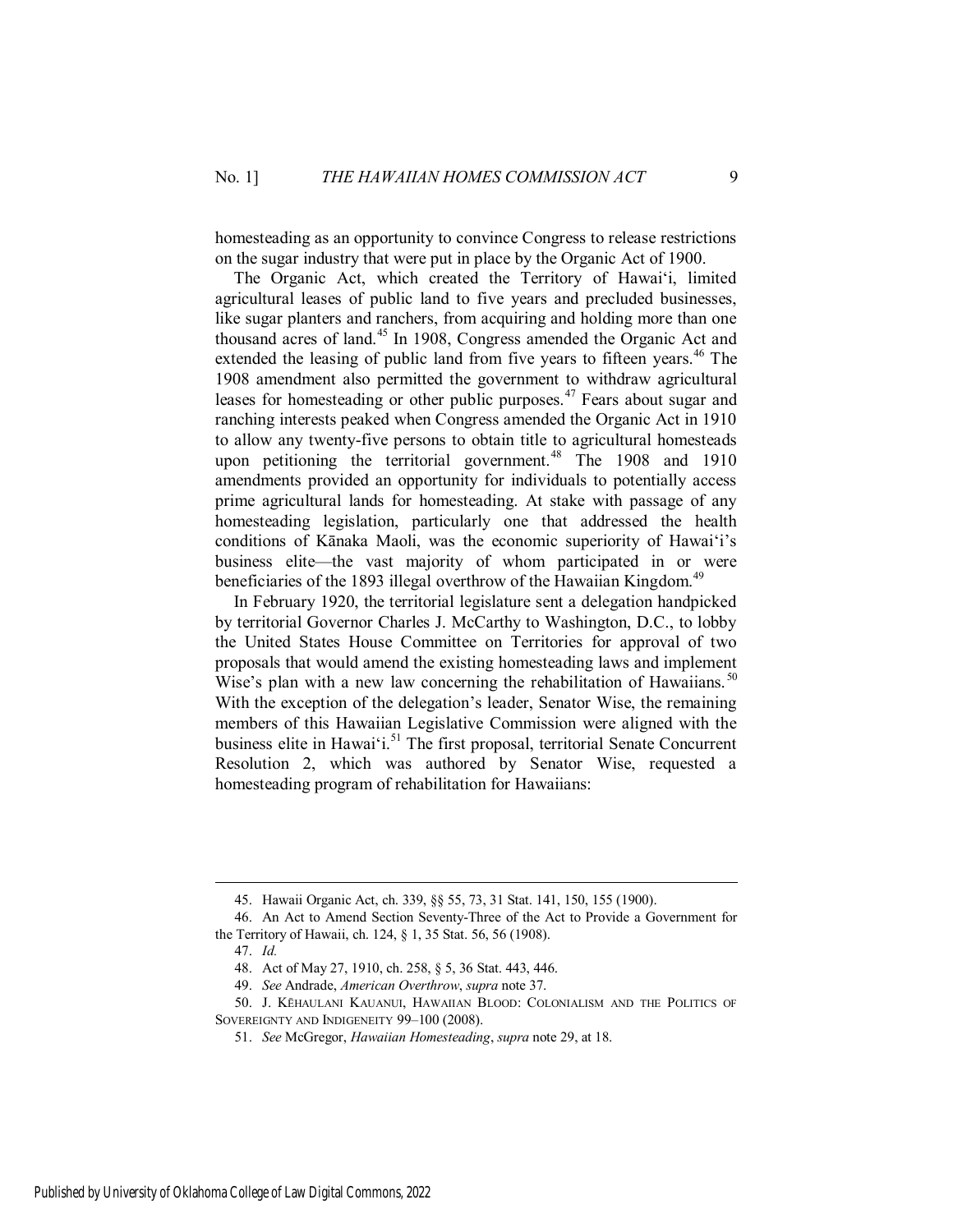that the Congress of the United States of America be respectfully petitioned herein to make such amendments to the [Organic Act] or by other provisions deemed proper in the premises, that from time to time there may be set aside suitable portions of the public lands of the Territory of Hawaii by allotments to or for associations, settlements, or individuals of Hawaiian blood in whole or in part, the fee simple title of such lands to remain in the government, but the use thereof to be available under such restrictions as to improvements, size of lots, occupation and otherwise as may be provided for said purposes by a commission duly authorized or otherwise giving preference rights in such homestead leases for the purposes hereof as may be deemed just and suitable by the Congress assembled  $\ldots$ .<sup>52</sup>

The second proposal, territorial House Concurrent Resolution 28, which had the full support of the remaining delegation, was conditioned on "adequate provisions" being made to "accomplish the purpose" of Senate Concurrent Resolution  $2.55$  Under House Concurrent Resolution 28, the territorial legislature, at the insistence of the sugar and ranching industries, requested that Congress amend the Organic Act to allow one-fifth of "highly cultivated public lands" to be exempt from general homesteading laws and be allowed to be sold to the highest bidder—resulting in more public lands being leased at low rates to the large businesses.<sup>54</sup>

At the U.S. House Committee on Territories hearing, Wise pled that land be returned to Kānaka Maoli as Hawaiian commoners received very little land in the 1848 Māhele,<sup>55</sup> while the government took 1,505,460 acres and the crown received 984,000 acres.<sup>56</sup> With the assistance of Kūhiō, Wise sought to convince the House Committee that passage of the rehabilitation measure would ensure justice for Hawaiians: "The Hawaiian people, those

<sup>52.</sup> S. Con. Res. 2, 10th Leg., Reg. Sess. (Terr. of Haw. 1919), *reprinted in* S. JOURNAL, 10th Leg., Reg. Sess. 25–26 (Terr. of Haw. 1919), https://babel.hathitrust.org/cgi/pt?id=umn. 31951002253161e&view=1up&seq=48&skin=2021.

<sup>53.</sup> H.R. Con. Res. 28, 10th Leg., Reg. Sess. (Terr. of Haw. 1919), *reprinted in* H.R. JOURNAL, 10th Leg., Reg. Sess. 300–06 (Terr. of Haw. 1919).

<sup>54.</sup> *Id.*

<sup>55.</sup> *See* McBryde Sugar Co., Ltd. v. Robinson, 504 P.2d 1330, 1336 n.5 (Haw. 1973) ("The term mahele means to divide or apportion. When used in the context of land titles, reference is usually to the Great Mahele of 1848, which accomplished the division of the undivided interest in land between the King on one hand and the chief and konohikis on the other.") (internal citations omitted)).

<sup>56.</sup> *February House Hearings*, *supra* note 39, at 28.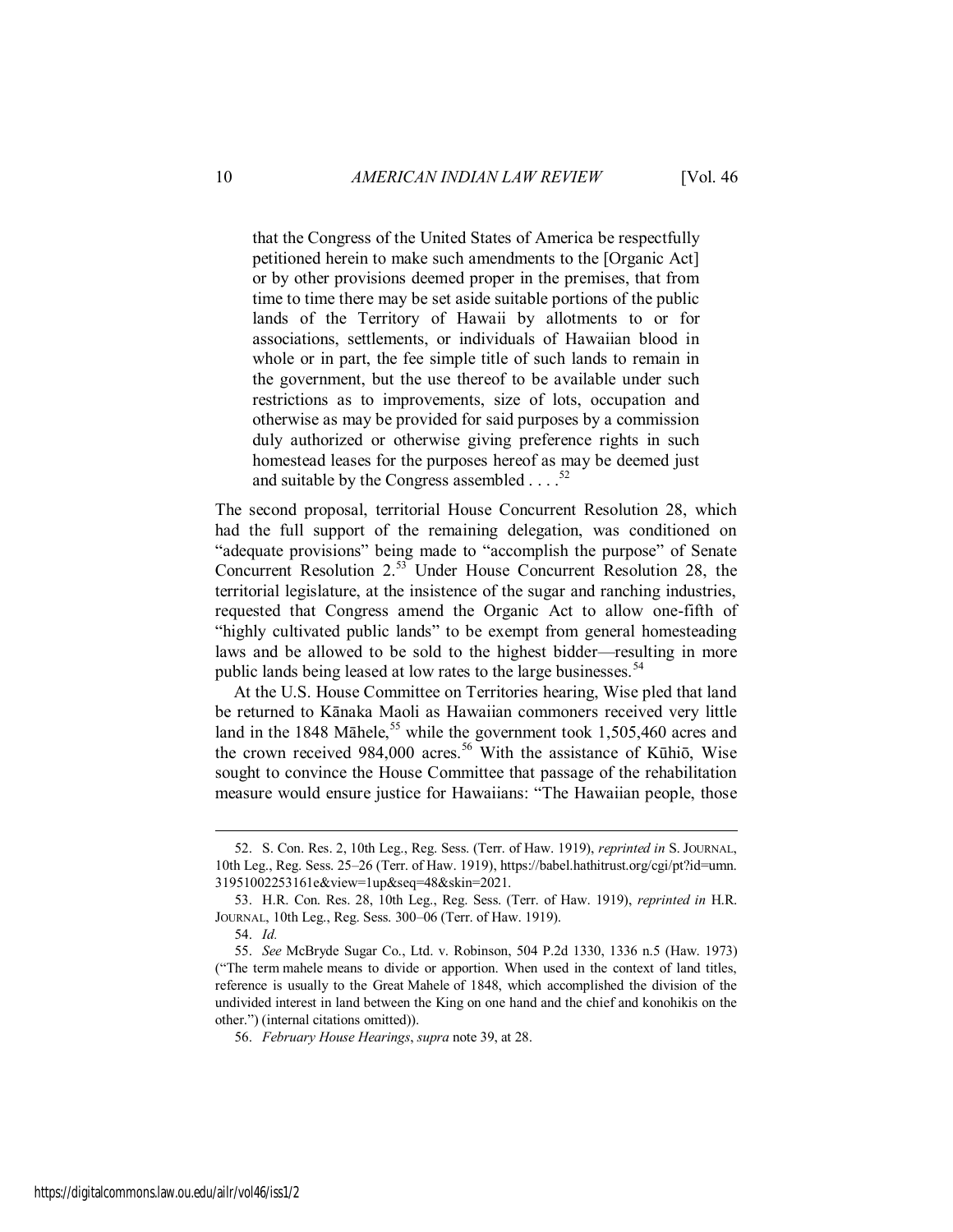of Hawaiian blood, have rights to these crown lands, for the Government of the United States and the Territory of Hawaii have given them these rights. We feel that we have not got all that is coming to us."<sup>57</sup> Kūhiō believed the common people "assumed that these lands were being held in trust by the crown for their benefit" and that the Republic of Hawai'i's merging of these Crown lands with the Government lands was another example of "the injustice done the common people by those in power."<sup>58</sup> Kūhiō added: "Perhaps we have a legal right, certainly we have a moral right, to ask that these lands be set aside. We are not asking that what you are to do be in the nature of a largesse or as a grant, but as a matter of justice—belated justice."<sup>59</sup> Thus, the Hawaiian politicians viewed the rehabilitation program as a means to effectuate the result of the Māhele in which Hawaiians had a continuing claim in the land. $60$ 

At the request of the House Committee on Territories Chair Charles F. Curry, the two territorial proposals were revised and resubmitted as one piece of legislation, House Resolution 12683.<sup>61</sup> Territorial Attorney General Harry S. Irwin drafted the new legislation for Kūhiō to introduce.<sup>62</sup> House Resolution 12683 proposed "sweeping changes" to the Organic Act.<sup>63</sup> Among the heavily criticized changes was an amendment that would have allowed the leasing through public auction of all "highly cultivated public lands," as opposed to only one-fifth as suggested in House Concurrent Resolution 28.<sup>64</sup> Attorney General Irwin designed what would be called the "Kuhio Bill" to ensure that the public auction process would guarantee that the sugar planters would win all bids for public lands.<sup>65</sup>

 $\overline{a}$ 

Published by University of Oklahoma College of Law Digital Commons, 2022

<sup>57.</sup> *Id.* at 32.

<sup>58.</sup> Prince J.K. Kalanianaole, *The Story of the Hawaiians*, 21 MID-PAC. MAG. 117, 126, 129 (1921), https://books.google.com/books?id=jcFBAQAAMAAJ&pg=PA101&lpg=PA 101&dq#v=onepage&q&f=false.

<sup>59. 66</sup> CONG. REC. 7453 (1920) (statement of Delegate Kalaniana'ole).

<sup>60.</sup> *See* VAN DYKE, *supra* note 38, at 253 ("For purposes of this study, the most important perception that emerged from the debates creating the Hawaiian Home Lands Program was the understanding that the Crown Lands were lands that the Hawaiian Monarchs held in trust for all the Native Hawaiian People, and that the common Hawaiians had a continuing claim to these lands because they received such a minimal amount of land during and after the 1848 Mahele. . . . Native Hawaiians have a continuing claim to these lands.").

<sup>61.</sup> H.R. Res. 12683, 66th Cong. (1920).

<sup>62.</sup> *See* Vause, *supra* note 44, at 54.

<sup>63.</sup> Paul Nahoa Lucas et al., *Hawaiian Homes Commission Act*, *in* NATIVE HAWAIIAN LAW: A TREATISE 176, 185 (Melody Kapilialoha MacKenzie ed., 2015).

<sup>64.</sup> H.R. Res. 12683, 66th Cong.

<sup>65.</sup> *See* Vause, *supra* note 44, at 55–56.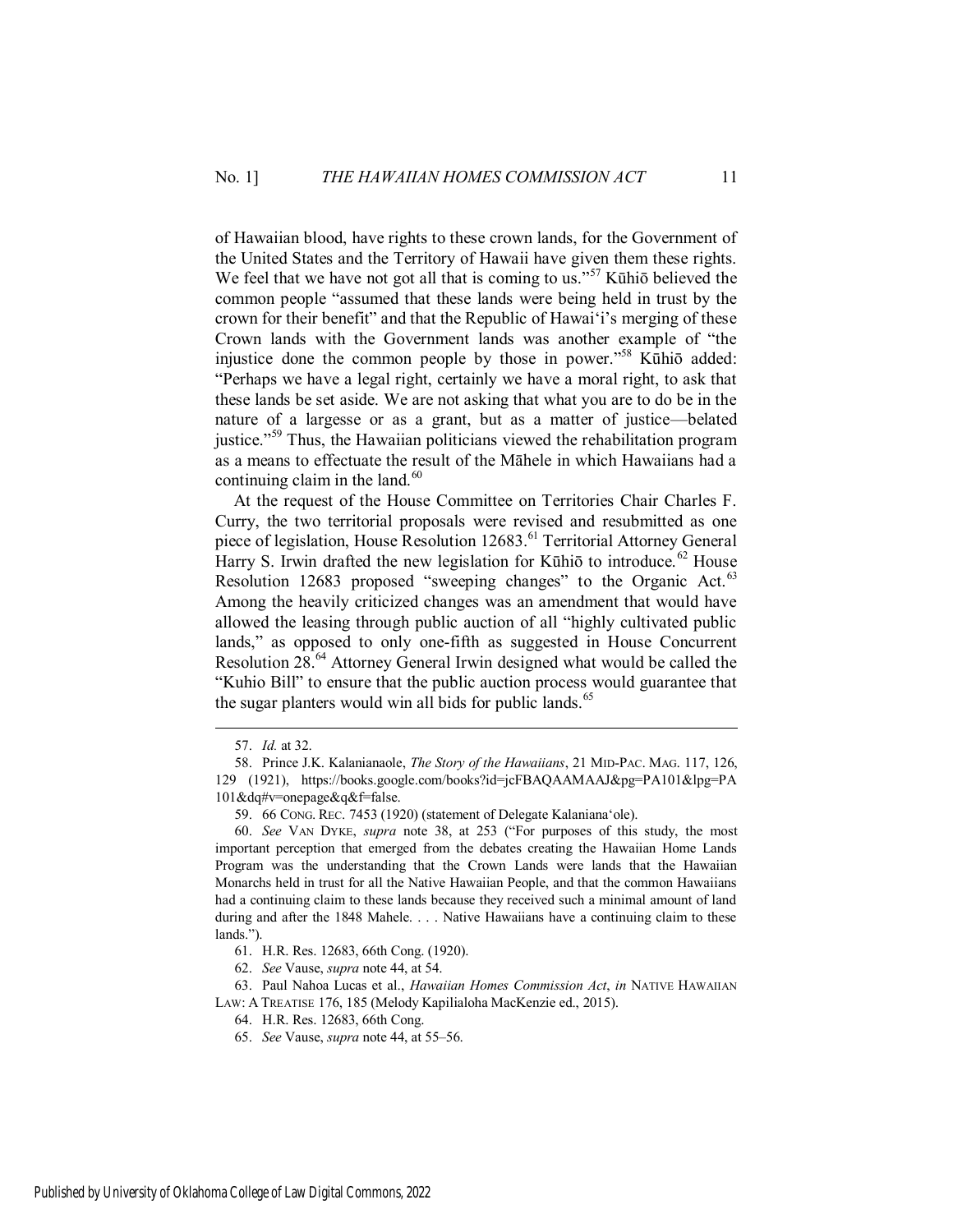A "firestorm of protest" erupted when news of the proposal reached the Hawaiian Islands: "Some citizens alleged that the legislative commission had violated the will of the territorial legislature and had succumbed to a sugar planters' conspiracy 'to prevent homesteading' of the cultivated sugar lands."<sup>66</sup> One citizen vehemently opposed the Kuhio Bill: "The proposed statute plays directly into the hands of the powerful corporations doing business here—in many cases founded by those who came to Hawaii bearing the banner of the cross upon their shoulders and the message of 'peace on earth, good will toward men' in their hearts  $\ldots$  ... ... ... Governor McCarthy, a member of the Hawaiian Legislative Commission, brushed off the proposal as a simple misunderstanding that he thought had the support of the people of Hawai'i.<sup>68</sup>

The Kuhio Bill was subsequently resubmitted as House Resolution 13500, which (un)surprisingly and despite the backlash in Hawai'i afforded additional benefits to the sugar interests in Hawai'i.<sup>69</sup> For example, the resolution exempted "all cultivated sugar-cane lands" from the inventory of "available lands" that would be set aside for Hawaiian homesteading.<sup>70</sup> At the same time, the resolution designated the most marginal and remote lands for Native Hawaiian homesteading.<sup>71</sup> The proposed law also included, for the first time and as discussed further below, a blood quantum requirement of one thirty-second part or more Hawaiian blood to be eligible to obtain a lease—the length of which was also dramatically reduced from 999 to 99 years.<sup>72</sup>

Several rounds of congressional hearings were held on the new bill.<sup>73</sup> A vocal dissent made clear their belief that the law was unconstitutional and, if passed, needed to be significantly curtailed to ensure that homesteads would only be available to full blooded Hawaiians.<sup>74</sup> Others opposed the

 $\overline{a}$ 

74. *Id.*

<sup>66.</sup> *Id.* at 56–84.

<sup>67.</sup> Dudley Burrows, *Raymond Ready to Spend Last Cent in Fight on Land Bill*, PAC. COM. ADVERTISER (Honolulu), Mar. 28, 1920, § 2, at 1, 5.

<sup>68.</sup> *Commission Preparing Official Statement in Answer to Criticisms*, PAC. COM. ADVERTISER (Honolulu), Mar. 31, 1920, at 1.

<sup>69.</sup> H.R. Res. 13500, 66th Cong. (1920).

<sup>70.</sup> *Id.* § 203.

<sup>71.</sup> *Id.*

<sup>72.</sup> *Id.* §§ 201(a)(7), 208(2).

<sup>73.</sup> *Hawaiian Homes Commission Act, 1920: Hearings on H.R. 13500 Before the S. Comm. on the Territories*, 66th Cong. 91 (1920) [hereinafter *December Senate Hearings*], https://www.doi.gov/sites/doi.gov/files/uploads/HHCA-House-Hearing-Dec-14-1920-for-HR-13500.pdf.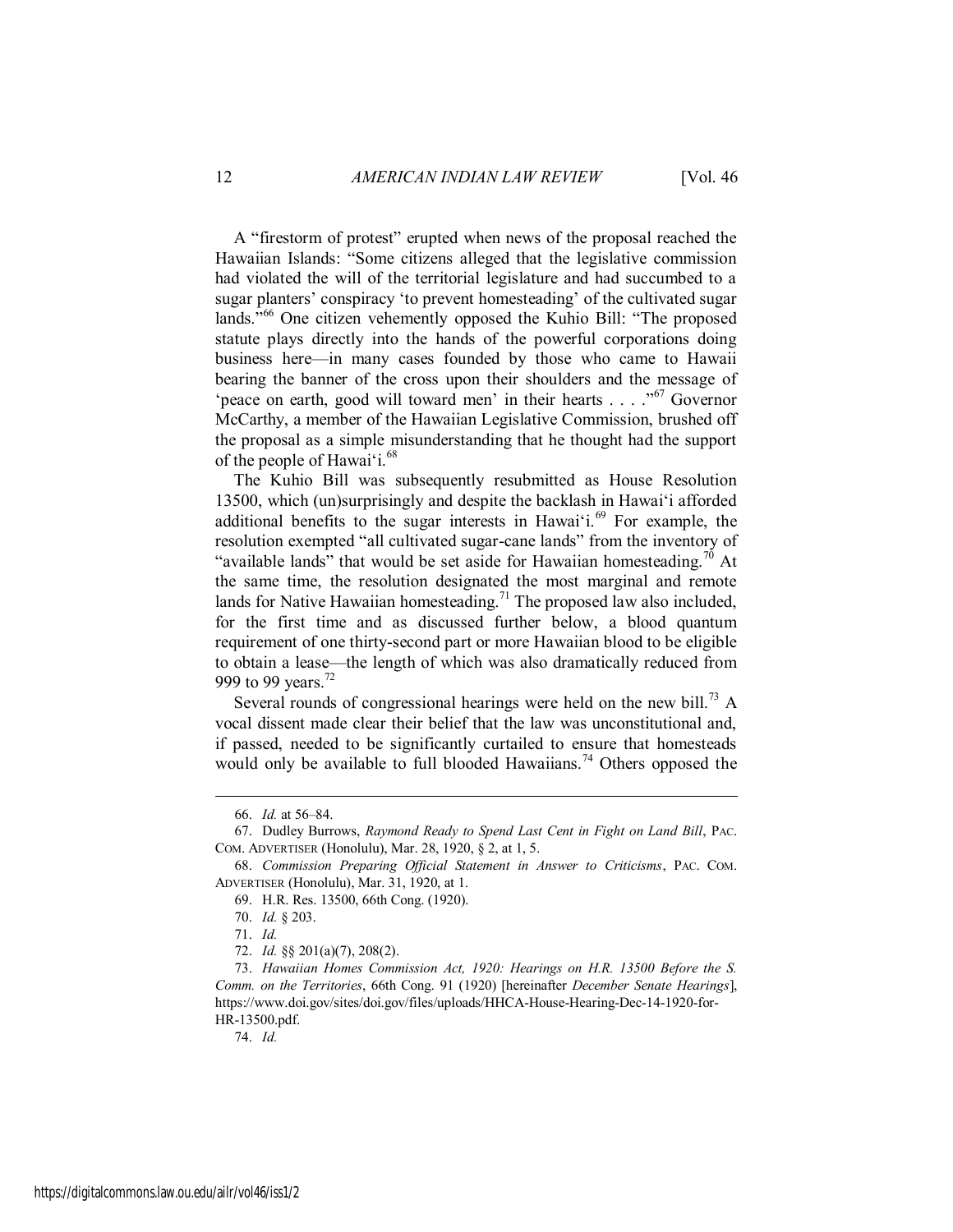measure as it still provided Kānaka Maoli with marginal lands.<sup>75</sup> Territorial Representative William Jarrett stated: "They want to give the Hawaiians land that a goat couldn't live on. This whole thing is a joke. The real purpose of this bill is to cut out homesteading. If you want to cut out homesteading, then pass the bill."<sup>76</sup>

The proponents urged passage of the bill on several grounds. One of the bases for passage of the bill was that the effort toward native rehabilitation would serve as an "anti-Asian remedy" given the influx of foreign labor in Hawai'i.<sup>77</sup> Advocates for passage of the bill sought to highlight the need to rehabilitate and reconcile with Hawaiians for their historical displacement from the land.<sup>78</sup> As to the issue of reconciliation, Kūhiō recognized:

It is a fact, though, that the constitution granted by Kamehameha III recognized that the common people had the same interest in the lands of the kingdom as the king and the chiefs. In 1845 it was not only again recognized, but recognized to the extent of owning a third interest in these lands.<sup>79</sup>

Kūhiō again explained the importance of the people's interest in the land:

What we contend is that in the first constitution given by Kamehameha III, the rights of the common people in the lands of the Kingdom were recognized and that later—in 1845—it was again recognized not only as an ownership but a third interest in the lands of the Kingdom. In the division, we claim that the common people did not get their share, and Mr. Wise stated that at that time the Hawaiians believed that the lands which were turned over to the crown were held by the monarch for the benefit of the common people.<sup>80</sup>

<sup>75.</sup> *Id.*

<sup>76.</sup> *Rehabilitation Should Be Limited to Hawaiians of Pure Blood, Says Governor*, *supra* note 27, at 7.

<sup>77.</sup> *See* KAUANUI, *supra* note 50, at 107.

<sup>78.</sup> *See December Senate Hearings*, *supra* note 73, at 54, 91, 94.

<sup>79.</sup> *Id.* at 91.

<sup>80.</sup> *Id.* at 94.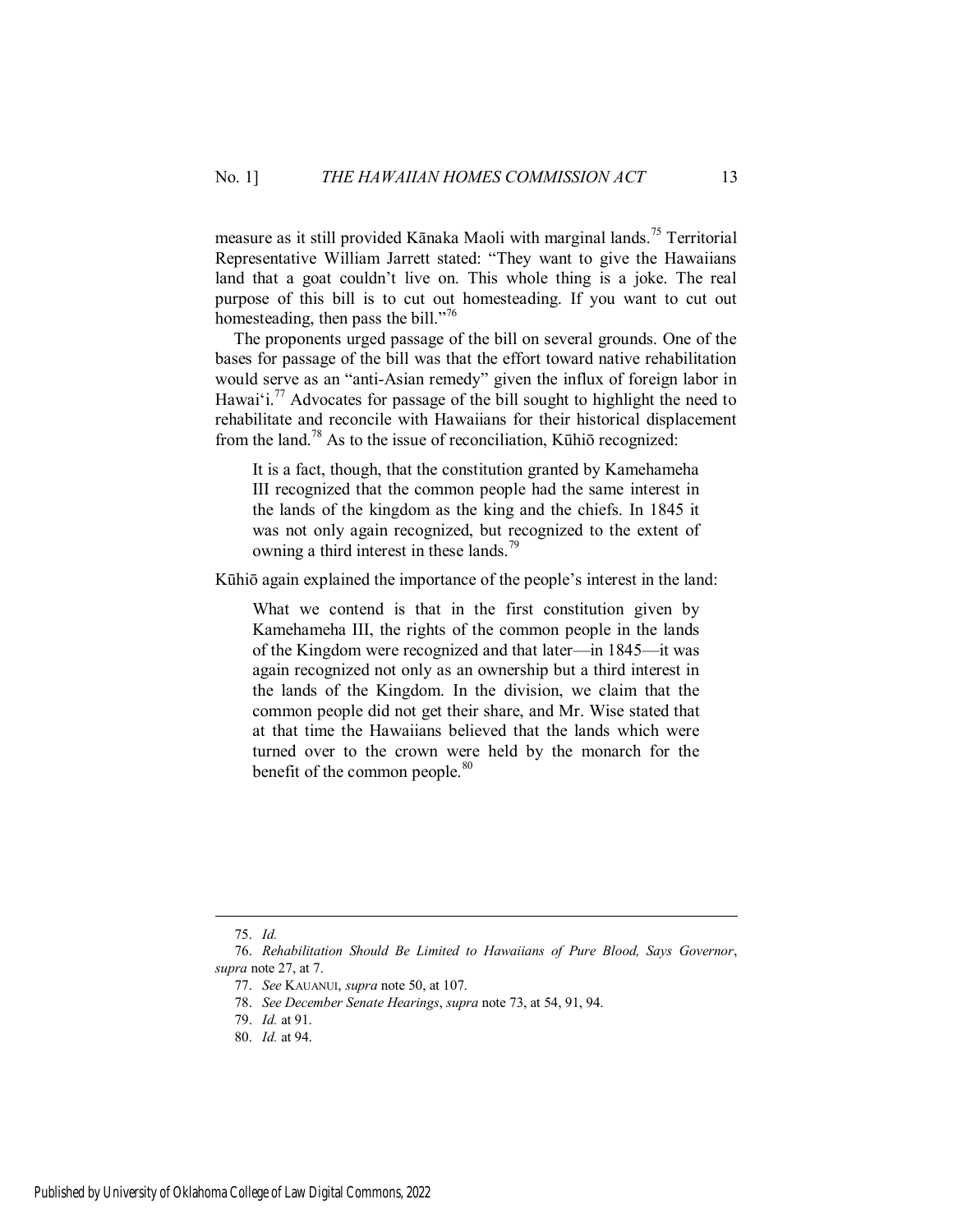Reverend Akaiko Akana, a pastor of Kawaiaha'o Church in Honolulu, testified on behalf of Ahuhui Pu'uhonua and argued: "The bill before us does not ask others to help us. The land involved is our own, by moral equity, and the money with which to finance the project comes from the rental of this land."<sup>81</sup>

In its report, which was sympathetic to the Kānaka politicians' view, the U.S. House Committee on Territories concluded that

(1) the Hawaiian must be placed upon the land in order to insure [sic] his rehabilitation; (2) alienation of such land must, not only in the immediate future but also for many years to come, be made impossible; (3) accessible water in adequate amounts must be provided for all tracts; and (4) the Hawaiian must be financially aided until his farming operations are well under way.  $82$ 

Chair Curry noted the significance of the Māhele and the importance of the history of the Crown lands: "There is an equity and justice in saying that these crown lands belonged to the Hawaiian people."<sup>83</sup> The Committee Report acknowledged the continuing claim Native Hawaiians had to the land:

But having been recognized as owners of a third interest in the lands of the kingdom, the common people, believing that in the future means were to be adopted to place them in full possession of these lands, assumed that the residue was being held in trust by the Crown for their benefit. However, the lands were never conveyed to the common people and, after a successful revolution, were arbitrarily seized, and by an article in the Hawaiian constitution became the public lands of the Republic of Hawaii.<sup>84</sup>

But the proposal failed to pass in the U.S. Senate given the business on the congressional calendar at the time.<sup>85</sup>

<sup>81.</sup> *Id.* at 54.

<sup>82.</sup> H.R. REP. NO. 66-839, at 7.

<sup>83.</sup> *See February House Hearings*, *supra* note 39, at 32.

<sup>84.</sup> H.R. REP. NO. 66-839, at 5.

<sup>85.</sup> *See* KAUANUI, *supra* note 50, at 150 ("Though the Bill itself died with the passing of the last Congress on March 4, I am able to state to you that many of its provisions met no opposition and that the much discussed sections opening the way for the Hawaiians to return to the land were looked upon favorably by the members of both Houses of Congress. . . .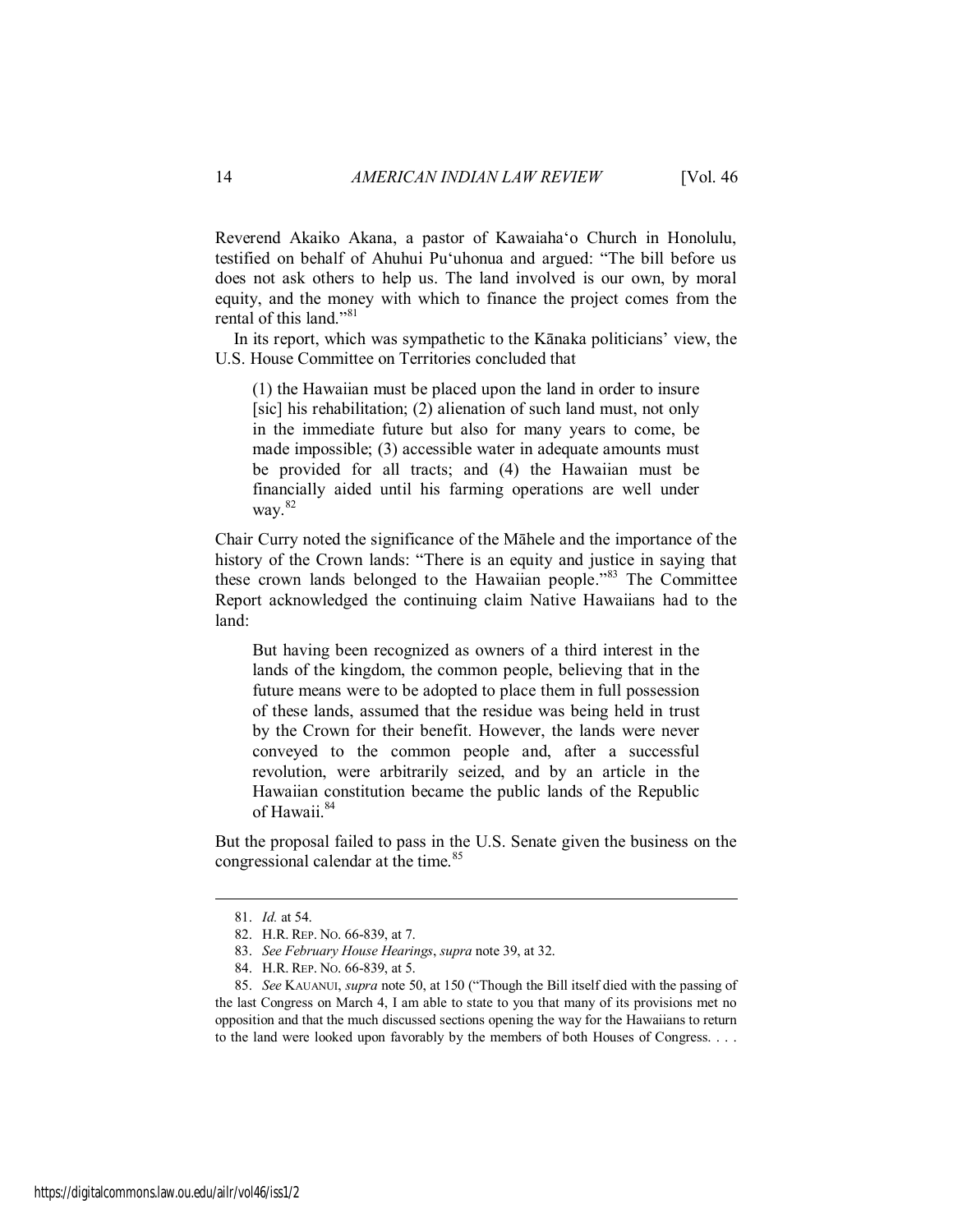At home in Hawai'i, Delegate Kūhiō faced a community still angered at the prospect of providing Hawaiians with the worst agricultural land while ensuring prime agricultural lands for the plantations. Kūhiō, believing that Congress would never support the homesteading of prime agricultural land, defended his selection of homesteading land as good for diversified agriculture and enterprise and to encourage Kānaka Maoli to work hard on the land:

"Much has been said that the Hawaiians are not getting the best lands," [Kūhiō] continued. "I have told the committee that they don't want the sugar lands, but the lands on which they can diversify the industries. This bill provides for means to education the people, to tell you what best to plant on certain lands, and where cattle and hogs can be best raised and so on."

. . . .

"I want to tell you that Congress does not believe and never will believe as a policy in homesteading land worth from \$500 to \$1000 an acre. That is not the American way. What made the American people great was the work of its pioneers in developing that which was worth nothing.

. . . .

"Too many Hawaiians have said in effect: 'Give us the best land you've got, give us all the money you can, feed us on poi and fish, and we'll be happy.' I want to tell you that you never will succeed unless you get out and hustle."<sup>86</sup>

In a later speech, Kūhiō acknowledged the sugar interests' political power being wielded in Washington, D.C., and explained the rationale of the bill:

"This rehabilitation bill is the first opportunity given the poor man to go on the land with funds to help him make a living. . . .

"They say that the lands to be set aside under this bill are no good. If I were to attempt in Congress to take away cane lands for the Hawaiian people there would be a terrible row; one would never hear the last about.

Yes, the Bill is dead; but it failed at the last movement in the Senate owing to the congestions of business at the short session of Congress.") (quoting Delegate Kalaniana'ole).

<sup>86.</sup> *Delegate Kuhio Tells Hawaiians They Must Get Out and Hustle*, PAC. COM. ADVERTISER (Honolulu), June 26, 1920, at 6.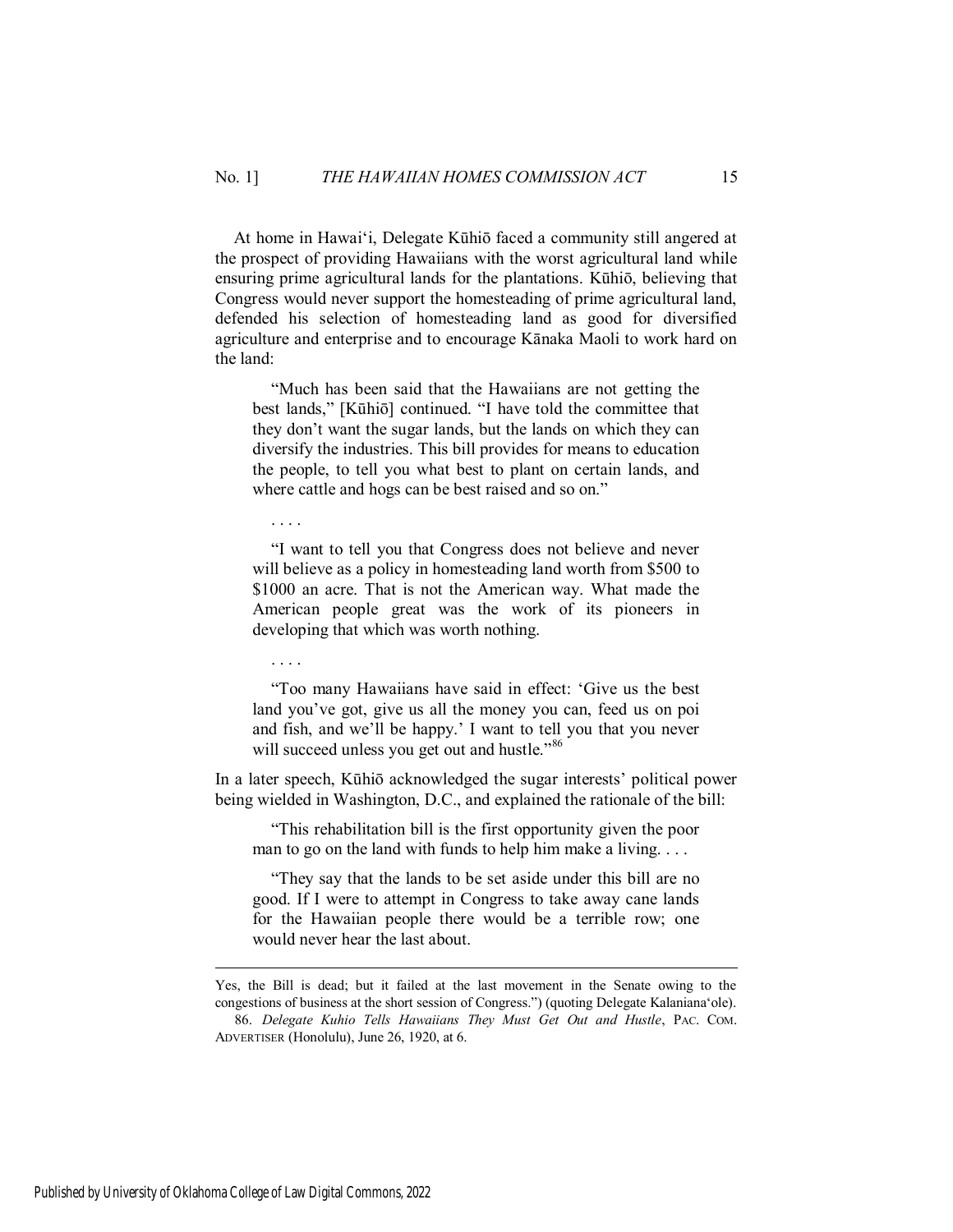"They say the bill will kill homesteading. Nothing of the kind. The money from the first-class agricultural lands will go to supporting the Hawaiians on the other lands. . . .

. . . .

"This will save the Hawaiian people from being a dead race . . . ."<sup>87</sup>

According to Kūhiō, Congress believed that withholding homesteading on prime agricultural lands and allowing them to continue to be leased by sugar interests benefitted the homesteading program because a part of the income derived from sugar leases would be used to support the rehabilitation program.<sup>88</sup>

The bill nevertheless went back to the territorial legislature and was further amended by Senator Wise, who sought to compromise with the business interests that were opposing the measure. The result of these negotiations was territorial Senate Concurrent Resolution 8, which amended the language of House Resolution 13500 to: (1) require a fiveyear trial program before permanent implementation; (2) repeal the 1,000 acre limit on corporate ownership in public lands available for leasing; and (3) require beneficiaries to have one-half Hawaiian blood.<sup>89</sup> The change in the blood quantum requirement, as discussed below, caused concern for many Hawaiian and part-Hawaiian legislators.<sup>90</sup> Regardless, the territorial legislature approved the changes and a final push was made in Washington, D.C. to pass the revised proposal.

The result of this effort was the 1921 enactment of the HHCA, which authorized the United States to lease certain lands, the former Government and Crown lands of the Hawaiian Kingdom, as homestead plots, to native Hawaiians for a nominal fee.<sup>91</sup> Wise and Kūhiō achieved their goal of

<sup>87.</sup> *Kakaako Hears Kalanianaole on Hawaiian Rehabilitation*, PAC. COM. ADVERTISER (Honolulu), Sept. 24, 1920, § 2, at 1, 2.

<sup>88.</sup> PRINCE JONAH KŪHIŌ KALANIANA'OLE, REPORT TO THE LEGISLATURE OF HAWAII 4–5 (1921) [hereinafter KŪHIŌ REPORT] (available at the Hawai'i State Archives); Letter from Prince Jonah Kūhiō Kalaniana'ole to Governor Charles J. McCarthy 2 (Mar. 7, 1921) (available at the Hawai'i State Archives).

<sup>89.</sup> S. Con. Res. 8, 11th Leg., Reg. Sess. (Terr. of Haw. 1921), *reprinted in* S. JOURNAL, 11th Leg., Reg. Sess. 670 (Terr. of Haw. 1921), https://babel.hathitrust.org/cgi/pt?id= umn.31951002253163a&view=1up&seq=686&skin=2021.

<sup>90.</sup> *See* KAUANUI, *supra* note 50, at 152–57.

<sup>91.</sup> Hawaiian Homes Commission Act, 1920, Pub. L. No. 67-34, §§ 207-208, 42 Stat. 108, 110–11 (1921).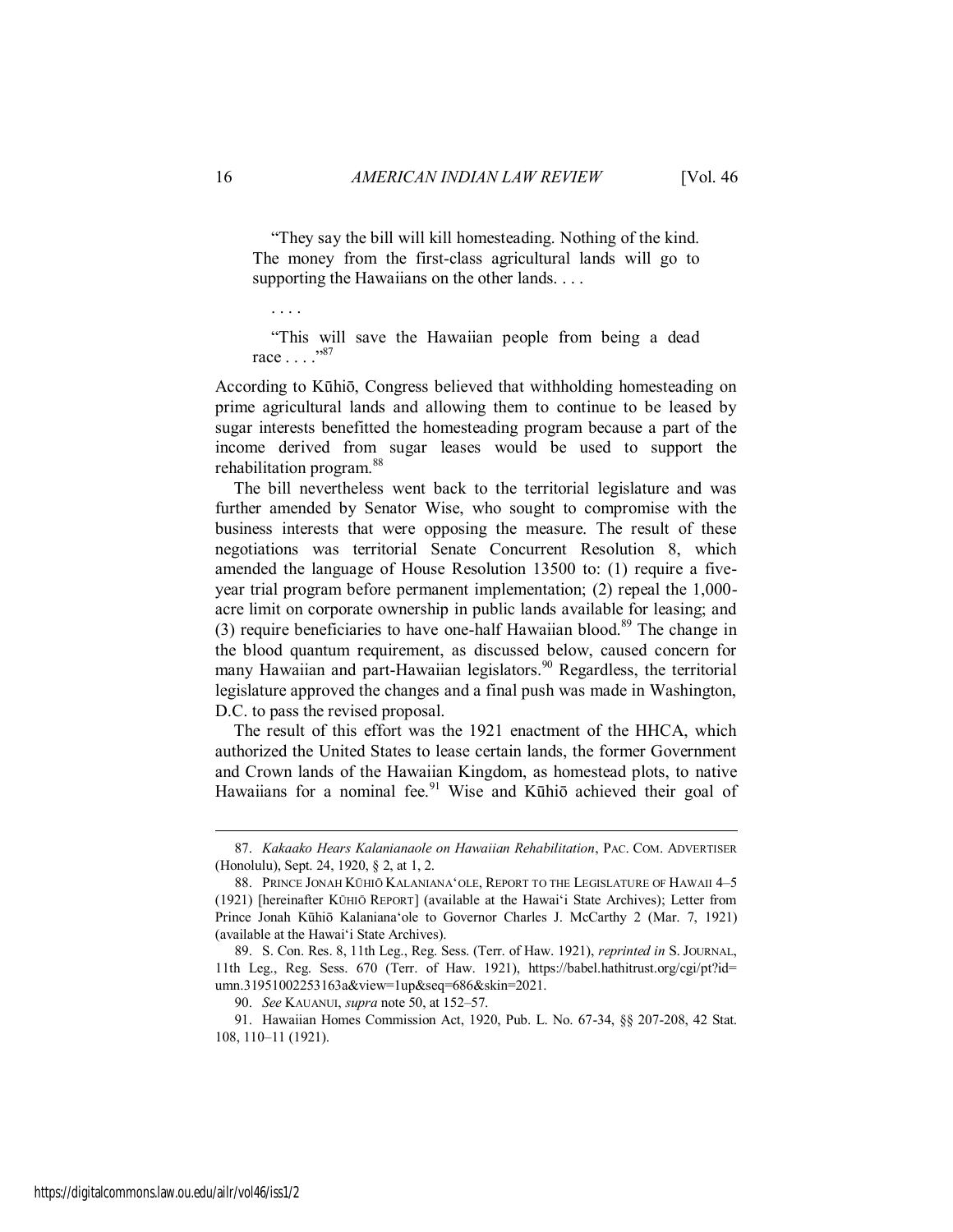putting Hawaiians (at least some) back on the land. The HHCA, thus, required the United States to set aside approximately 203,500 acres to provide homestead leases of land for residential and agricultural purposes for native Hawaiians, defined as "any descendent of not less than one-half part of the blood of the races inhabiting the Hawaiian Islands previous to  $1778."^{92}$ 

The sugar interests had their say and successfully marshalled language that excluded prime sugarcane lands from being placed in the hands of native Hawaiians. The HHCA specifically defined "available lands" as: "All public lands of the description and acreage as follows, excluding (a) all lands within any forest reservation; (b) all cultivated sugar-cane lands, and (c) all public lands held under certificate of occupation, homestead lease, right of purchase lease, or special homestead agreement."<sup>93</sup> Thus, by excluding "all cultivated sugarcane lands" from the definition of "available lands" for use in the homesteading scheme, Congress capitulated to the capitalist pressure of the wealthy sugar interests in Hawai'i and undercut the purpose of returning Native Hawaiians to a more agrarian lifestyle.<sup>94</sup> Instead, native Hawaiians were left with lands "in remote locations far from urbanized areas, on the dry, leeward side of each island, generally with poor soils and rough terrain[.]"<sup>95</sup>The "available lands" were lands that lacked water for irrigation or domestic use. Over a quarter of the lands set aside under the HHCA were barren lava fields with another 7,800 acres consisting of the slopes of steep mountains.<sup>96</sup>

 $\overline{a}$ 

Published by University of Oklahoma College of Law Digital Commons, 2022

<sup>92.</sup> *Id.* § 201, 42 Stat. at 108.

<sup>93.</sup> *Id.* § 203, 42 Stat. at 109.

<sup>94.</sup> *See* VAN DYKE, *supra* note 38, at 246 ("The [HHCA] preserved 'only a very small part . . . of the domain' the Hawaiians were entitled to because of the pressure from the Western sugar interests in the Islands. Because the Western elites wanted to keep the best lands available for lease by their sugar plantations, the lands eventually chosen for the homestead program had only marginal agricultural potential.").

<sup>95.</sup> OFFICE OF THE GOVERNOR, REPORT ON THE HAWAIIAN HOME LANDS PROGRAM: PROGRESS REPORT ON THE IMPLEMENTATION OF RECOMMENDATIONS OF THE FEDERAL-STATE TASK FORCE III-4 (Jan. 1992).

<sup>96.</sup> Davianna Pomaika'i McGregor, Kupa'a I Ka 'Āina: Persistence on the Land 297 (1989) (unpublished Ph.D. dissertation, University of Hawai'i) (on file with the University of Hawai'i Hamilton Library, University of Hawai'i—Mānoa) ("Almost all of the lands lacked water for irrigation or domestic use. Most of the lands were rough, rocky and dry, 55,000 acres were covered with barren lava. Another 7,800 acres were the steep parts of mountains."); *see also Trust Land Maps*, U.S. DEP'T OF INTERIOR: OFF. OF NATIVE HAWAIIAN RELATIONS, https://www.doi.gov/hawaiian/home-land-maps (last visited Oct. 11, 2021).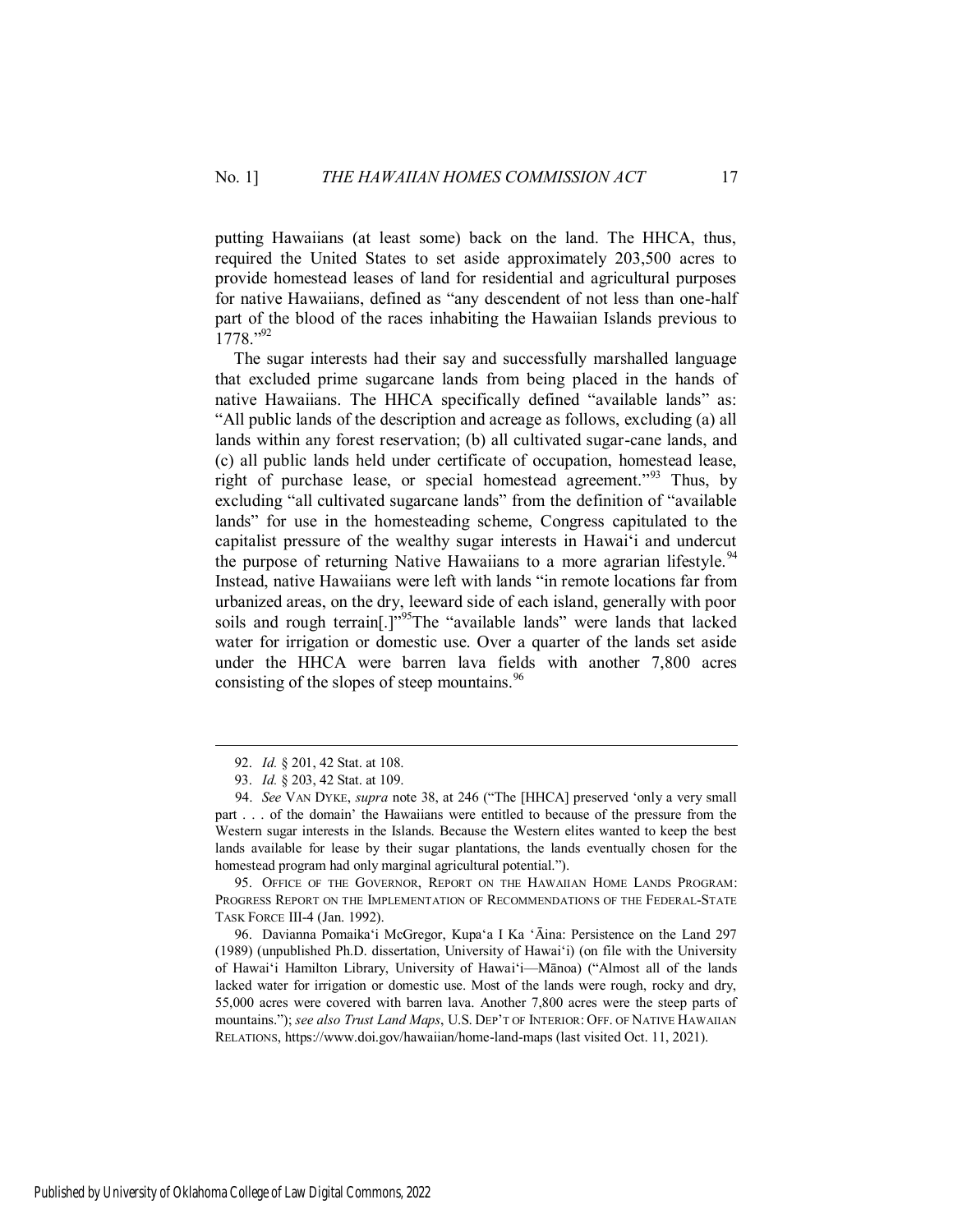Importantly, the HHCA provided an opportunity for the United States to give some Kānaka Maoli an interest in land that they were denied during the Māhele and thereby "reconcile" for the subsequent theft of Crown and Government lands of the Kingdom. Under the guise of rehabilitation, in providing these leases, the United States arguably clouded the legal rights that Kānaka had in the land following the Māhele to one of a moral gift from a benevolent (and "legitimate") government to rehabilitate the dying Hawaiian population. The passage of the HHCA, therefore, represented another opportunity for the United States to claim legal rights and title to stolen Kingdom lands. The clear victors in passage of the legislation was Hawai'i's sugar and ranching elite and the United States who solidified and legitimized the seizure of Hawaiian lands. Is this what Kūhiō envisioned as justice?

#### <span id="page-18-0"></span>*B. Racialization and the Division of Hawaiians*

*The part-Hawaiian . . . are a virile, prolific, and enterprising lot of people. They have large families and they raise them—they bring them up. These part Hawaiians have had the advantage, since annexation especially, of the American viewpoint and the advantage of a pretty good public school system, and they are an educated people. They are not in the same class with the pure bloods . . . .*<sup>97</sup>

– Attorney A.G.M. Robertson, 1920

Simply obtaining the best land at the expense of the indigenous population was not enough. The HHCA also provided an opportunity for the ugliness of America's poisonous obsession with race to penetrate Hawai'i and divide Hawaiians. The issue of who would benefit from the Hawaiian homesteading program, as briefly discussed above, was ever present during the debates and negotiations leading to passage of the HHCA. The Hawaiian politicians, based on discussions in the Ahahui Pu'uhonua, believed that all Hawaiians as the indigenous population were entitled to participation in the homesteading program given the history of land dispossession and the interest held by Kānaka in land following the Māhele. By 1921, the Hawaiian politicians—in response to the business elite's strident opposition—conceded to the idea of limiting the beneficiary class.<sup>98</sup> The debates and private conversations surrounding passage of the

<sup>97.</sup> *December Senate Hearings*, *supra* note 73, at 15.

<sup>98.</sup> *See* McGregor, *Hawaiian Homesteading*, *supra* note 29, at 27; Vause, *supra* note 44, at 85–87. In order to achieve passage of the bill, the proposed HHCA was also portrayed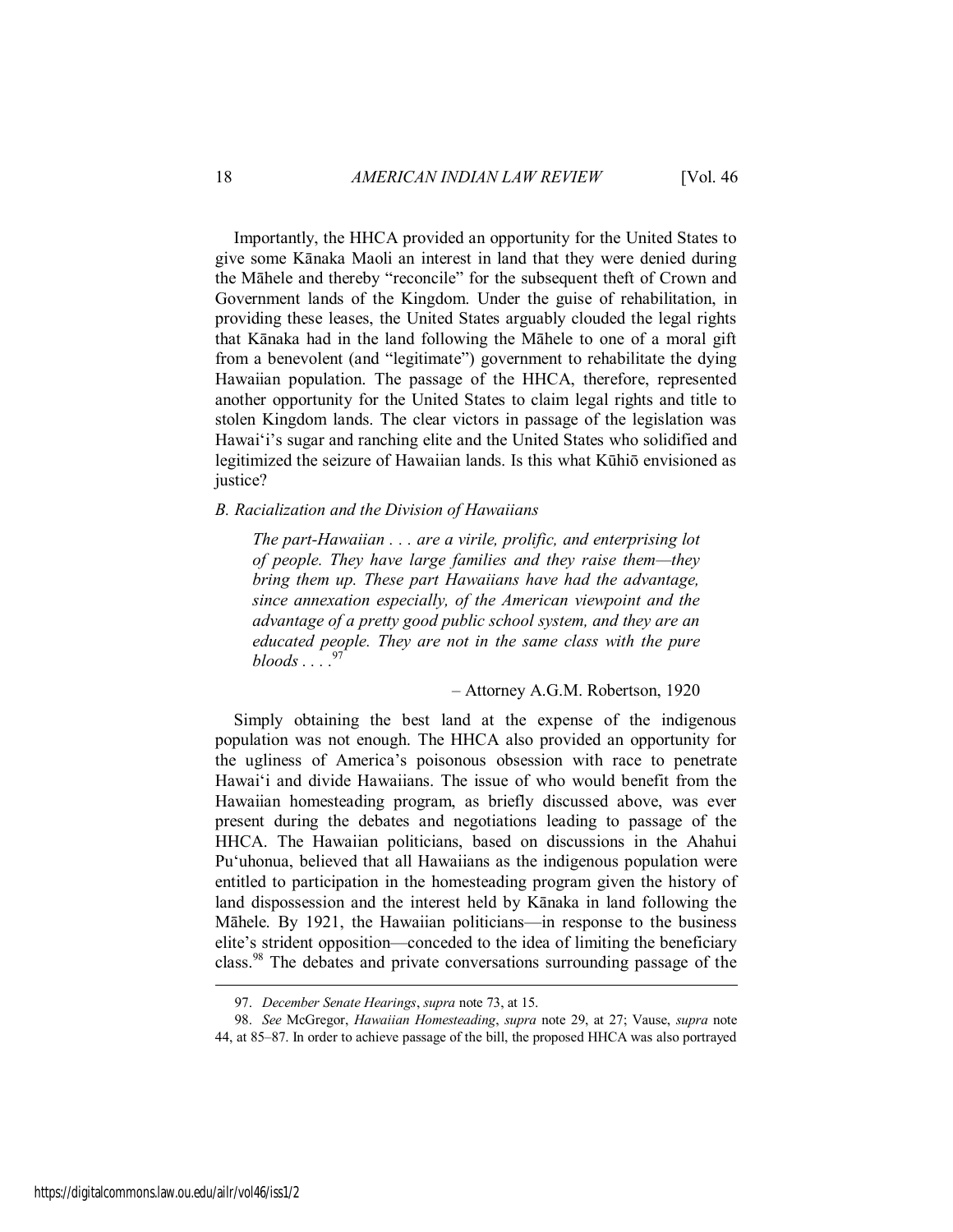bill highlight the way in which Hawai<sup>'</sup>i's sugar and ranching interests forced this shift from defining Hawaiian identity by indigeneity to a definition based on race. These interests first weaponized race in an attempt to stop passage of the HHCA by claiming reverse racism against the white American population in Hawai'i.<sup>99</sup> Second, Hawai'i's business elite argued that there were distinctions among Hawaiians that justified narrowing the class of beneficiaries by imposing higher blood quantum requirements.<sup>100</sup>

The initial proposal for the Hawaiian rehabilitation bill sent from territorial Senator John H. Wise provided "that from time to time there may be set aside suitable portions of the public lands of the Territory of Hawaii by allotments to or for associations, settlements, or individuals of Hawaiian blood in whole or in part  $\dots$  ..."<sup>101</sup> Although the proposal sought to make lands available to all Hawaiians, Representative Cassius C. Dowell of Iowa, as a member of the U.S. House Committee on Territories, questioned Wise about the beneficiaries of this program:

 Mr. DOWELL. One other matter. I notice in the resolution that you provide for those of Hawaiian blood.

Mr. WISE. Yes.

Mr. DOWELL. How far do you go with that?

Mr. WISE. Anybody with Hawaiian blood.

 Mr. DOWELL. How much do you consider to be within the resolution; what is your plan?

 Mr. WISE. I content that anybody, even to the thirty-second degree should be included.

as an Anti-Asian law that would prevent individuals of Asian descent from acquiring lands in the United States and from being more successful than Hawaiians. *See* KAUANUI, *supra* note 50, at 107–08 (noting that congressional leaders and judges had unfavorable and racist views of Asians).

<sup>99.</sup> *See, e.g., December Senate Hearings*, *supra* note 73, at 14 (transcribing arguments of an attorney representing the business elite in Hawai'i).

<sup>100.</sup> *See id.* at 15.

<sup>101.</sup> S. Con. Res. 2, 10th Leg., Reg. Sess. (Terr. of Haw. 1919), *reprinted in* S. JOURNAL, 10th Leg., Reg. Sess. 25–26 (Terr. of Haw. 1919), https://babel.hathitrust.org/cgi/pt?id=umn. 31951002253161e&view=1up&seq=48&skin=2021.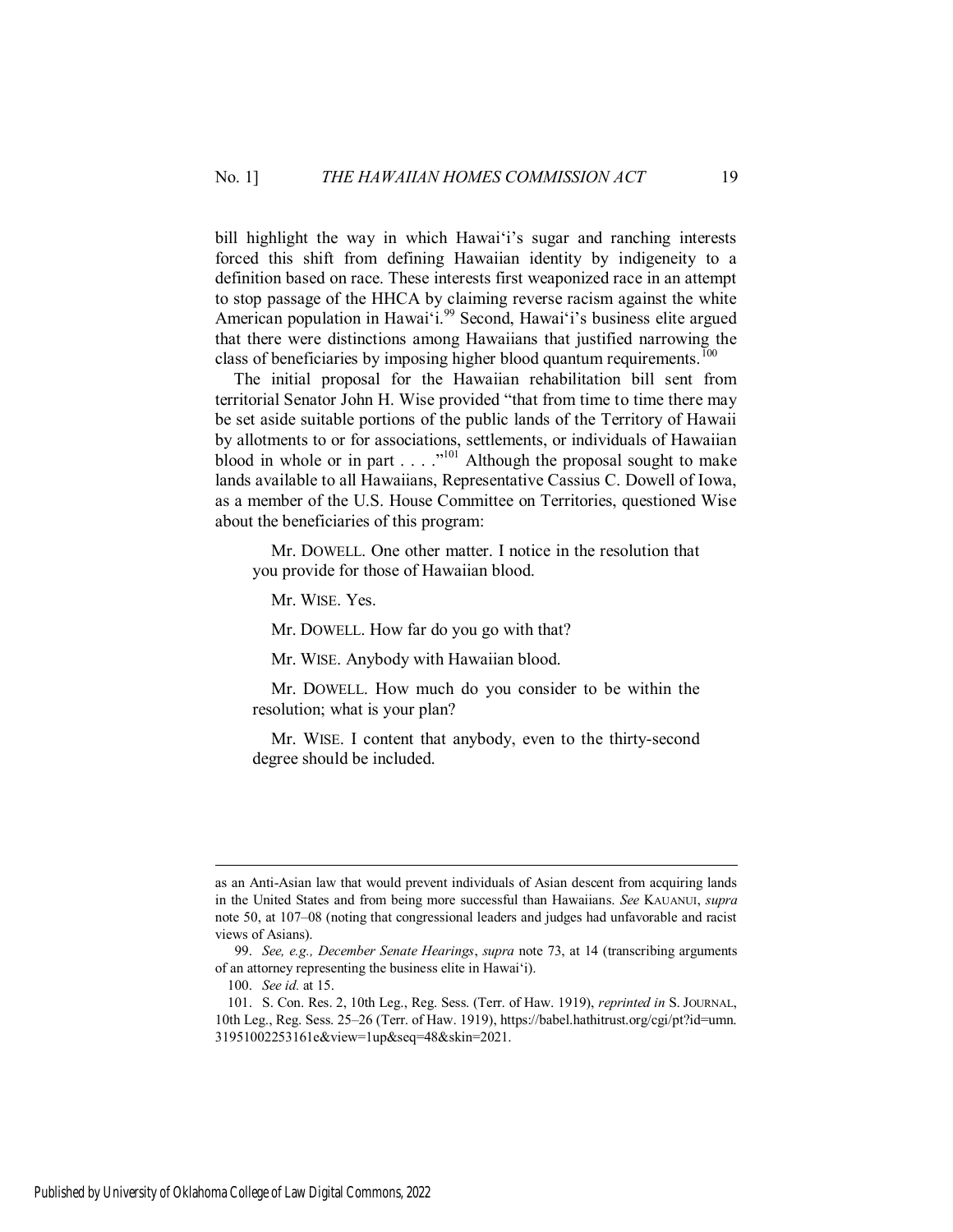Mr. DOWELL. And the thirty-second degree—

Mr. WISE. If he had Hawaiian blood in him.

 Mr. DOWELL. Would he be entitled to homestead the same as a full-blood Hawaiian?

Mr. WISE. Yes, sir.<sup>102</sup>

Committee Chairman Curry apparently extrapolated a blood requirement from this colloquy: "This land is to be homesteaded for the preservation of the Hawaiian race, for the Hawaiian people, the Hawaiian blood pure and to the 32d degree."<sup>103</sup> The committee thus amended the bill to include a definition of native Hawaiian as a person of at least one thirty-second Hawaiian blood.<sup>104</sup> While the U.S. House sympathized with the need for providing the rehabilitation program to more Hawaiians, witnesses before the U.S. Senate questioned the validity of the entire program.

At a December 14, 1920 hearing of the U.S. Senate Committee on Territories on House Resolution 13500, Alexander George Morison Robertson, retired territorial Supreme Court Chief Justice and now-attorney for Parker Ranch, claimed that the bill separated "whites from Hawaiians and Part-Hawaiians, taxing one for the benefit of the other, discriminating against the one and favoring the other according to the color of his skin and the kind of blood that God has but in his veins."<sup>105</sup> Robertson was a former staffer of overthrow plotter and Republic President Sanford B. Dole and a judge advocate at the trials of the Hawaiian military commission, which tried Wise and Kūhiō following the 1895 rebellion.<sup>106</sup> He was joined in Washington, D.C. by a new crop of territory representatives, including George M. McClellan, the head of the Honolulu Chamber of Commerce;

<sup>102.</sup> *See February House Hearings*, *supra* note 39, at 45.

<sup>103.</sup> *Id.* at 79.

<sup>104.</sup> H.R. Res. 13500, 66th Cong. (1920); *see* VAN DYKE, *supra* note 38, at 247 n.56 ("A 1/32 blood requirement would include everyone with a Hawaiian ancestry within the past five generations, and Senator Wise may have thought that it would essentially include everyone with some Hawaiian blood.").

<sup>105.</sup> *See December Senate Hearings*, *supra* note 73, at 14.

<sup>106. 1</sup> MEN OF HAWAII: BEING A BIOGRAPHICAL REFERENCE LIBRARY, COMPLETE AND AUTHENTIC, OF THE MEN OF NOTE AND SUBSTANTIAL ACHIEVEMENT IN THE HAWAIIAN ISLANDS 225 (John William Siddall ed., 1917) [hereinafter MEN OF HAWAII] (noting that Robertson was on Sanford B. Dole's staff and was a Judge Advocate for the Hawaiian Military Commission for the trial of prisoners in 1895). Sanford B. Dole was an Associate Justice of the Kingdom of Hawai'i's Supreme Court before helping to lead the overthrow of the Kingdom. *See* Andrade, *American Overthrow*, *supra* note 37, at 8–9.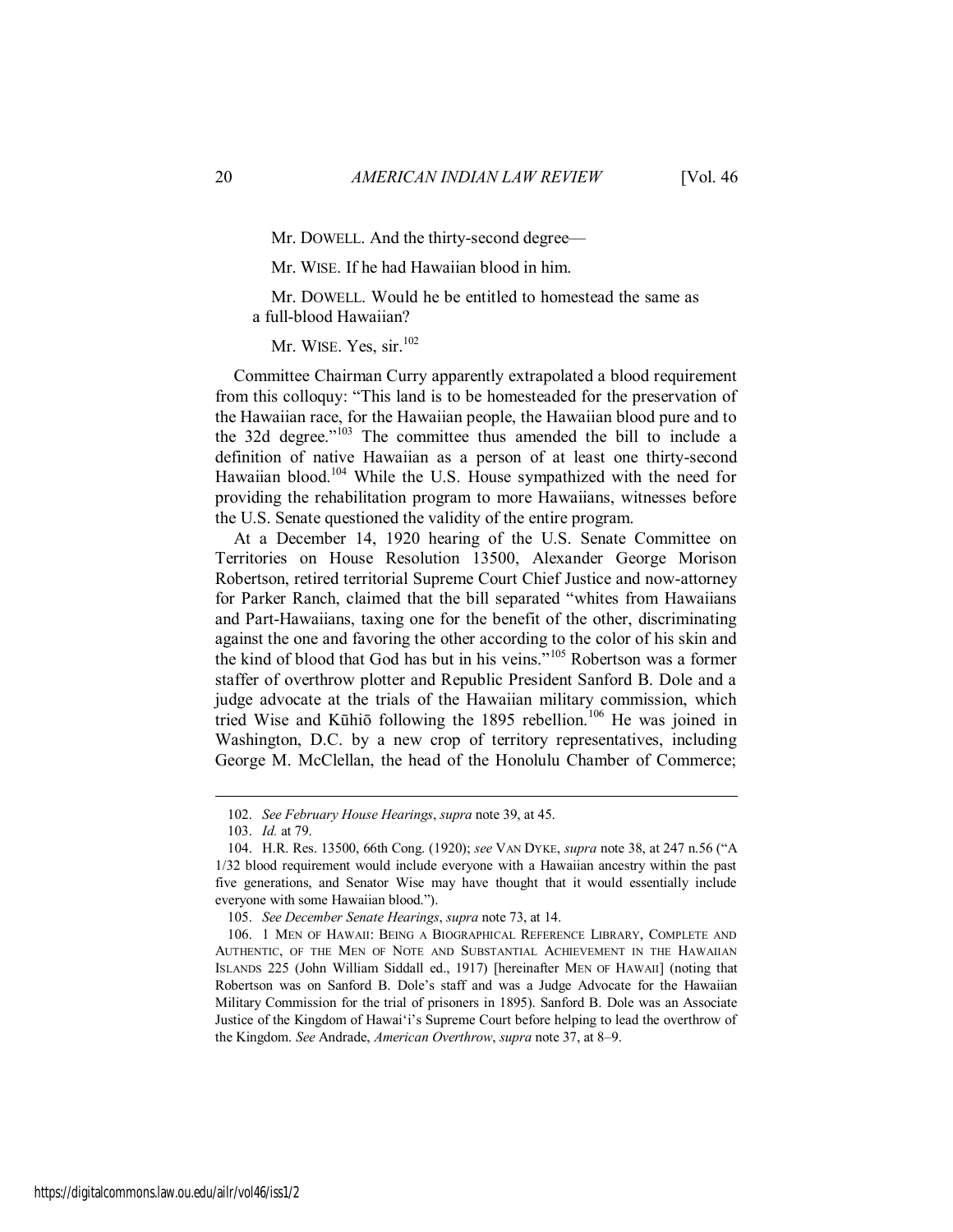W.B. Pittman, a representative of Raymond Ranch and brother of Nevada Senator Key Pittman; B.G. Rivenbaugh, a former public lands commissioner; and Reverend Akaiko Akana.<sup>107</sup>

For attorney Robertson, who "absolutely opposed" the bill, "[t]here are hundreds of white men out there who feel they are absolutely against this bill and that they are being discriminated against by it who can not send representatives to Washington."<sup>108</sup> In a discussion regarding the appropriation of territorial funds for bringing water to trust lands, Robertson again voiced his strident opposition: "These moneys, mind you, come out of the pockets of the white taxpayers of the Territory and are handed over to or are used for the benefit of the Hawaiian population—as we find it stated in the bill here—of one thirty-second Polynesian blood."<sup>109</sup> Kūhiō attempted to rebut Robertson's argument by arguing that the bill was designed to be paid for by a share of the revenue from sugar and water leases.<sup>110</sup> Robertson never conceded. In his opposition, perhaps the first in what would be become a consistent attack on Hawaiian programs for generations, Robertson cleverly sidestepped the reality that white Americans and Hawaiians were not similarly situated in Hawai'i because of the history of and destruction from colonization, and instead argued that the white population in Hawai'i was being discriminated against.<sup>111</sup>

Commissioner McClellan, the head of the Honolulu Chamber of Commerce, furthered Robertson's reverse racism argument:

 $\overline{a}$ 

111. *Id.* at 10.

<sup>107.</sup> *December Senate Hearings*, *supra* note 73, at 5.

<sup>108.</sup> *Id.* at 12.

<sup>109.</sup> *Id.* at 10.

<sup>110.</sup> *Id.* at 73–74, 129 ("[F]rom the statement [Robertson] has been making he is trying to lead you to believe that he is representing the white people. In Hawaii we do not know of such a thing as the white people. All we know is, we are all Americans. My belief is that the majority of the so-called white people are back of this bill. . . . Judge Robertson objects to the bill for reasons that are not well founded. He strains the point that the money to be raised for the purpose of carrying out this bill will be by taxation . . . and that the Americans or whites, as he calls them, would be subject to increased taxation for the benefits of the Hawaiian, discriminating against the whites for the benefit of the Hawaiian. This statement is absolutely untrue. . . . Section 213 of this bill provides for the creation of a revolving fund to be derived from 30 per cent of the Territorial receipts derived from the leasing of the cultivated sugar-cane lands and water licenses.").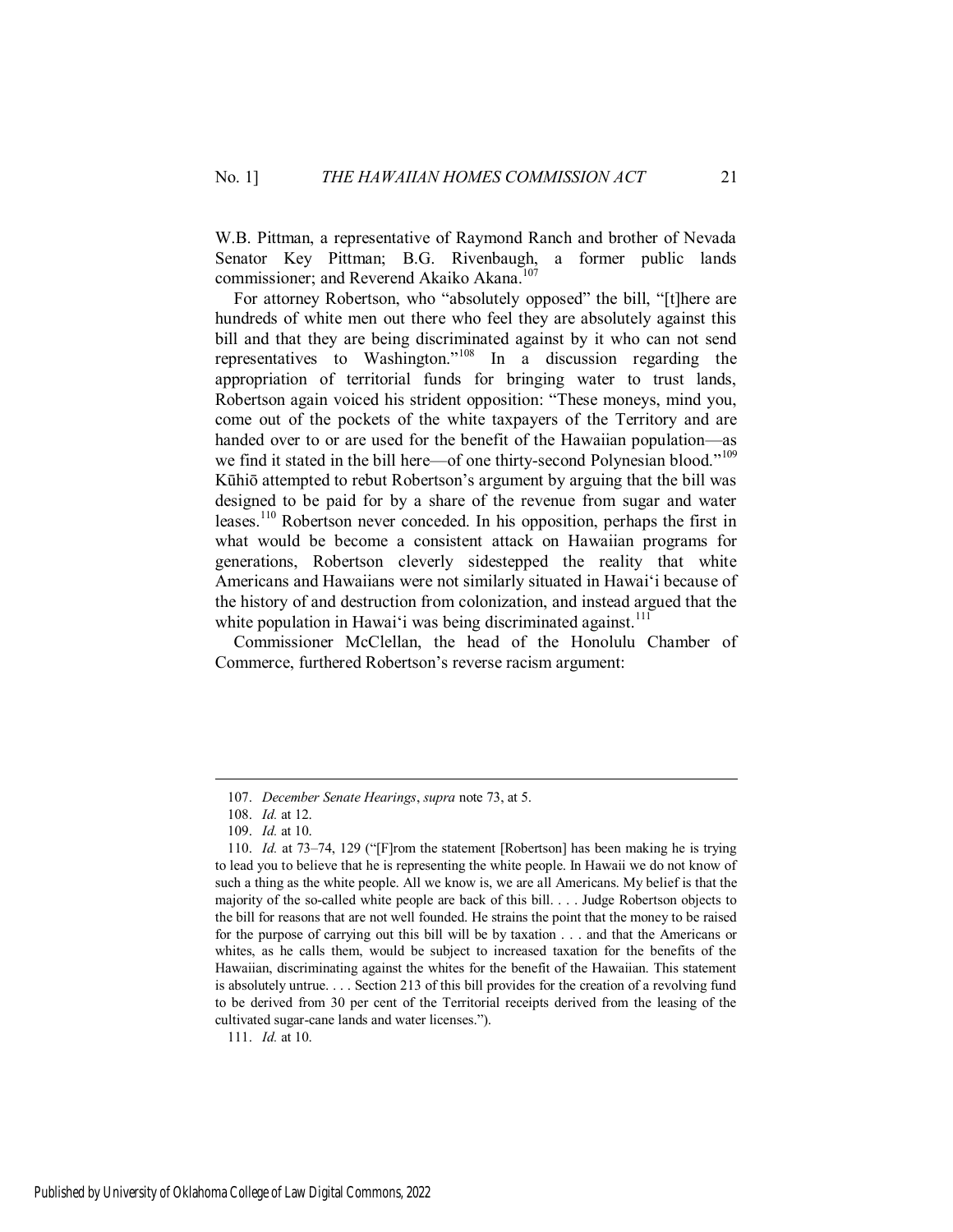There are grave reasons why Congress should provide for the rehabilitation of the Caucasian race in Hawaii. The country is deeply interested in the maintaining of a real American community in the Hawaiian Islands. They are interested in that because the maintenance of an American population is absolutely essential to the holding of Hawaii as a strategic military and naval base. Without a population which is reasonably American, it will be impossible to maintain Hawaii as a real American outpost.<sup>112</sup>

For McClellan, empowering Kānaka through the homesteading program ensured Hawaiian stability and progress, which thereby posed a direct threat to American imperialist interests in the islands. McClellan then made clear that white American superiority was his paramount concern: "It may be summed up by saying that this is the first time in all the history of the United States that any legislation ever came before Congress and was seriously considered which gave rights to a dark race above and against the rights of the white race."<sup>113</sup> By invoking a violation of the civil rights of white Americans in Hawai'i, the business elite successfully shifted the debate in Congress from one of Hawaiians being entitled to land to one of blood. The question remained: how much blood was enough?

While arguing that the legislation would discriminate against white Americans in Hawai'i, Robertson simultaneously suggested that there was a clear distinction between a pure blooded Hawaiian and a part-Hawaiian.<sup>114</sup> He described the demographic shift in population, with the number of pure Hawaiians dropping and the population of part-Hawaiian increasing.<sup>115</sup> According to Robertson, the part-Hawaiian was far more competent than the pure Hawaiian and therefore undeserving of assistance:

[T]he part-Hawaiian . . . are a virile, prolific, and enterprising lot of people. They have large families and they raise them—they bring them up. These part Hawaiians have had the advantage, since annexation especially, of the American viewpoint and the advantage of a pretty good public school system, and they are an

<sup>112.</sup> *Id.* at 88.

<sup>113.</sup> *Id.* at 112.

<sup>114.</sup> *Id.* at 15 ("The part-Hawaiian race must be differentiated from the Hawaiians of the pure blood  $\dots$ .").

<sup>115.</sup> *Id.*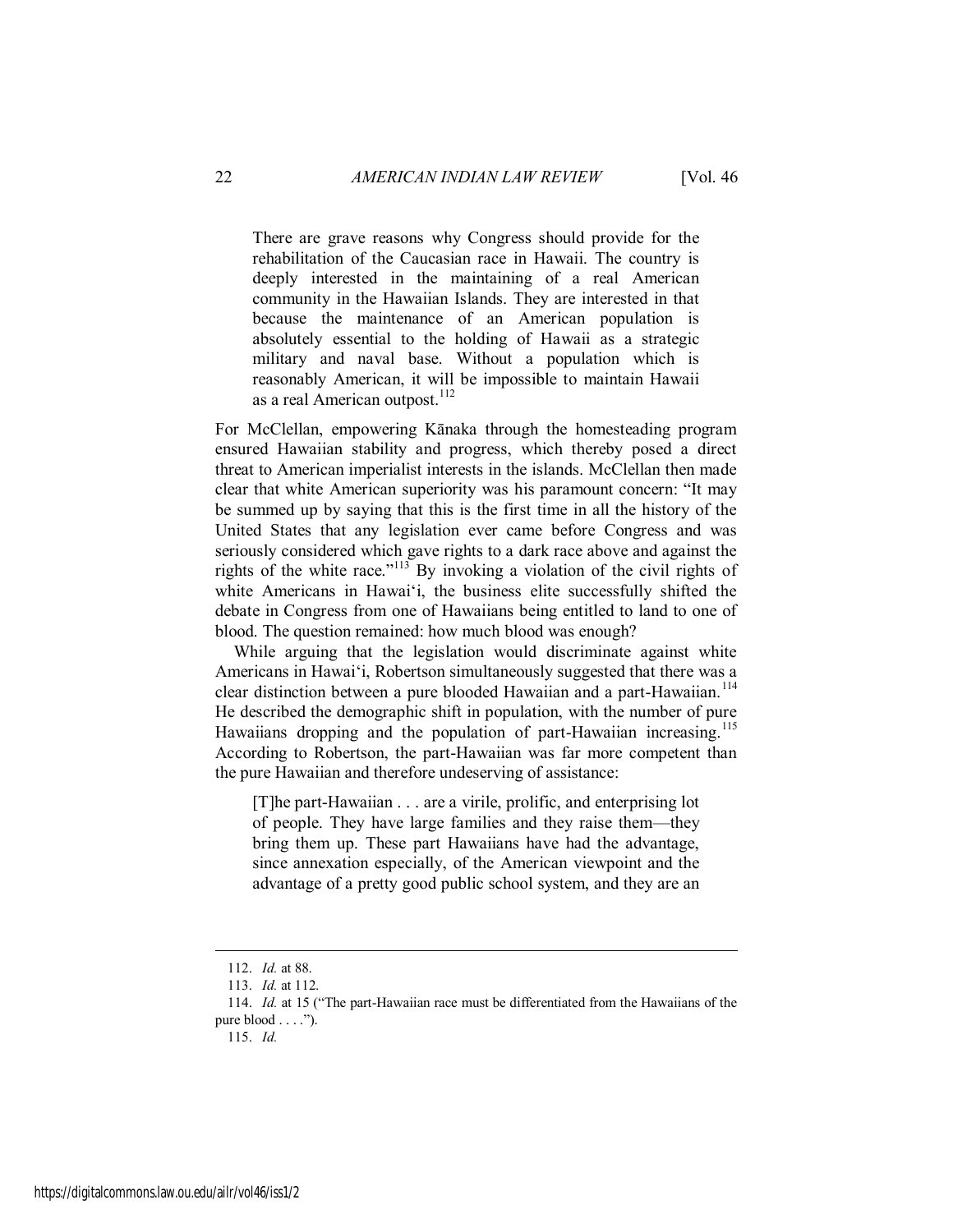educated people. They are not in the same class with the pure bloods  $\ldots$ <sup>116</sup>

Instead, the part-Hawaiians "are able to stand on their own feet."<sup>117</sup> In a stunning move and, again, in an attempt to shift the narrative away from Kānaka entitlement to land, Robertson then targeted fellow witness Reverend Akaiko Akana: "Here is the Rev. Akaiko Akana—part Hawaiian and part Chinese, why should I be taxed for his rehabilitation? Yet the bill proposes that."<sup>118</sup> As scholar Kēhaulani Kauanui described: "Robertson's rhetorical question as to why he should be taxed for Akana's rehabilitation worked to register a dismissal for all part-Hawaiians."<sup>119</sup>

Nevertheless, Robertson continued to assert that the predicament of the Hawaiian could not be solved with legislation, but was more appropriately solved by the American notion of picking oneself up by their bootstraps. Robertson argued: "I think that the remedy is psychological rather than legislative. But, be that as it may, the part Hawaiian people, as I say, are virile, prolific, increasing, enterprising, intelligent people, and cannot be said to need any rehabilitation  $\ldots$  ."<sup>120</sup> W.B. Pittman, who was also sent as part of the territory's delegation to the hearing, agreed:

A few Hawaiians of pure blood who might be entitled to governmental assistance would not in any manner be benefited by the passage of the present bill, because all of the lands would be taken up by the part-Hawaiians who do not need any rehabilitating and are amply able to take care of themselves, as they are intelligent, industrious and prolific.<sup>121</sup>

Echoing the sentiment in Hawai'i, Governor McCarthy addressed the territorial House and stated: "If the native Hawaiian would get out and work, and make a good living for himself and his family by the sweat of his brow, the race would flourish. That is what the rehabilitation project aims at—not sitting on the fence and playing the ukulele."<sup>122</sup>

<sup>116.</sup> *Id.*

<sup>117.</sup> *Id.*

<sup>118.</sup> *Id.*

<sup>119.</sup> *See* KAUANUI, *supra* note 50, at 128.

<sup>120.</sup> *See December Senate Hearings*, *supra* note 73, at 15.

<sup>121.</sup> Letter from W.B. Pittman to Senator Reed Smoot 2 (Jan. 10, 1921) (available at the Hawai'i State Archives).

<sup>122.</sup> *Rehabilitation Should Be Limited to Hawaiians of Pure Blood, Says Governor*, *supra* note 27, at 7.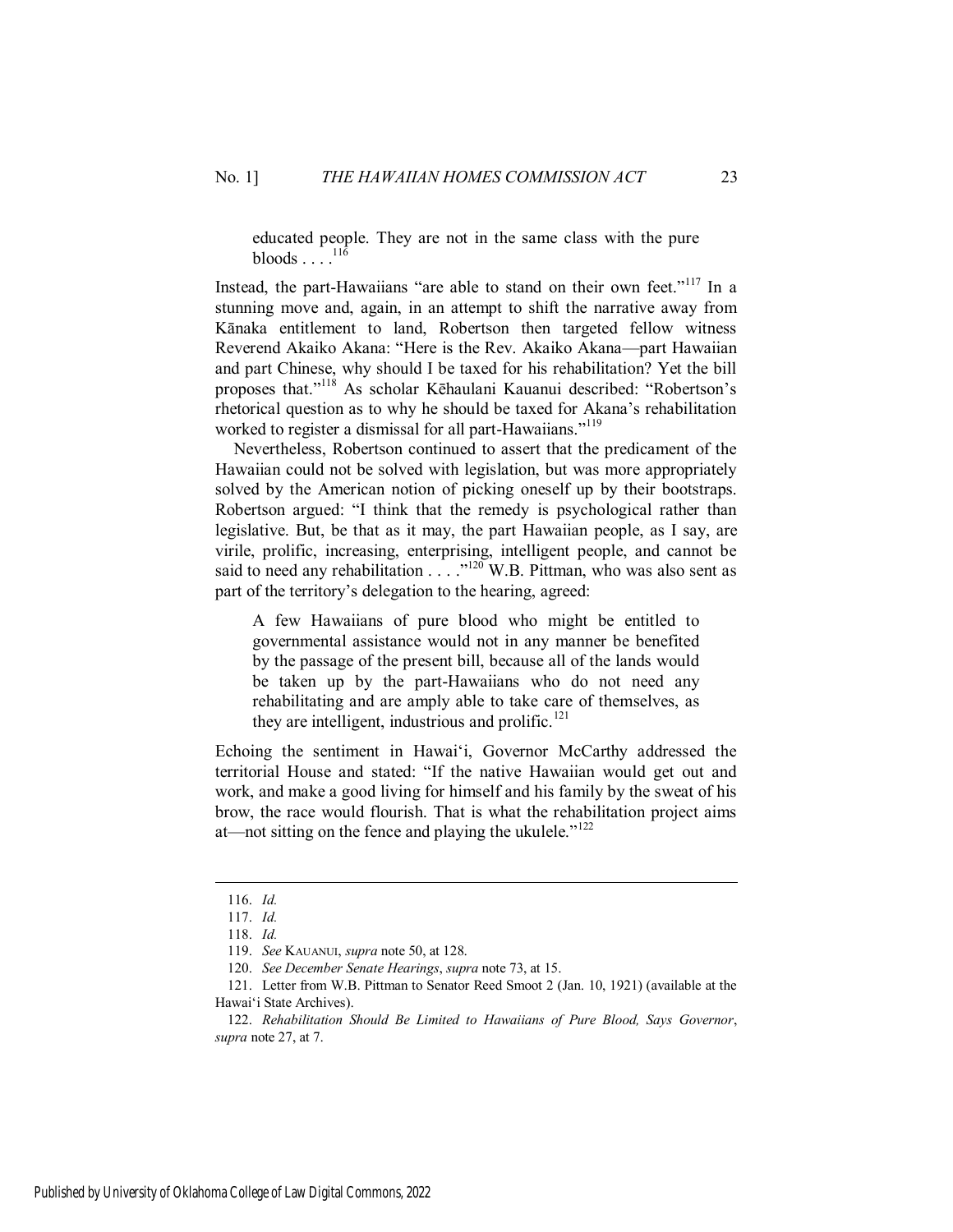The racist views of the white business elite from the territory successfully set the stage for the U.S. Senate to debate the imposition a blood quantum requirement. The U.S. Senate began considering proposals to amend the blood quantum. Senator Key Pittman of Nevada, the brother of W.B. Pittman, stated:

In other words, that this shall apply only to Hawaiians who are of the full blood; and that will rehabilitate only a very few of them, because there are only about 22,000 full-blooded Hawaiians, and there can be only two or three hundred homesteads. I do not believe the Delegate will object to that, that it be confined to the full blood instead of the half blood, because he knows and everybody knows that any part Hawaiian is capable of taking care of himself and does not need any rehabilitation $123$ 

McClellan and W.B. Pittman, thus, proposed that the U.S. Senate define "native Hawaiian" as "any citizen of the Territory being of the Polynesian race and of the full blood."<sup>124</sup> Robertson added his support: "The privileges conferred by the bill, clearly, should be limited to Hawaiians of the pure blood who alone arquire [sic], deserve, or are entitled in the slightest degree to rehabilitation at the expense of the tax payers of the Territory."<sup>125</sup>

U.S. Senator Harry New, chair of the Senate Committee on the Territories, expressed his reservations about the bill as drafted. Senator New, adhering to the arguments and proposals from Robertson, McClellan, and W.B. Pittman, specifically doubted the constitutionality of the bill because "it taxes an element of the population of the Island for the exclusive benefit of another[,]" objected to the one thirty-second blood quantum language of the bill, and instead urged that the homesteading program "should be limited to full-blooded Hawaiians."<sup>126</sup>

<sup>123.</sup> *See December Senate Hearings*, *supra* note 73, at 124.

<sup>124.</sup> W.B. Pittman, Amendments to Hawaiian Rehabilitation Bill (1921) (available at the Hawai'i State Archives); George McClellan, Suggested Amendments to H.R. 13500 by George McClellan (1921) (available at the Hawai'i State Archives).

<sup>125.</sup> Letter from A.G.M. Robertson to Senator Reed Smoot (Jan. 10, 1921) (available at the Hawai'i State Archives).

<sup>126.</sup> Harry S. New, Letter to Prince J. Kuhio Kalanianaole (Feb. 23, 1921) (available at the Hawai'i State Archives).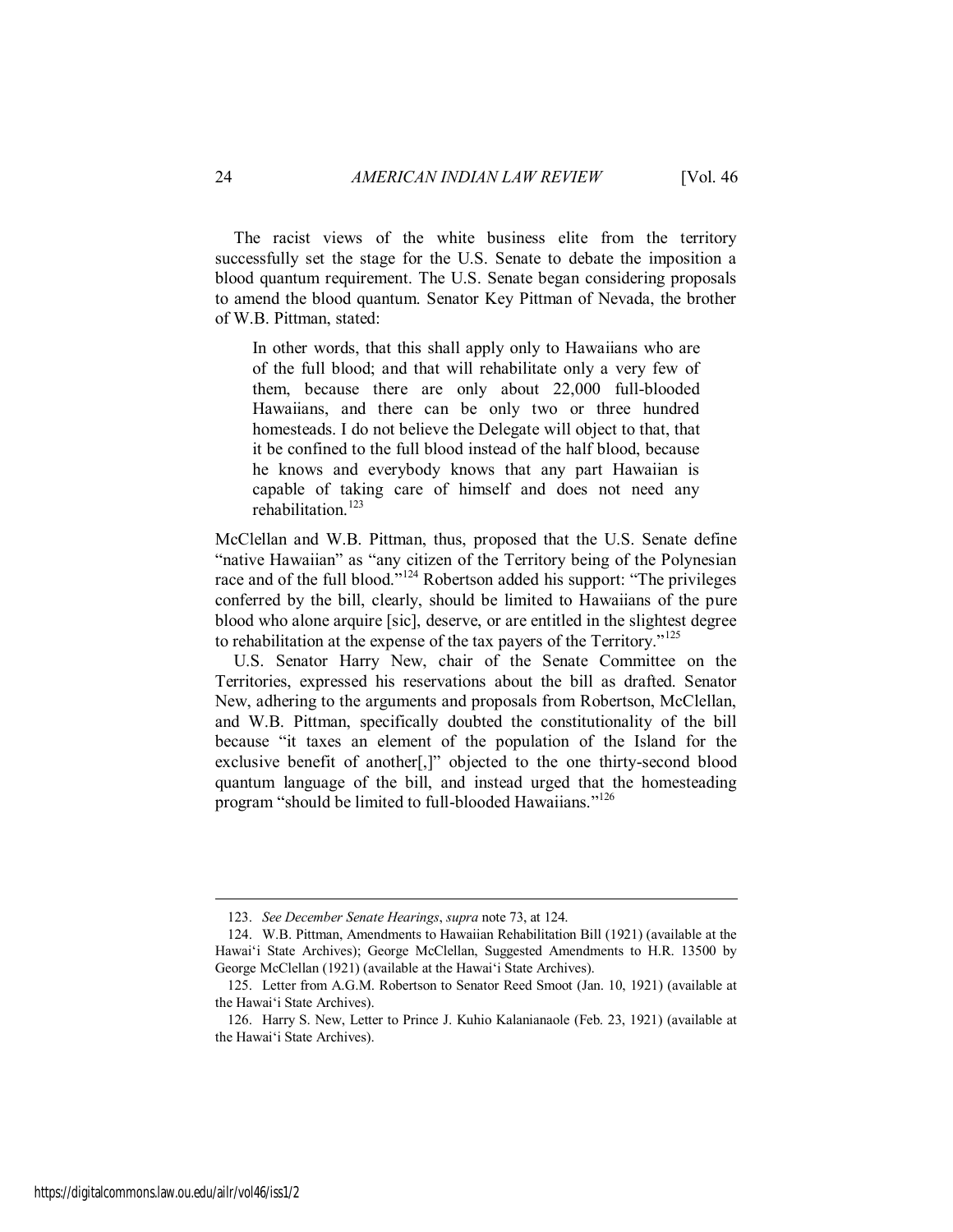At home in Hawai'i, Kūhiō reported to the territorial legislature about the changes to the bill being proposed in Congress, including acknowledging that U.S. Senators wanted to amend the blood quantum requirement as they believed "the special rights should be accorded only to persons of one-half, one-fourth, or at most one-eighth Hawaiian blood."<sup>127</sup> Around the same time, territorial Senator John Wise met with the territorial governor, the territorial attorney general, and territorial Senators Harry Baldwin and Harold Rice.<sup>128</sup> Both Senators Baldwin and Rice were ardent supporters of the sugar and ranching industries.<sup>129</sup> These private meetings resulted in Wise's introduction of Senate Concurrent Resolution 6, which authorized the governor to extend sugar leases to planters until Congress resolved the rehabilitation bill.<sup>130</sup> Senate Concurrent Resolution 6 quickly passed and, according to reporting at the time, helped prove to the business elite that Senator Wise was serious about appeasing them to gain their support for the Hawaiian rehabilitation program. $131$ 

Private negotiations were held the following day between Kūhiō, the governor, Senator Charles Rice, Senator Harold Rice, Senator Harry Baldwin, Senator Charles Chillingworth, and key members of the territorial House.<sup>132</sup> The secret negotiations led to Wise's introduction of Senate Concurrent Resolution 8, which set forth the new limitations to the Hawaiian rehabilitation program, including adding language limiting the program to those of one-half Hawaiian blood.<sup>133</sup> With the support of the sugar and ranching faction, Senate Concurrent Resolution 8 passed easily in the territorial Senate.<sup>134</sup> Despite an attempt in the territorial House, which was comprised of many part-Hawaiian men, to amend the word "one-half" and replace it with "one eighth," the representatives ultimately capitulated to the one-half blood definition of native Hawaiian.<sup>135</sup> The deal was struck when the representatives obtained additional concessions from the opposing

<sup>127.</sup> *See* KŪHIŌ REPORT, *supra* note 88, at 11.

<sup>128.</sup> *See* McGregor, *Hawaiian Homesteading*, *supra* note 29, at 27.

<sup>129.</sup> *See* MEN OF HAWAII, *supra* note 106, at 31, 223.

<sup>130.</sup> *See* McGregor, *Hawaiian Homesteading*, *supra* note 29, at 27.

<sup>131.</sup> *See* Vause, *supra* note 44, at 86.

<sup>132.</sup> *See* McGregor, *Hawaiian Homesteading*, *supra* note 29, at 27; Vause, *supra* note 44, at 85–87.

<sup>133.</sup> S. Con. Res. 8, 11th Leg. (Terr. of Haw. 1921), *reprinted in* SENATE J., 11th Leg., at 670 (Terr. of Haw. 1921).

<sup>134.</sup> *See* McGregor, *Hawaiian Homesteading*, *supra* note 29, at 29.

<sup>135.</sup> S. Con. Res. 8, 11th Leg. (Terr. of Haw. 1921), *reprinted in* HOUSE J., 11th Leg., at 1488 (Terr. of Haw. 1921).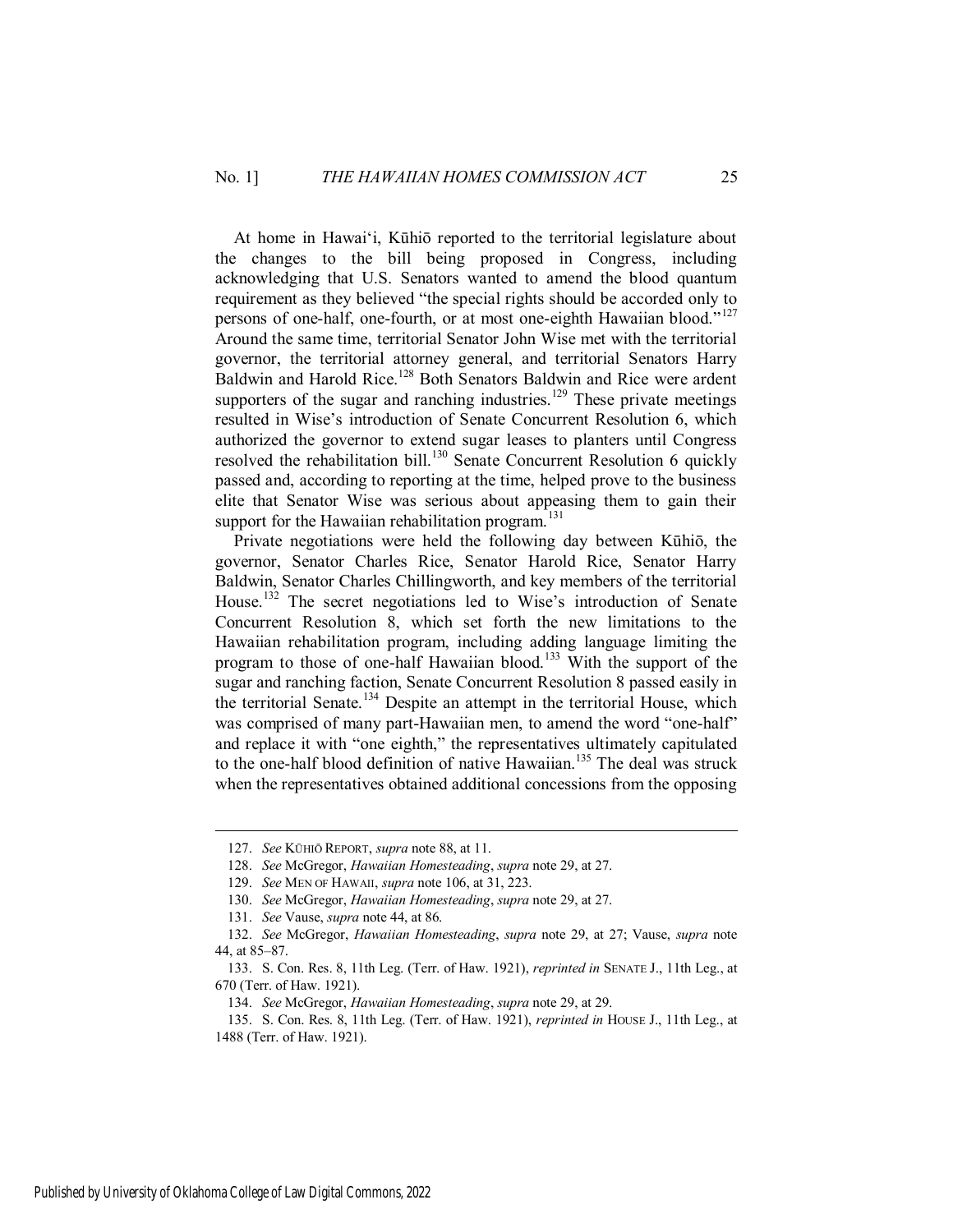faction, such as increasing the number of Hawaiians on the Hawaiian Homes Commission that would administer the rehabilitation program.<sup>136</sup>

A new delegation from the Territory pitched the revised definition of native Hawaiian to Congress. At a hearing before the U.S. House Committee on Territories—the committee sympathetic to Kūhiō's initial contention that Hawaiians were entitled to the rehabilitation program territorial Attorney General Harry S. Irwin outlined the "rationale" for the change in blood quantum:

It was said by the opponents of the bill that a person of onethirty-second Hawaiian blood was to all intents and purposes a white person; that as a matter of fact you could not tell the difference between a person having one-thirty-second part of Hawaiian blood and a white person.<sup>137</sup>

Territorial Senator Wise was more blunt:

Some people objected to [the one-thirty-second blood quantum] because it was hard to distinguish between one-thirty-second Hawaiian and wanted one-half part Hawaiian. Of course, I do not agree with that part of the amendment, but still, in order to put the [bill] through, I had to agree to it.<sup>138</sup>

Representative James G. Strong of Kansas questioned Wise on what would happen if the committee restored the one thirty-second blood provision.<sup>139</sup> Wise stated, "Why, I think the Hawaiians, so far as they Hawaiians are concerned, they would bless you."<sup>140</sup> Chairman Curry of California then asked whether the "Hawaiians themselves consider[ed] it to be a good scheme to limit [the program] to full-bloods, or half-bloods[.]"<sup>141</sup> Clearly torn between his own desire to lower the blood quantum requirement and the deal struck with the plantation elite,  $142$  Wise responded:  $14$  Yes; a large

<sup>136.</sup> *See* KAUANUI, *supra* note 50, at 155–56.

<sup>137.</sup> *Proposed Amendments to the Organic Act of the Territory of Hawaii: Hearings on H.R. 7257 Before the H. Comm. on the Territories*, 67th Cong. 15 (1921), https://www.doi. gov/sites/doi.gov/files/uploads/HHCA-House-Hearing-June-9-and-10-1921-for-HR-7257. pdf.

<sup>138.</sup> *Id.* at 79.

<sup>139.</sup> *Id.*

<sup>140.</sup> *Id.* at 80.

<sup>141.</sup> *Id.*

<sup>142.</sup> *Id.* at 140 ("And I am part-Hawaiian; and I believe that the only salvation of our people is to intermarry the part Hawaiians with the full-blood Hawaiians. . . . And if the Hawaiians have a moral right, a legal right, an equitable right, to these lands, I can not see,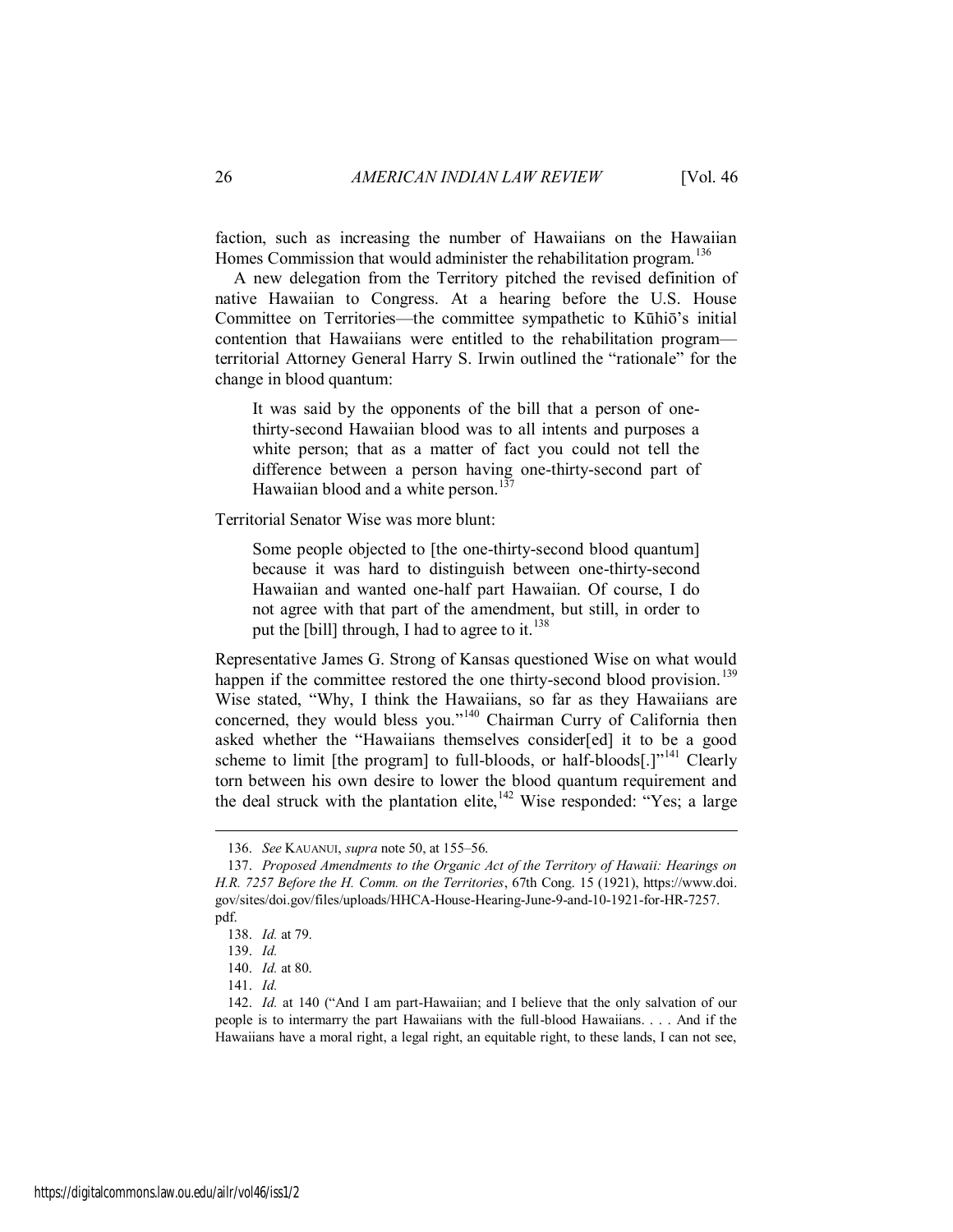part seem to agree to that."<sup>143</sup> Kūhiō interjected that the change in the blood quantum requirement was made to appease the objections from the U.S. Senate: "I called on the [territorial] legislature to ratify just what the Senate wanted, so that we would have easy going in the Senate."<sup>144</sup> Instead of advocating for decreasing or eliminating the one-half blood quantum, and perhaps in recognition of the political writing on the wall, Wise conceded: "But, as I said, we came over here as beggars, and so we took what we could get. I was told a long time ago that one of your proverbs was never to look a gift horse in the mouth, so we took what we could get."<sup>145</sup>

The Hawaiian politicians and the U.S. Congress bowed to the power of the Big Five, and the one-half Hawaiian blood requirement became law. The push for a high blood quantum requirement was no doubt an effort to ensure that, with the continued decline in the full blood Hawaiian population, the HHCA would cease to exist and lands would be returned to the United States.<sup>146</sup>

But even more sinister, the arbitrary one-half Hawaiian blood requirement has permeated for the last century and has been weaponized by some to effectively discount the authenticity of claims to being Hawaiian and to selfishly argue for additional resources.<sup>147</sup> In 2000, for example, the U.S. Supreme Court issued a decision in *Rice v. Cayetano* in which a white rancher descended from two of the territorial senators, who fought to maximize the blood requirement for the HHCA, filed a constitutional challenge against the State of Hawai'i for holding a Hawaiian-only election for trustees of the Office of Hawaiian Affairs ("OHA")—a state entity created to better the conditions of Kānaka Maoli.<sup>148</sup> The five conservative Supreme Court justices struck down the voting scheme and were joined in a

gentlemen, why the part Hawaiians, the three-quarters blood, the one-quarter blood, or the two-sixteenths blood, should be cut out and only the people of the full blood or the half blood get the benefit of it; I can not see why.").

<sup>143.</sup> *Id.* at 80.

<sup>144.</sup> *Id.*

<sup>145.</sup> *Id.*

<sup>146.</sup> *See* VAN DYKE, *supra* note 38, at 247 ("Those unenthusiastic about the program pressed for this high percentage because they hoped that, with the rapid decline of the Hawaiian population, the program could be phased out and the lands could be released to others in a relatively short period of time.").

<sup>147.</sup> *See* Day v. Apoliona, 616 F.3d 918, 924–28 (9th Cir. 2010); Kealoha v. Machado, 315 P.3d 213, 225–30 (Haw. 2013); *see* KAUANUI, *supra* note 50, at 171–96 (exploring "how the colonial legacies of blood quantum politics continue to impact contemporary Native Hawaiian struggles for land and recognition").

<sup>148.</sup> Rice v. Cayetano, 528 U.S. 495, 498–99 (2000).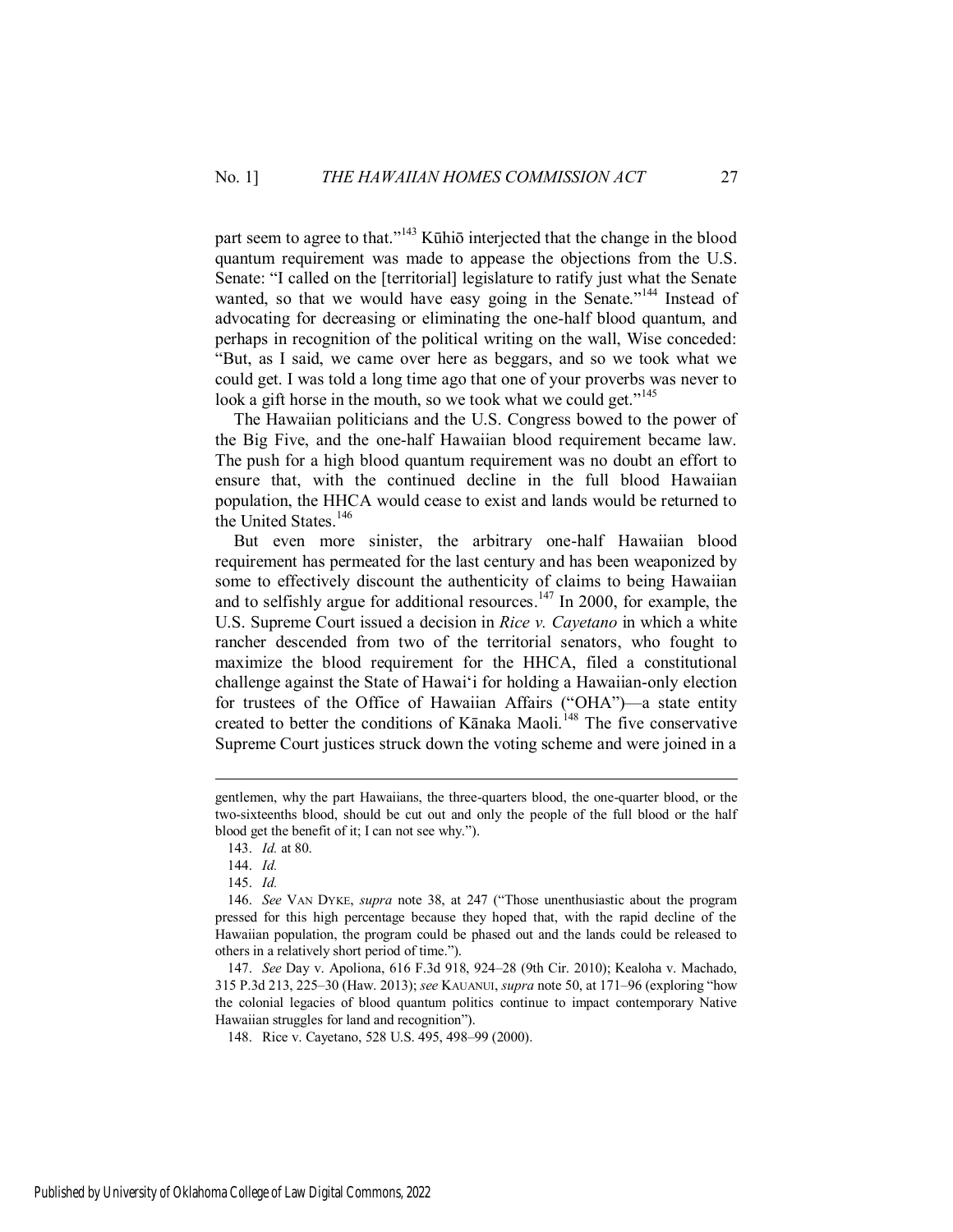concurring opinion by Justice Stephen Breyer, who despite being a consistent liberal voice on the highest court, supported the notion of imposing a "limit" to who should be considered Hawaiian:

There must . . . be . . . some limit on what is reasonable, at the least when a State (which is not itself a tribe) creates the definition. And to define that membership in terms of 1 possible ancestor out of 500, thereby creating a vast and unknowable body of potential members—leaving some combination of luck and interest to determine which potential members become actual voters—goes well beyond any reasonable limit.<sup>149</sup>

As another example of the divisiveness of blood quantum, some fifty percent native Hawaiians have challenged programs benefiting all Hawaiians. In 2005, in an attempt to maximize funding and resources for native Hawaiians, several native Hawaiian men filed suit against OHA alleging that the entity violated its legal responsibilities when expending funds to cultural, language, and self-determination programs and initiatives that benefitted all Hawaiians at the expense of supporting only native Hawaiians as defined by the HHCA.<sup>150</sup>

The fifty percent rule has clearly served as a tool to further divide Hawaiians. As aptly articulated by others, the HHCA was inherently flawed because it was "rooted in racism and shot through with paternalism."<sup>151</sup> In the words of Professor Kauanui: "Blood quantum is a manifestation of settler colonialism that works to deracinate—to pull out by the roots—and displace indigenous peoples.<sup>"152</sup> The racialization of Hawaiians through the imposition of a blood quantum requirement has limited those that can

<sup>149.</sup> *Id.* at 527 (Breyer, J., concurring).

<sup>150.</sup> Day v. Apoliona, 451 F. Supp. 2d 1133 (D. Haw. 2006); *see also* Brief for The Hou Hawaiians and Maui Loa, Native Hawaiian Beneficiaries as Amici Curiae at 10, Rice v. Cayetano, 528 U.S. 495 (2000) (No. 98-818), 1999 U.S. S. Ct. Briefs LEXIS 667, at \*13–14 (May 27, 1999) ("OHA is doing the same thing. OHA wants a person who is one-half Filipino, one-quarter Japanese, one-eighth Caucasian, one-sixteenth Chinese and onesixteenth Hawaiian to be given the same benefits as a person who is one-half Hawaiian. How can such a person make a claim to participate as an equal beneficiary with a person who is one-half Hawaiian?").

<sup>151.</sup> Lesley Karen Friedman, *Native Hawaiians, Self-Determination, and the Inadequacy of the State Land Trusts*, 14 UNIV. HAW. L. REV. 519, 563 (1992). Paternalism was reflected in the HHCA because native Hawaiians become wards of the government by having to pay rent for the lands, instead of being given lands fee simple. This was the same scheme implemented against Native Americans by the federal government through the Dawes Act.

<sup>152.</sup> *See* KAUANUI, *supra* note 50, at 9.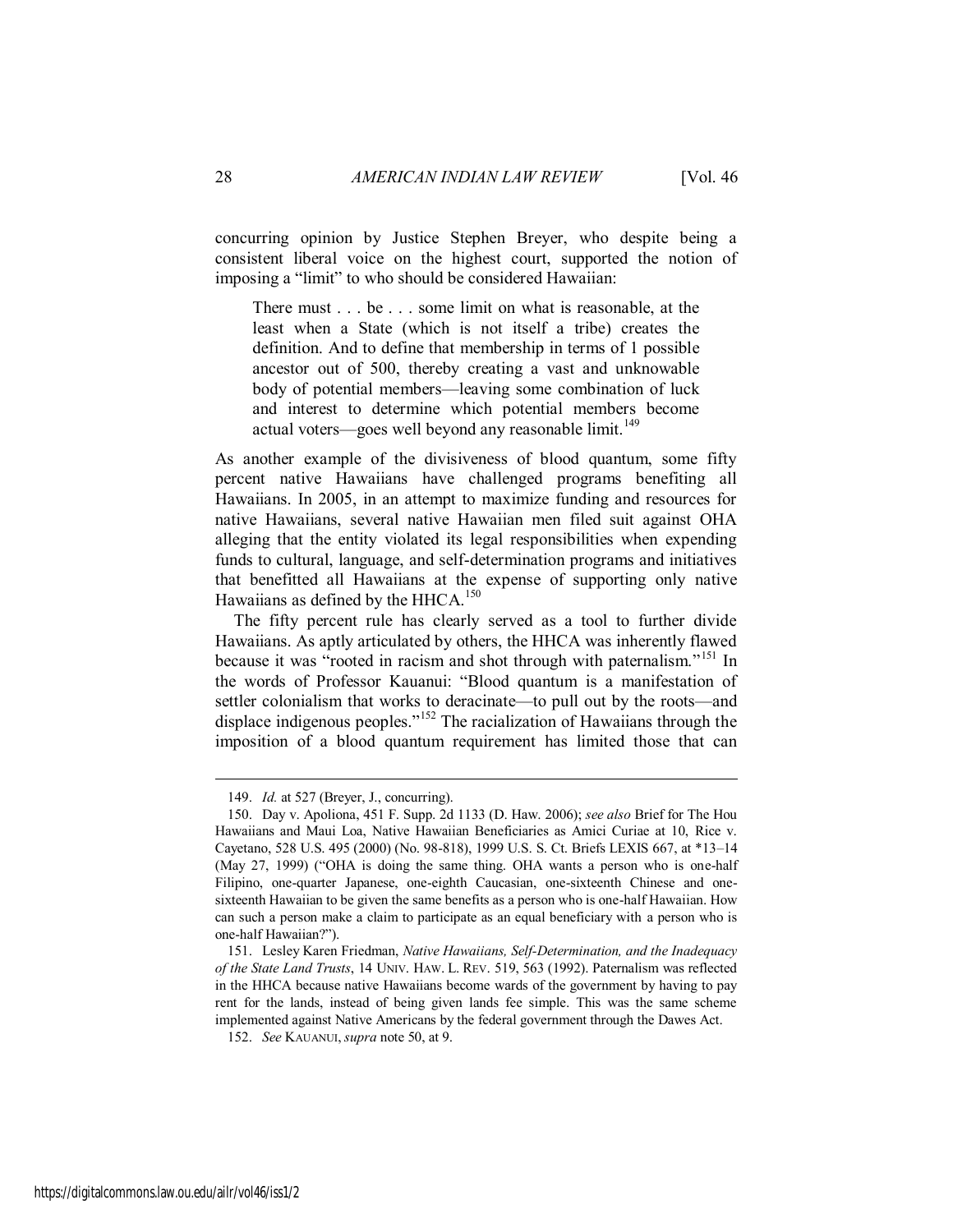<span id="page-29-0"></span>obtain a homestead and has divided the community.<sup>153</sup> Is this what Kūhiō envisioned as justice?

> *III. Enough Is Enough: Analyzing the Government's Continued Breaches of Trust*

*WE THE HAWAIIAN PEOPLE have waited too long. What good is filling out an application when land is not made available for homesteading. . . . I must defy the law and I trust in doing so I will expose the foibles and failings of an institution which for too long as been a slave to big money and big business and seemingly forgotten who its real beneficiaries are.*<sup>154</sup>

– Sonny A. Kaniho, 1974

154. Sonny A. Kaniho, *Homestead Land Is Claimed*, ANOTHER VOICE..., May 9, 1974, at 1, *reprinted in* IAN LIND, SONNY KANIHO: HOMESTEADER, LEADER, HAWAIIAN 4 (2009), https://hawaiianhomesteads.org/wp-content/uploads/2019/11/SonnyKanihoBook.pdf.

<sup>153.</sup> Although inherently racist, the irony of the HHCA is that it provided an important acknowledgment of the trust responsibility that the United States has toward native Hawaiians, which is akin to that of Native Americans. Following the United States Supreme Court's decision in *Morton v. Mancari*, and the constant threat of reverse racism challenges, the HHCA has been the linchpin law that advocates have trumpeted to highlight how the federal government has recognized a unique trust relationship that entitles all laws uniquely dealing with Kānaka Maoli as subject to rational basis review as opposed to strict scrutiny. 417 U.S. 535, 555 (1974). Under this argument, native Hawaiians are a recognized political classification given the recognition under the HHCA and other laws and not a racial classification. *See* Troy J.H. Andrade, *Legacy in Paradise: Analyzing the Obama Administration's Efforts of Reconciliation with Native Hawaiians*, 22 MICH. J. RACE & L. 273, 311–16 (2017); *see also* Procedures for Reestablishing a Formal Government-to-Government Relationship with the Native Hawaiian Community, 81 Fed. Reg. 71278 (Oct. 14, 2016) (codified at 43 C.F.R. pt. 50) (noting that native Hawaiian beneficiaries play a significant role in President Barack Obama's Rule that provides a process for federal recognition of a Hawaiian Governing Entity). Were the federal government to provide federal recognition for a native Hawaiian governing body, an important question of who could participate in such a governing body would need to be decided. The current administrative rules require the "Native Hawaiian community" to determine for itself who would be eligible to vote to ratify a governing document; this list of voters to ratify the governing document must include beneficiaries of the HHCA. *See* 43 C.F.R. § 50.12 (2020). The "Native Hawaiian community" is defined as "the distinct Native Hawaiian indigenous political community that Congress, exercising its plenary power over Native American affairs, has recognized and with which Congress has implemented a special political and trust relationship." 43 C.F.R. § 50.4 (2020).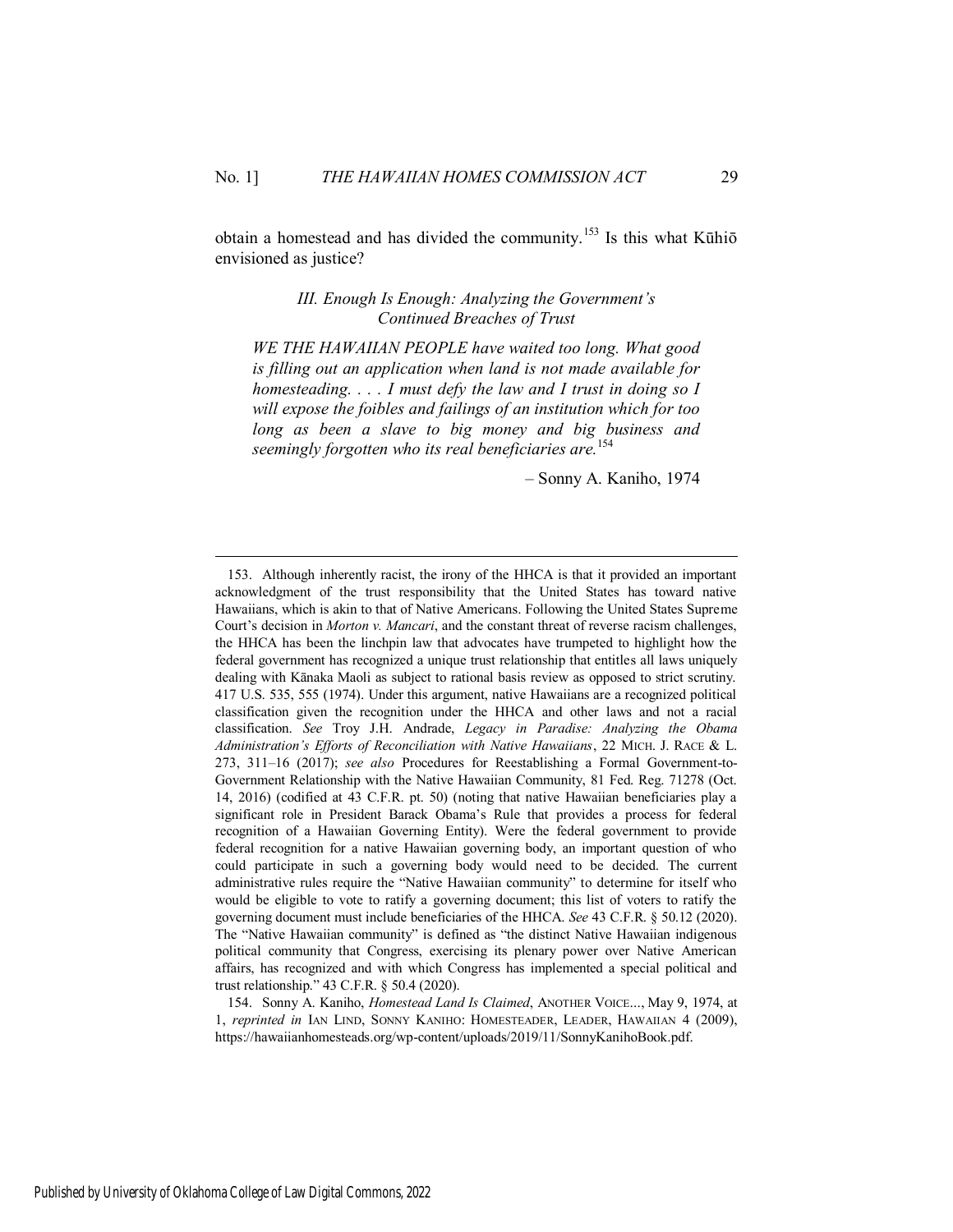*Both the length of the list and the length of the wait make the vast majority of Native Hawaiian people despair of ever receiving an award of land.*<sup>155</sup>

– Senator Michael Crozier, 1999

*Enough is enough. We have been in court for over 20 years— December 1999, lawsuit filed, seven judges—and we're not pau yet. Let's get this resolved before more kupuna hala (die), including myself.*<sup>156</sup>

– Leona Kalima, 2019

For thirty-eight years following the creation of the rehabilitation program, the United States assumed duties of trustee of the Hawaiian Home Lands program. In 1959, as a condition of statehood, the United States transferred most of its administrative obligations under the HHCA to the newly formed State of Hawai'i.<sup>157</sup> The federal government, however, retained oversight responsibilities over certain aspects of the HHCA, including approving any amendments to the HHCA that the state legislature enacted to alter the blood quantum qualifications of lessees.<sup>158</sup> The state nevertheless accepted and even incorporated these trust responsibilities toward homestead beneficiaries into its Constitution.<sup>159</sup>

Today, the day-to-day management of the HHCA rests with the State Department of Hawaiian Home Lands ("DHHL"), which is governed by the

159. HAW. CONST. art. XII, §§ 1-3.

<sup>155.</sup> Kalima v. State (*Kalima II*), 468 P.3d 143, 146 (Haw. 2020) (citation omitted) (quoting Sen. Michael Crozier, Testimony Before the Hawai'i Advisory Comm., U.S. Comm'n on Civil Rights (Aug. 2, 1990)).

<sup>156.</sup> Vicki Viotti, *Name in the News: Leona Kalima*, HONOLULU STAR-ADVERTISER, Nov. 22, 2019, at A17 (quoting Leona Kalima).

<sup>157.</sup> An Act to Provide for the Admission of the State of Hawaii into the Union, Pub. L. No. 86-3, § 5(f), 73 Stat. 4, 6 (1959).

<sup>158.</sup> *Id.* §§ 4–5, 73 Stat. at 5–6. In making this transfer, the United States "reaffirmed the trust relationship which existed between the United States and the Hawaiian people by retaining the exclusive power to enforce the [Hawaiian Homes] trust, including the power to approve land exchanges, and legislative amendments affecting the rights of beneficiaries under such Act." 2 U.S.C. § 11701(15); *see* Carroll v. Nakatani, 342 F.3d 934, 944 (9th Cir. 2003) ("Even though the United States granted Hawaii title to the HHCA lands, it reserved to itself a right of consent to any changes in the homestead lease qualifications."); *see also* HAW. CONST. art. XII, §§ 1, 3 ("[A]ny amendment to increase the benefits to lessees of Hawaiian home lands may be made in the constitution, or in the manner required for state legislation, but the qualifications of lessees shall not be changed except with the consent of the United States . . . .").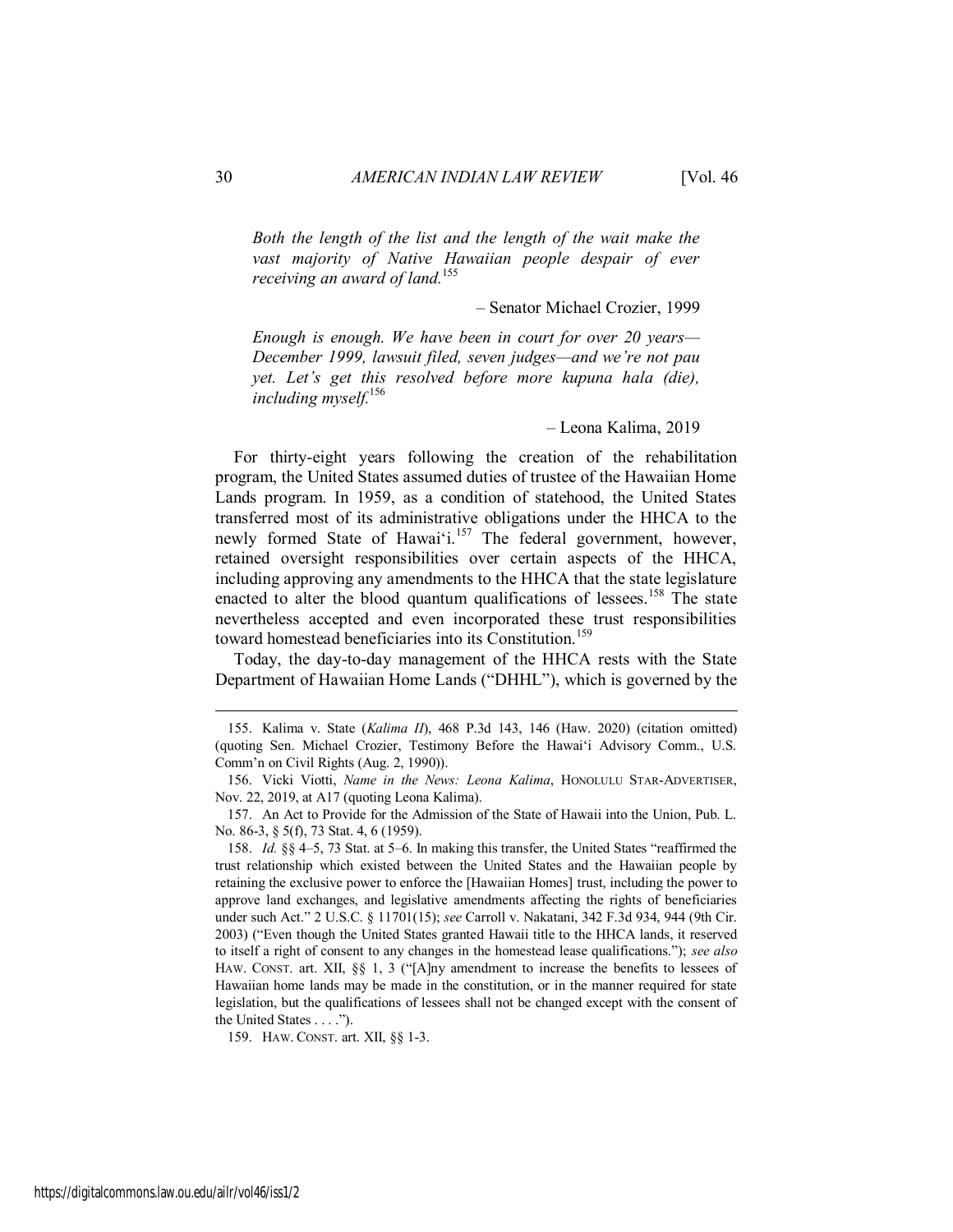Hawaiian Homes Commission ("Commission").<sup>160</sup> The Commission is comprised of nine members appointed by the governor and confirmed by the senate.<sup>161</sup> Eight of those members represent the islands for which there are trust lands.<sup>162</sup> The ninth member of the Commission is the chairperson, who also serves as the director of DHHL and as a member of the governor's cabinet.<sup>163</sup> Based on the HHCA, as revised, the Commission awards qualified native Hawaiian beneficiaries homestead leases for residential, agricultural, pastoral, or aquacultural use for up to a 199-year term at a rate of \$1.00 per year. $164$ 

For most of its century-long existence, the administration of the HHCA received little to no scrutiny and the financial support from the federal and state governments was abysmal. In addition, while the State has made efforts to expand the reach of the HHCA to beneficiaries of less blood quantum, the federal government has been unwilling to consent to these basic changes.<sup>165</sup> When combined with a poor land base, insufficient water resources, and illegal transfers of trust land for little or no compensation, the admirable goals of the Hawaiian Home Lands program have been severely undercut. In the years following statehood, the program suffered from serious structural problems and was historically underfunded, which

 $\overline{a}$ 

164. The state legislature passed in 1990 and Congress approved in 1992 a modification of the lease terms to extend the lease period for another 100 years. Act of July 3, 1990, No. 305, 1990 Haw. Sess. Laws 954, https://www.capitol.hawaii.gov/slh/Years/SLH1990/ SLH1990 Act305.pdf (amending section 208 of the HHCA to extend the initial ninety-nine year lease term to not more than one hundred ninety-nine years); Hawaiian Home Commission Amendments, Pub. L. No. 102-398, 106 Stat. 195 (1992).

165. Act of Apr. 5, 2002, No. 12, 2002 Haw. Sess. Laws 58, https://www.capitol. hawaii.gov/slh/Years/SLH2002/SLH2002\_Act12.pdf (amending section 208(5) of the HHCA by authorizing a homestead lessee who is at least one-quarter Hawaiian and who has received an interest in the tract through succession or transfer to transfer his or her leasehold interest to a brother or sister who is at least one-quarter Hawaiian); Act of Apr. 20, 2005, No. 16, 2005 Haw. Sess. Laws 18, https://www.capitol.hawaii.gov/slh/Years/SLH2005/ SLH2005\_Act16.pdf (amending section 209(1)(a) of the HHCA by authorizing a homestead lessee to designate a brother or sister who is at least one-quarter Hawaiian to succeed to the leasehold interest upon the death of the lessee).

<sup>160.</sup> HAW. REV. STAT. § 202(a) (2013).

<sup>161.</sup> *Id.*

<sup>162.</sup> *Id.* The HHCA provides that the HHC be composed of three members from O'ahu, one member from West Hawai'i, one member from East Hawai'i, one member from Moloka'i, one member from Maui, and one member from Kaua'i. *See id.*

<sup>163.</sup> HAW. REV. STAT. § 26-17 (2013). Four of the nine Commission members must be at least one-quarter Hawaiian ancestry. HAW. REV. STAT. § 202(a).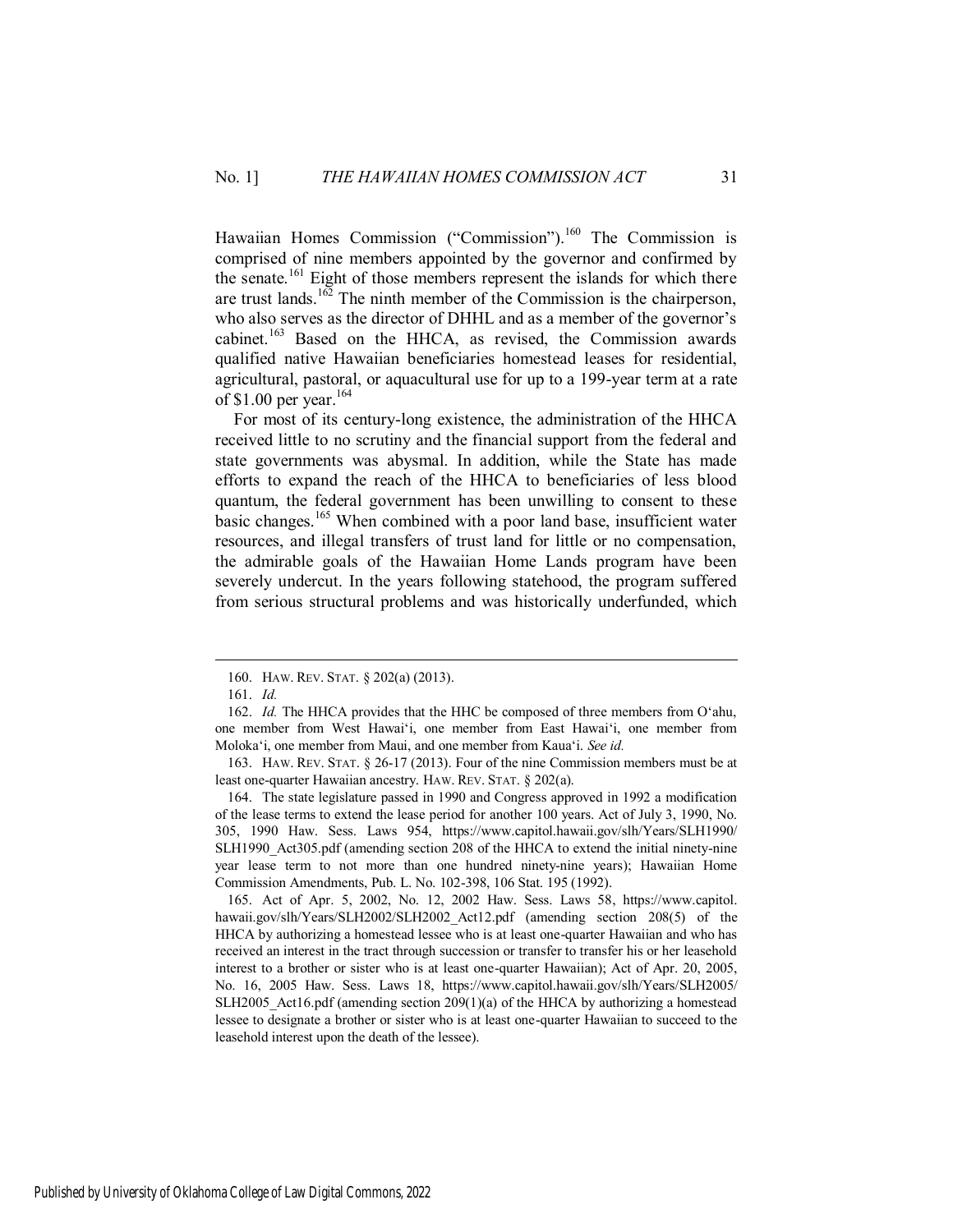forced it to lease the best lands to non-Hawaiians to generate basic operating funds.<sup>166</sup>

For example, Parker Ranch, the same entity that sent former Territorial Chief Justice Robertson to advocate against passage of the HHCA, received significant parcels of leased lands to continue its ranching operations.<sup>167</sup> In the early 1970s, and as alluded to at the beginning of this Article, a group called The Hawaiians led protests throughout the state challenging DHHL's failure to rehabilitate native Hawaiians through the Hawaiian Home Lands program.<sup>168</sup> Pae Galdeira, the leader of The Hawaiians, organized an occupation of Parker Ranch with Hawai'i Island rancher Sonny Kaniho, and others including Francis Kauhane, Chris Yuen, Ian Lind, Mary Mae Unea, Joe Tassil and Moanikeala Akaka, to call attention to the State's failed effort to house more than 2,000 native Hawaiian families that awaited a homestead.<sup>169</sup> Kaniho argued in 1974:

WE THE HAWAIIAN PEOPLE have waited too long. What good is filling out an application when land is not made available for homesteading. . . . I must defy the law and I trust in doing so I will expose the foibles and failings of an institution which for too long as been a slave to big money and big business and seemingly forgotten who its real beneficiaries are.<sup> $170$ </sup>

The group pried open a cattle gate, said a prayer, and sat.<sup>171</sup> Law enforcement arrived and arrested the occupiers.<sup>172</sup> The occupation, which received extensive media attention, served as a watershed moment in pushing the State to live up to its obligations.<sup>173</sup>

Although reforms were implemented and strides were made to rehabilitate Hawai'i's indigenous people, the Hawaiian Home Lands program is still criticized by beneficiaries, the public, and the state government. As of December 2020, 9,957 native Hawaiian individuals hold

<sup>166.</sup> *See* VAN DYKE, *supra* note 38, at 250–51.

<sup>167.</sup> Troy J.H. Andrade, Changing Tides: A Political and Legal History of the Office of Hawaiian Affairs 24–26 (2016) (unpublished Ph.D. dissertation, University of Hawai'i at Mānoa) (on file with the Hamilton and School of Law Libraries, University of Hawai'i at Mānoa).

<sup>168.</sup> *Id.* 

<sup>169.</sup> LIND, *supra* note 154, at 2–18.

<sup>170.</sup> Kaniho, *supra* note 154, at 1, *reprinted in* LIND, *supra* note 154, at 4.

<sup>171.</sup> *See* LIND, *supra* note 154, at 8–17.

<sup>172.</sup> *Id*. at 18–19.

<sup>173.</sup> Andrade, *Hawai'i '78*, *supra* note 1, at 110; *see* Helen Altonn, *Squatting Surprises State Aides*, HONOLULU STAR-BULLETIN, May 21, 1974, at 2.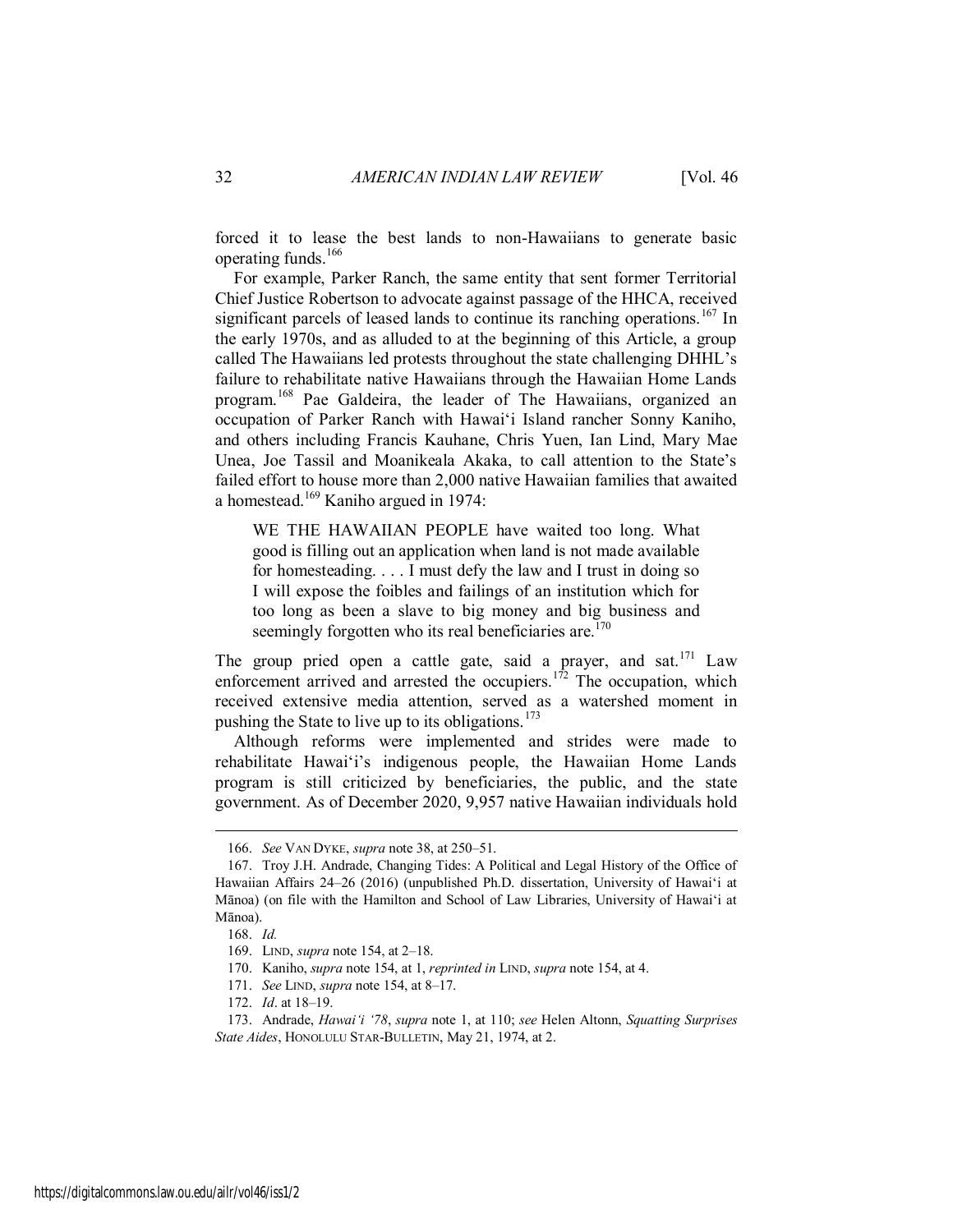homestead leases.<sup>174</sup> As of June 30, 2020, there are  $28,730$  applicants waiting to receive the lands promised by the federal and state governments.<sup>175</sup> Of more than 200,000-acres of land within the program, only approximately 33,000 acres are currently being used for homesteads.<sup>176</sup> The following table illustrates the growing waiting list and the significantly slow pace at which lands were made available for homesteading in the last two decades: $177$ 

 $\overline{a}$ 

177. *See* DEP'T OF HAWAIIAN HOME LANDS, 2020 ANNUAL REPORT 12, 13 (2021), https://dhhl.hawaii.gov/wp-content/uploads/2021/03/DHHL-Annual-Report-FY-20.pdf; DEP'T OF HAWAIIAN HOME LANDS, 2019 ANNUAL REPORT 59, 63 (2020), https://dhhl.hawaii.gov/wp-content/uploads/2020/12/2019-DHHL-AnnualReport-ICRO-FINAL-with-COVER.pdf; DEP'T OF HAWAIIAN HOME LANDS, FISCAL YEAR 2017-2018 ANNUAL REPORT 58, 63 (2019), https://dhhl.hawaii.gov/wp-content/uploads/2019/10/2018- DHHL-AnnualReport-ICROv3.pdf (for 2018 numbers); DEP'T OF HAWAIIAN HOME LANDS, 2017 ANNUAL REPORT 59, 63 (2018), https://dhhl.hawaii.gov/wp-content/uploads/2019/08/ DHHL-Annual-Report-2017-FINAL.pdf; DEP'T OF HAWAIIAN HOME LANDS, 2016 ANNUAL REPORT 48, 52 (2017), https://dhhl.hawaii.gov/wp-content/uploads/2019/03/Annual Report2016DHHL.pdf; DEP'T OF HAWAIIAN HOME LANDS, 2015 ANNUAL REPORT 44, 48 (2016), https://dhhl.hawaii.gov/wp-content/uploads/2019/01/DHHL-AnnualReport2015- Interior-011119-FINAL-Upload.pdf; DEP'T OF HAWAIIAN HOME LANDS, ANNUAL REPORT 2014, at 42, 46 (2015), https://dhhl.hawaii.gov/wp-content/uploads/2011/11/DHHL-Annual-Report-2014-Web.pdf; DEP'T OF HAWAIIAN HOME LANDS, ANNUAL REPORT 2013, at 38, 42 (2014), https://dhhl.hawaii.gov/wp-content/uploads/2011/11/DHHL-Annual-Report-2013- Web.pdf; HAWAIIAN HOME LANDS, ANNUAL REPORT 2012, at 51, 56 (2013), https://dhhl. hawaii.gov/wp-content/uploads/2011/11/DHHL-Annual-Report-2012-Web.pdf; HAWAIIAN HOME LANDS TRUST, ANNUAL REPORT 2010-2011, at 47, 52 (2012), https://dhhl. hawaii.gov/wp-content/uploads/2011/11/HHL\_AR\_2011.pdf (for 2011 numbers); DEP'T OF HAWAIIAN HOME LANDS, 2010 ANNUAL REPORT 55, 61 (2011), https://dhhl.hawaii.gov/wpcontent/uploads/2011/11/HHL\_AR\_2010.pdf ; DEP'T OF HAWAIIAN HOME LANDS, 2009 ANNUAL REPORT 29 (2010), https://dhhl.hawaii.gov/wp-content/uploads/2011/11/HHL\_AR \_2009.pdf; *Applicant Waiting List Up to December 31, 2009*, DEP'T OF HAWAIIAN HOME LANDS 5, https://web.archive.org/web/20101209141222/http://hawaii.gov/dhhl/applicationwait-list/12-31-09/2009-12-31\_07-Alpha\_A-K\_Waitlist\_245pgs.pdf (last visited Apr. 23, 2022);; DEP'T OF HAWAIIAN HOME LANDS, 2008 ANNUAL REPORT 12, 14 (2009), https://dhhl.hawaii.gov/wp-content/uploads/2011/11/HHL\_AR\_2008.pdf; DEP'T OF HAWAIIAN HOME LANDS, 2007 ANNUAL REPORT 13, 15 (2008), https://dhhl.hawaii.gov/wpcontent/uploads/2011/11/HHL\_AR\_2007.pdf; DEP'T OF HAWAIIAN HOME LANDS, 2006 ANNUAL REPORT 13, 16 (2007), https://dhhl.hawaii.gov/wp-content/uploads/2011/

<sup>174.</sup> *2021 Legislative Fact Sheet*, DEP'T OF HAWAIIAN HOME LANDS, http://dhhl. hawaii.gov/wp-content/uploads/2021/01/2021-DHHL-Legislative-Handout-8.5x11-FINAL. pdf (last visited Feb. 20, 2022).

<sup>175.</sup> *Applicant Waiting List Up to June 30, 2020*, DEP'T OF HAWAIIAN HOME LANDS 6, https://dhhl.hawaii.gov/wp-content/uploads/2020/12/2020-6-30\_07-Alpha\_A-K\_Waitlist\_ 279pgs\_FINAL.pdf (last visited Apr. 23, 2022).

<sup>176.</sup> *See* VAN DYKE, *supra* note 38, at 251.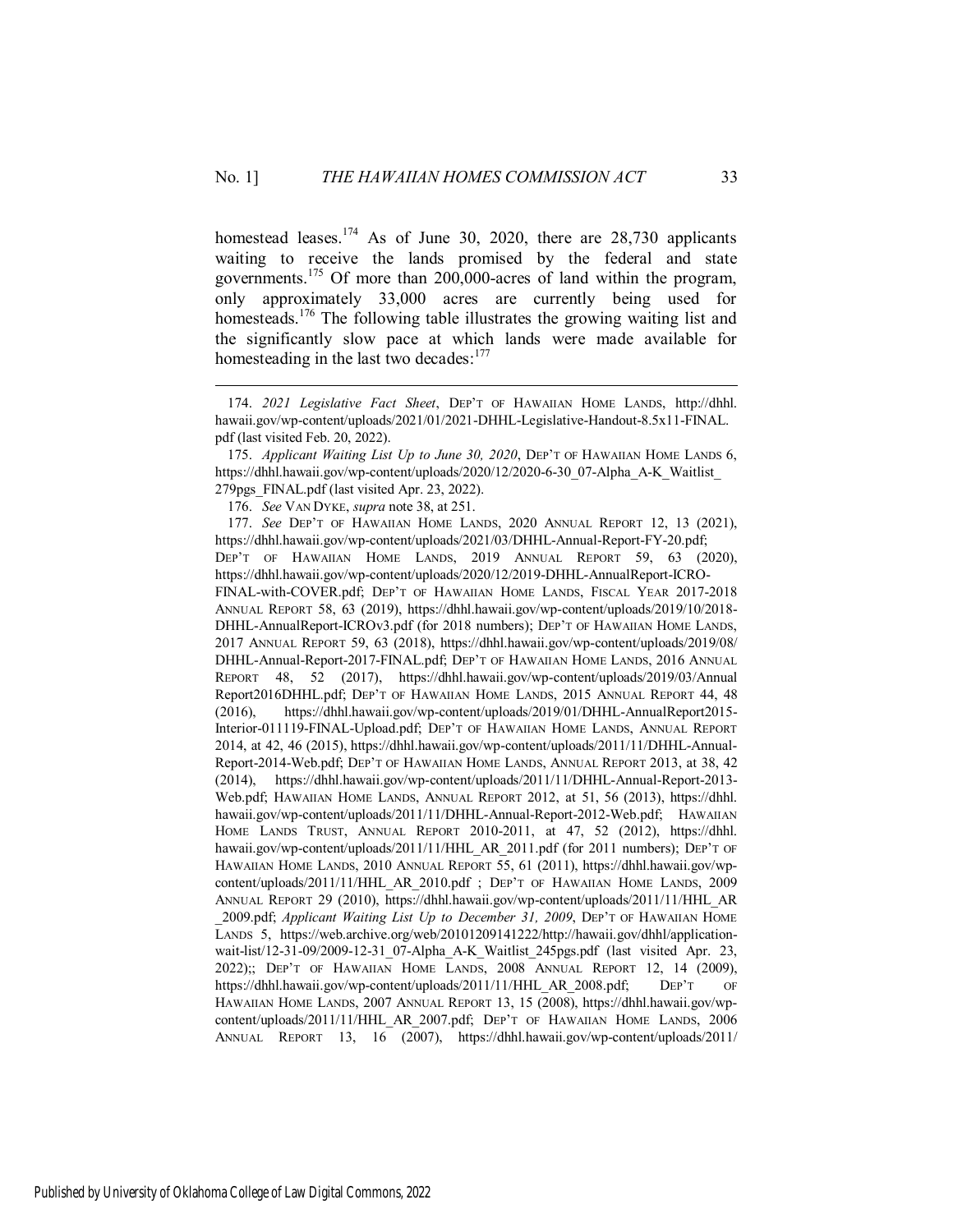| Fiscal | Number on           | <b>Total Number</b> |
|--------|---------------------|---------------------|
| Year   | <b>Waiting List</b> | of Lessees          |
| 2000   | 19,302              | 6,927               |
| 2001   | 19,600              | 7,192               |
| 2002   | 20,000              | 7,292               |
| 2003   | 20,489              | 7,350               |
| 2004   | 21,000              | 7,418               |
| 2005   | 21,738              | 7,827               |
| 2006   | 22,893              | 8,418               |
| 2007   | 23,668              | 9,110               |
| 2008   | 24,296              | 9,539               |
| 2009   | 25,244              | 9,748               |
| 2010   | 25,564              | 9,836               |
| 2011   | 26,170              | 9,922               |
| 2012   | 26,550              | 9,849               |
| 2013   | 26,926              | 9,850               |
| 2014   | 27,341              | 9,838               |
| 2015   | 27,616              | 9,821               |
| 2016   | 27,855              | 9,813               |
| 2017   | 28,123              | 9,876               |
| 2018   | 28,306              | 9,877               |
| 2019   | 28,590              | 9,898               |
| 2020   | 28,788              | 9,933               |

## TABLE A. Total "native Hawaiians" on the Waiting List and Total Lessees

11/HHL\_AR\_2006.pdf; DEP'T OF HAWAIIAN HOME LANDS, 2005 ANNUAL REPORT 11, 13 (2006), https://dhhl.hawaii.gov/wp-content/uploads/2011/11/HHL\_AR\_2005.pdf; DEP'T OF HAWAIIAN HOME LANDS, 2004 ANNUAL REPORT 12 (2005), https://dhhl.hawaii.gov/wpcontent/uploads/2011/11/HHL\_AR\_2004.pdf; DEP'T OF HAWAIIAN HOME LANDS, 2003 ANNUAL REPORT 6, 8 (2004), https://dhhl.hawaii.gov/wp-content/uploads/2011/11/HHL\_ AR\_2003.pdf; DEP'T OF HAWAIIAN HOME LANDS, ANNUAL REPORT FY 2001-02, at 6, 10 (2003), https://dhhl.hawaii.gov/wp-content/uploads/2011/11/DHHL-Annual-Report-2002.pdf (for 2002 numbers); DEP'T OF HAWAIIAN HOME LANDS, ANNUAL REPORT FY 2000- 01, at 5, 9 (2002), https://web.archive.org/web/20040117091538fw\_/http://www.hawaii. gov/dhhl/annualrpt01.pdf (for 2001 numbers); DEP'T OF HAWAIIAN HOME LANDS, ANNUAL REPORT FY 1999-00, at 6, 10 (2001), https://dhhl.hawaii.gov/wp-content/uploads/2020/02/ 01-DHHL-ANNUAL-RPT-1999-2000.pdf (for 2000 numbers).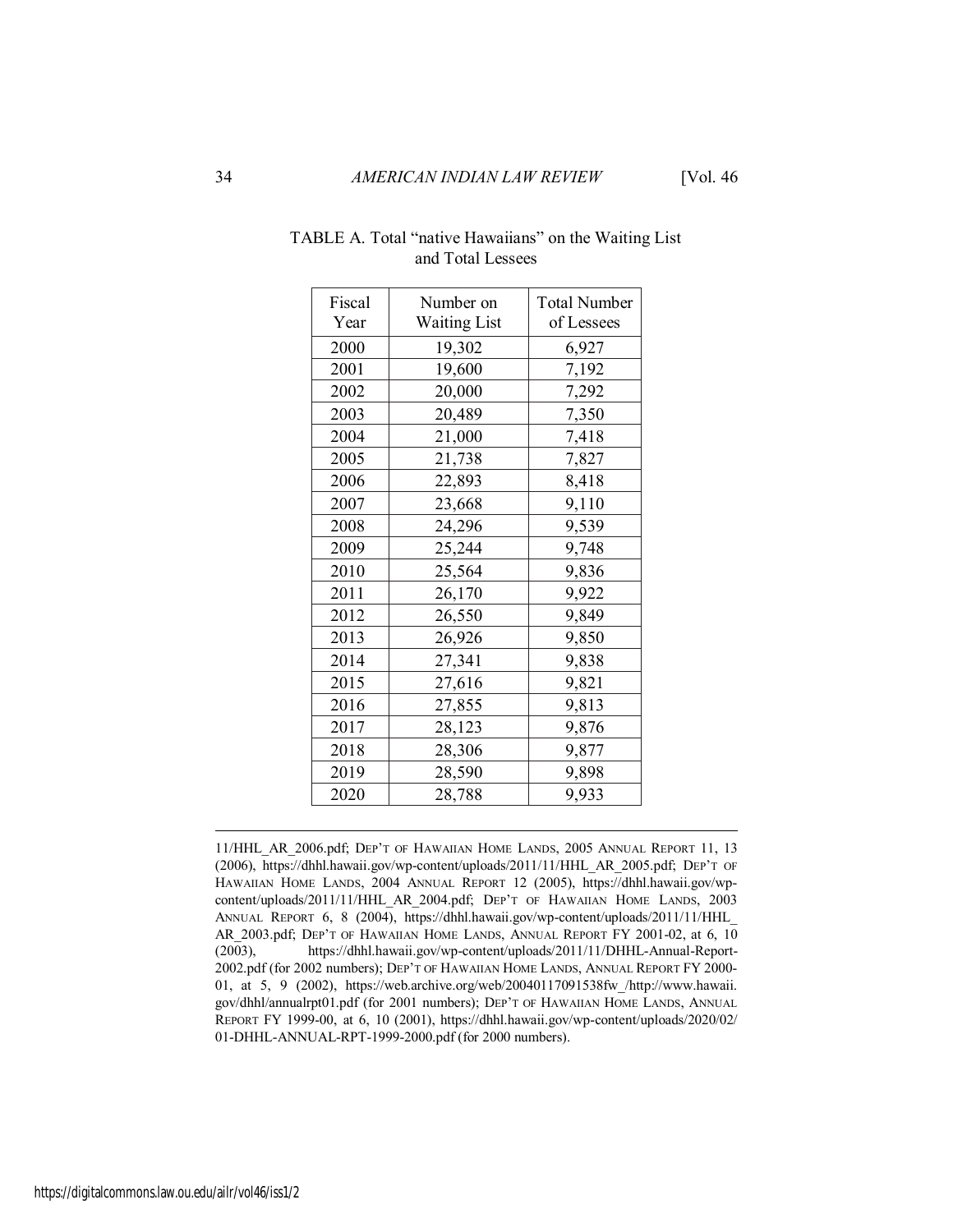As discussed further below, these jarring statistics first reflect an agency historically devalued and marginalized. Second, these numbers highlight two interrelated problems that have plagued DHHL: a lack of funding and a burgeoning waiting list for a homestead.

## <span id="page-35-0"></span>*A. Resolving Breaches of Trust*

In 1983, following a beneficiary lawsuit, a Joint Federal and State Task Force issued a report that identified decades of mismanagement and breaches of trust.<sup>178</sup> The state's trust duties owed to native Hawaiians are, according to the Supreme Court of Hawai'i, evaluated using "the most exacting fiduciary standards," which are "determined by examining wellsettled principles enunciated by the federal courts regarding lands set aside by Congress in trust for the benefit of other native Americans, i.e., American Indians, Eskimos, and Alaskan natives."<sup>179</sup> These trust duties included: (1) the obligation to administer the trust solely in the interest of the beneficiary; and (2) the use of reasonable skills and care to make trust property productive.<sup>180</sup> Nevertheless, the Task Force identified many challenges DHHL faced, including, but not limited to, "substantial problems" with the State meeting its fiduciary obligations to the beneficiaries, the "slow" distribution of leases, inadequate staffing, "grossly insufficient" information management systems, the unauthorized transfer of over 30,000 acres of land by the State to benefit other agencies, departments, and individuals, and the misuse of Hawaiian Home Lands to benefit the general public rather than beneficiaries with little or no compensation to DHHL.<sup>181</sup>

The Task Force also made recommendations to address these breaches of trust. The State took action. The governor, for example, unilaterally cancelled gubernatorial executive orders and proclamations that removed land from the trust to be used for other public purposes.<sup>182</sup> In 1988, the

<sup>178.</sup> FEDERAL-STATE TASK FORCE ON THE HAWAIIAN HOMES COMMISSION ACT, REPORT TO THE UNITED STATES SECRETARY OF THE INTERIOR AND THE GOVERNOR OF THE STATE OF HAWAII (1983) [hereinafter FEDERAL-STATE TASK FORCE REPORT].

<sup>179.</sup> Ahuna v. Dep't of Hawaiian Home Lands, 640 P.2d 1161, 1168–69 (Haw. 1982).

<sup>180.</sup> *Id.* at 1169.

<sup>181.</sup> FEDERAL-STATE TASK FORCE REPORT, *supra* note 178, at 21–22, 26–27.

<sup>182.</sup> OFF. OF THE INSPECTOR GEN., U.S. DEP'T OF THE INTERIOR, NO. 92-I-641, AUDIT REPORT: HAWAIIAN HOMES COMMISSION, OFFICE OF THE SECRETARY 9 (Mar. 1992), https://www.doi.gov/sites/doi.gov/files/hhl-ig-audit-report-march-1992.pdf ("For example, the Governor of Hawaii in December 1984 canceled and withdrew 19 of the 34 Executive orders and withdrew 8 of the 9 proclamations. This action returned to the Homes Commission approximately 27,854 of the 30,166 total acres previously transferred to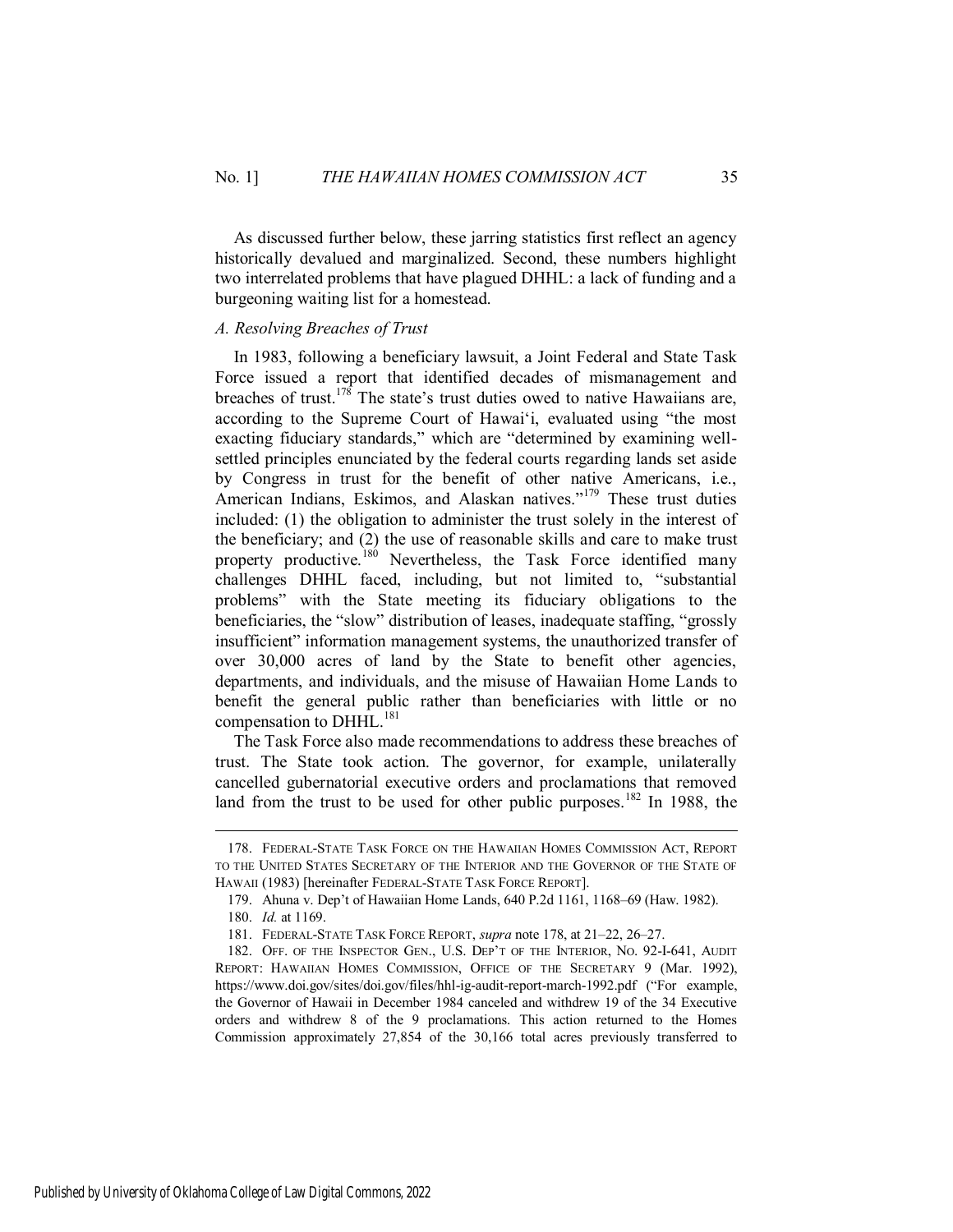Hawai'i state legislature passed the Native Hawaiian Trusts Judicial Relief Act.<sup>183</sup> This law provided beneficiaries with the right to file a lawsuit against the State to enforce the provisions of the HHCA for breaches that occurred after July 1, 1988.<sup>184</sup> The Act also required the governor to create an action plan to resolve beneficiary claims for past breaches of trust from 1959 to 1988.<sup>185</sup> The governor's failure to create a plan resulted in the beneficiaries having a right to file suit retroactively for all past breach of trust claims since the State assumed responsibility of the program in 1959.<sup>186</sup>

In accordance with the law, in 1991 the legislature adopted then-Governor John Waihe'e's Action Plan to Address Controversies Under the Hawaiian Home Lands Trust and the Public Land Trust.<sup>187</sup> The Action Plan recommended two parallel processes to resolve the past breaches of trust from 1959 to 1988: (1) establishing a gubernatorial task force to settle breach of trust claims impacting the entire trust; and (2) creating a claims panel to resolve individual beneficiary claims of losses due to the State's breaches of trust.<sup>188</sup>

#### <span id="page-36-0"></span>*1. Settling the State's Pre-1988 Misuse of Trust Lands*

For the first process, and to investigate DHHL land and title claims, Governor Waihe'e convened a task force comprised of representatives from DHHL, the state Department of Land and Natural Resources, the state Department of the Attorney General, and the Office of State Planning.<sup>189</sup> This task force, with no beneficiary representation, proposed a onetime \$39 million settlement for the State's misuse of 29,633 acres of land in

nonbeneficiaries."); OFF. OF THE GOVERNOR OF THE STATE OF HAW., AN ACTION PLAN TO ADDRESS CONTROVERSIES UNDER THE HAWAIIAN HOME LANDS TRUST AND THE PUBLIC LAND TRUST 35 (1991) (available at the Hawai'i State Archives) [hereinafter ACTION PLAN].

<sup>183.</sup> Act of Jun 17, 1988, No. 395, 1988 Haw. Sess. Laws 942 (codified at HAW. REV. STAT. § 673-1 to -10), https://www.capitol.hawaii.gov/slh/Years/SLH1988/SLH1988 Act 395.pdf.

<sup>184.</sup> HAW. REV. STAT. § 673-2 (2013).

<sup>185.</sup> Act of June 17, 1988, No. 395, § 5, 1988 Haw. Sess. Laws at 945.

<sup>186.</sup> *Id.*

<sup>187.</sup> *See* ACTION PLAN, *supra* note 182.

<sup>188.</sup> *Id.*

<sup>189.</sup> Act of June 29, 1995, No. 14, 1995 Haw. Sess. Laws 696, https://www.capitol. hawaii.gov/slh/Years/SLH1995/SLH1995SS\_Act14.pdf.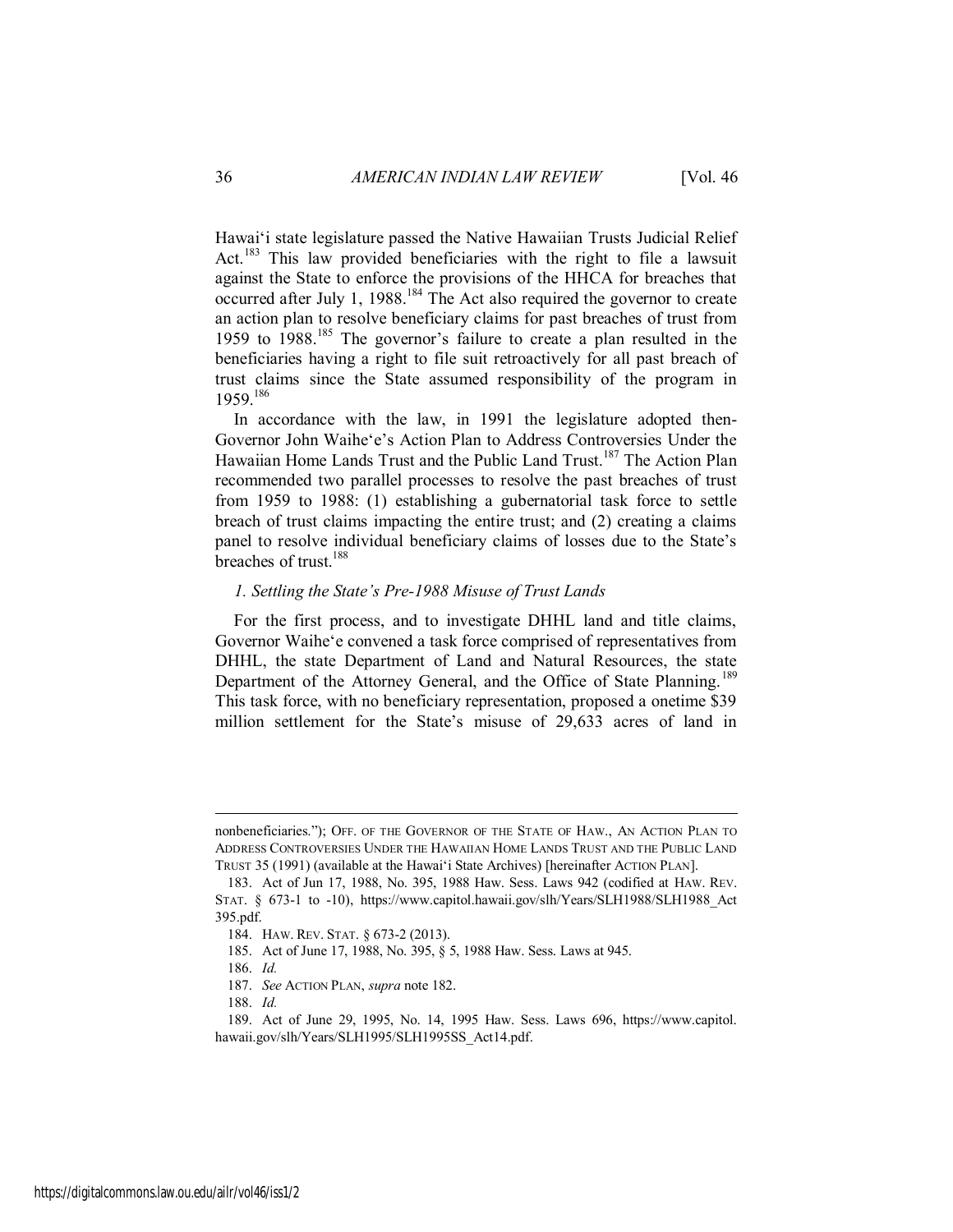exchange for DHHL's agreement to waive the rights of beneficiaries to all past and future claims.<sup>190</sup>

Native Hawaiian beneficiaries filed suit challenging the validity of the settlement.<sup>191</sup> The court in *Ka'ai'ai v. Drake* granted the beneficiaries a preliminary injunction, which halted the settlement process, appointed an "independent representative" for the beneficiaries, and ordered a reappraisal of the breach of trust claim.<sup>192</sup> The legislature subsequently approved the new reappraisal settlement through the passage of Act 14 in 1995.<sup>193</sup>

Act 14, which settled claims for the illegal conveyance or use of trust lands between 1959 and 1988, created a trust fund for DHHL to support its infrastructure and capital development projects, and transferred 16,518 acres of state land to the trust, bringing the land corpus to its original acreage of approximately  $203,500$  acres.<sup>194</sup> The new settlement amount, as approved by the legislature, for the past breaches totaled \$600 million—a far cry of the initial \$39 million offered.<sup>195</sup> Over the next twenty years, DHHL would be provided with \$30 million annually to compensate for the State's breaches to the whole trust.<sup>196</sup> Importantly, the legislature expressly stated that this settlement payment would "not diminish the funds the department is entitled to under Article XII, section 1" of the Hawai'i Constitution—those "sufficient sums" necessary to administer the program.<sup>197</sup>

## <span id="page-37-0"></span>*2. 1991 Individual Claims Resolution Under the Hawaiian Home Lands Trust Act*

The second process under the governor's Action Plan addressed the way in which individuals could seek and potentially receive redress for personal losses or harm suffered through breaches of the State's fiduciary obligations. In 1991, the legislature passed Act 323, which was codified as Hawaii Revised Statutes chapter 674, and created a process by which a

<sup>190.</sup> Elizabeth Ann Ho'oipo Kala'ena'auao Pa Martin, David Lynn Martin, David & Campbell Penn, and Joyce E. McCarty, *Cultures in Conflict in Hawai'i: The Law and Politics of Native Hawaiian Water Rights*, 18 U. HAW. L. REV. 71, 178 (1996) [hereinafter Martin et al., *Cultures in Conflict*].

<sup>191.</sup> Ka'ai'ai v. Drake, Civ. No. 92-3642-10 (Haw. 1st Cir. Ct. Oct. 7, 1992).

<sup>192.</sup> *See* Martin et al., *Cultures in Conflict*, *supra* note 190, at 178–79.

<sup>193.</sup> Act of June 29, 1995, No. 14, 1995 Haw. Sess. Laws 696, https://www.capitol. hawaii.gov/slh/Years/SLH1995/SLH1995SS\_Act14.pdf.

<sup>194.</sup> *Id*. § 2.

<sup>195.</sup> *Id*. § 6.

<sup>196.</sup> *Id*.

<sup>197.</sup> HAW. CONST. art. XII, § 1.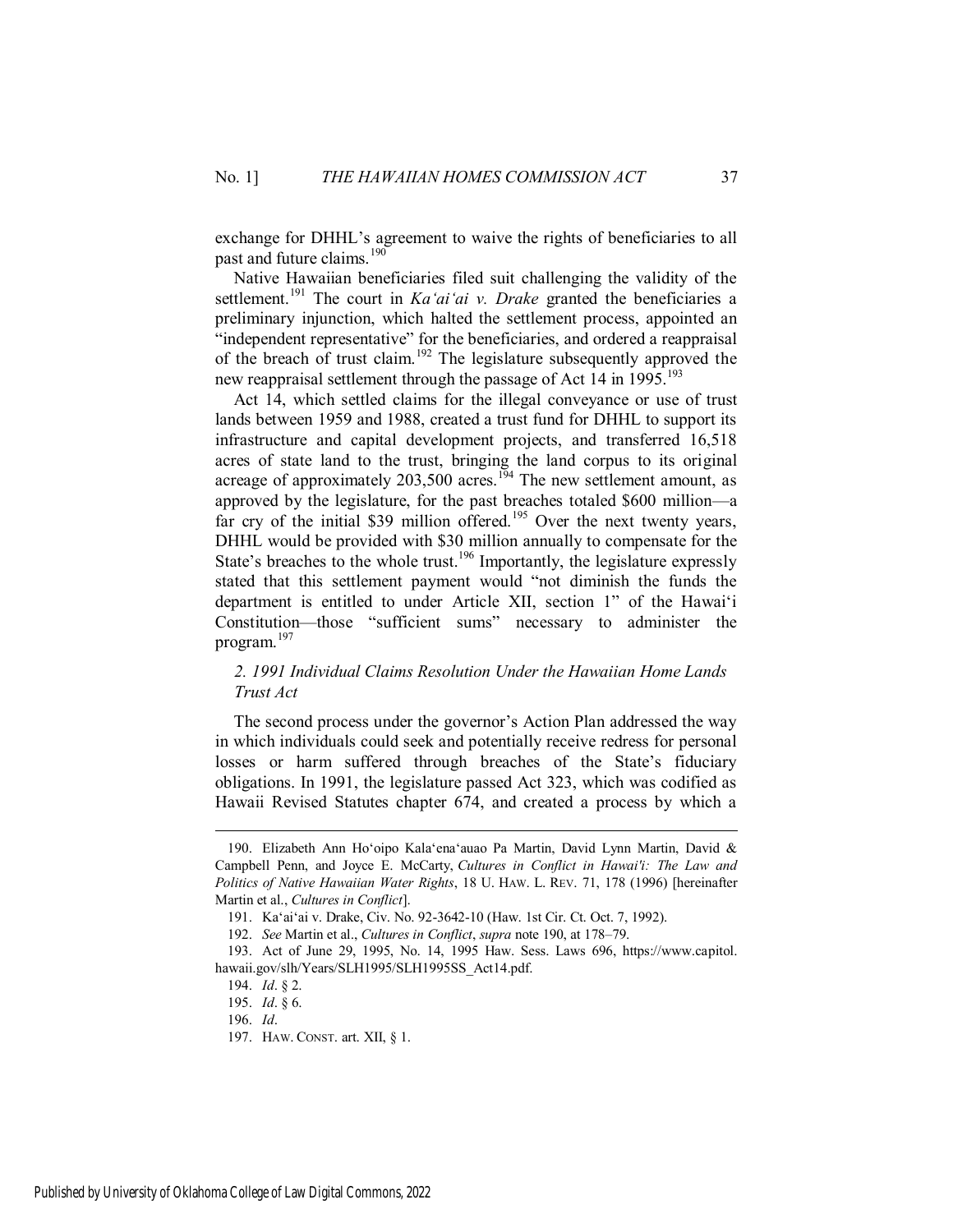newly established Individual Claims Review Panel ("Panel") would review all individual beneficiaries' claims and submit a final report for all claims to the 1993 and 1994 legislatures.<sup>198</sup> The Panel's final report needed to provide "a summary of each claim brought before the panel, the panel's findings and advisory opinion regarding the merits of each claim, and an estimate of the probable compensation or recommended corrective action by the State."<sup>199</sup> Once received and reviewed, the legislature could choose to adopt the recommendations and award compensation or require corrective action.<sup>200</sup> If an individual claimant was not satisfied with the legislature's decisions regarding their breach of trust claim, the claimant would be provided with a right to sue in the state circuit court for actual damages.<sup>201</sup>

Because of delays in creating the Panel, the legislature extended the deadline for beneficiaries to file claims with the Panel and the deadline for the Panel to file its report.<sup>202</sup> The legislature also provided claimants with three additional years to notify that Panel that they did not accept the legislative action and an additional three years for filing an action in court.<sup>203</sup> In 1997, the Panel submitted its first report, which concluded that 2,752 claimants filed  $4.327$  claims against the State.<sup>204</sup> Of those claims submitted, 67 percent involved claimants who "had been waiting an unreasonable amount of time for a homestead award" or claimants with "waiting list claims with other issues."<sup>205</sup> The Panel determined that 165 claims of the 172 reviewed by that time were meritorious, and recommended the legislature award \$6.7 million in damages to those meritorious claimants.<sup>206</sup>

<sup>198.</sup> Individual Claims Resolution Under the Hawaiian Homes Trust Act, Act of July 2, 1991, No. 323, 1991 Haw. Sess. Laws 990 (codified as amended at HAW. REV. STAT. §§ 674-1 to -21 (2013)), https://www.capitol.hawaii.gov/slh/Years/SLH1991/SLH1991\_Act 323.pdf.

<sup>199.</sup> *Id.* sec. 1, § 14, 1991 Haw. Sess. Laws at 995.

<sup>200.</sup> *Id.* sec. 1, § 1, 1991 Haw. Sess. Laws at 991.

<sup>201.</sup> *Id.* sec. 1, § 17, 1991 Haw. Sess. Laws at 995.

<sup>202.</sup> Act of July 1, 1993, No. 351, 1993 Haw. Sess. Laws 991, https://www.capitol. hawaii.gov/slh/Years/SLH1993/SLH1993\_Act351.pdf.

<sup>203.</sup> *Id.* sec. 11, § 674-17, 1993 Haw. Sess. Laws at 994–95.

<sup>204.</sup> Kalima v. State (*Kalima I*), 137 P.3d 990, 997 (Haw. 2006).

<sup>205.</sup> *Id.*

<sup>206.</sup> *Id.*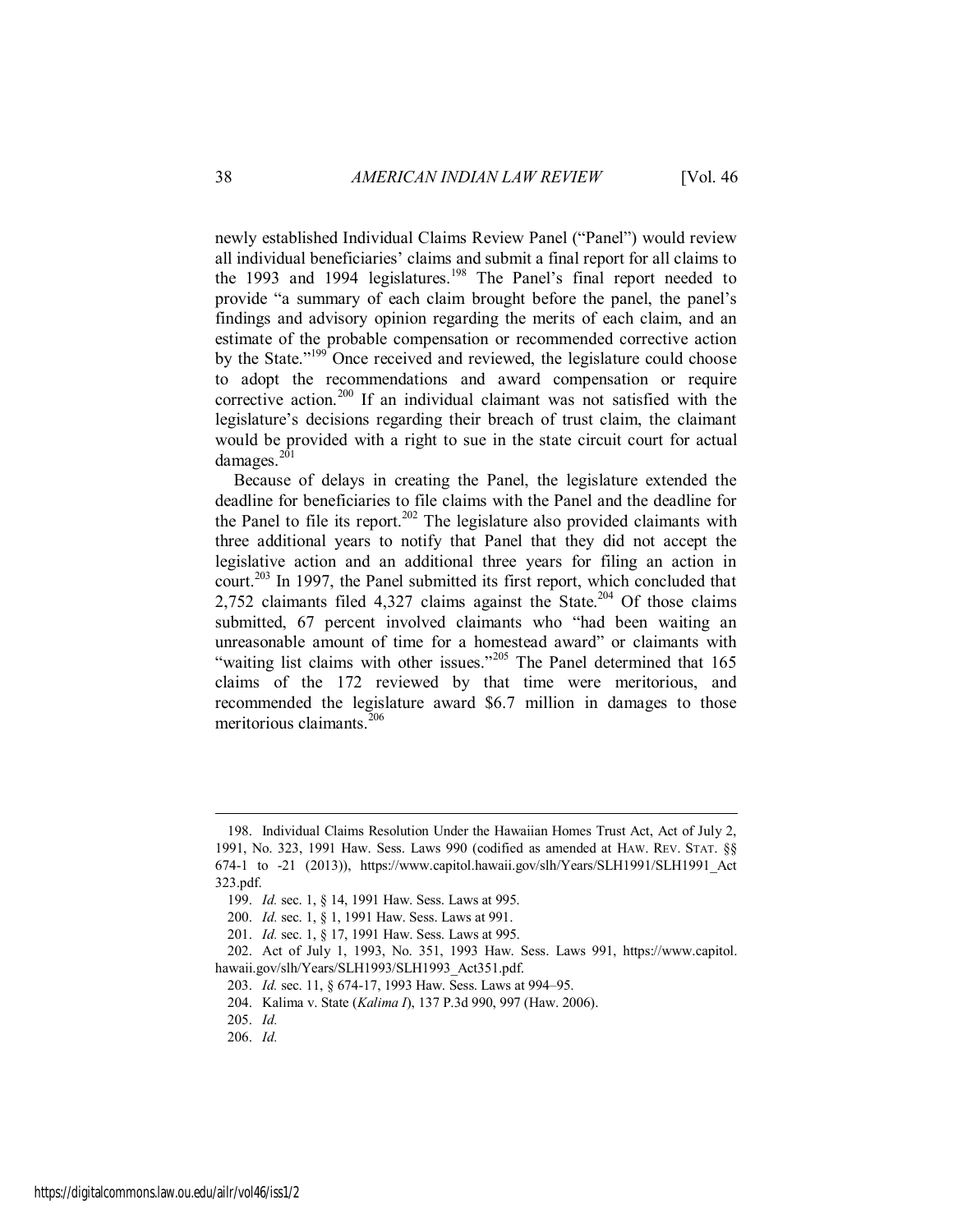The legislature took issue with the Panel's formula for calculating the award amounts and insisted that all claims be reviewed at one time.<sup>207</sup> The legislature, therefore, denied the Panel's recommendations on the claims, but provided the Panel with two more years to report on all of the claims.<sup>208</sup> In addition, and in what appeared to be an attempt to undermine the Panel's determinations, the legislature created a working group of state administrators to determine "a formula and any criteria necessary to qualify and resolve all claims" for the State's breaches of trust.<sup>209</sup> Unsurprisingly, the working group's criteria for resolving these individual claims differed substantially from the Panel's criteria. The new working group's criteria also resulted in the elimination of approximately sixty percent of the individualized claims.<sup>210</sup>

Beneficiaries filed suit against the State arguing that the working group was "biased and its proposed formula, inter alia, violated their right to due process of the law.<sup> $2^{211}$ </sup> The court agreed that concluded that "the members" of the Working Group appeared to be biased as a result of (1) their official positions and (2) the fact that several of them had testified before the legislature against the types of claims they later found to be noncompensable  $\ldots$   $\ldots$   $\ldots$   $\ldots$  The court, thus, enjoined "the members of the Working Group from taking any further action in determining the formula for compensation."<sup>213</sup>

In 1999, the Panel submitted another report to the legislature indicating the Panel had "either closed or issued recommendation on 2,050 claims, representing 47% of the total number of claims" and recommending damages for those meritorious claims totaling  $$16,434,675.75.<sup>214</sup>$  The Panel also sought an extension to complete the remaining fifty-three percent of the claims.<sup>215</sup> While the legislature agreed to another year extension for the Panel to review the individualized claims, Governor Benjamin Cayetano—a politician with a record critical of Hawaiian issues<sup>216</sup>—vetoed the bill.<sup>217</sup>

<sup>207.</sup> Act of July 8, 1997, No. 382, 1997 Haw. Sess. Laws 1208, https://www.capitol. hawaii.gov/slh/Years/SLH1997/SLH1997\_Act382.pdf.

<sup>208.</sup> *Id.* sec. 4, § 674-4, 1997 Haw. Sess. Laws at 1209–10.

<sup>209.</sup> *Id.* § 2, 1997 Haw. Sess. Laws at 1209.

<sup>210.</sup> *Kalima I*, 137 P.3d at 998.

<sup>211.</sup> Apa v. Cayetano, Civ. No. 97-4641-11 (Haw. 1st Cir. Ct. Dec. 30, 1998).

<sup>212.</sup> *Kalima I*, 137 P.3d at 998.

<sup>213.</sup> *Id.*

<sup>214.</sup> *Id.* at 999.

<sup>215.</sup> *Id.*

<sup>216.</sup> *See* Andrade, *Hawai'i '78*, *supra* note 1, at 131–44.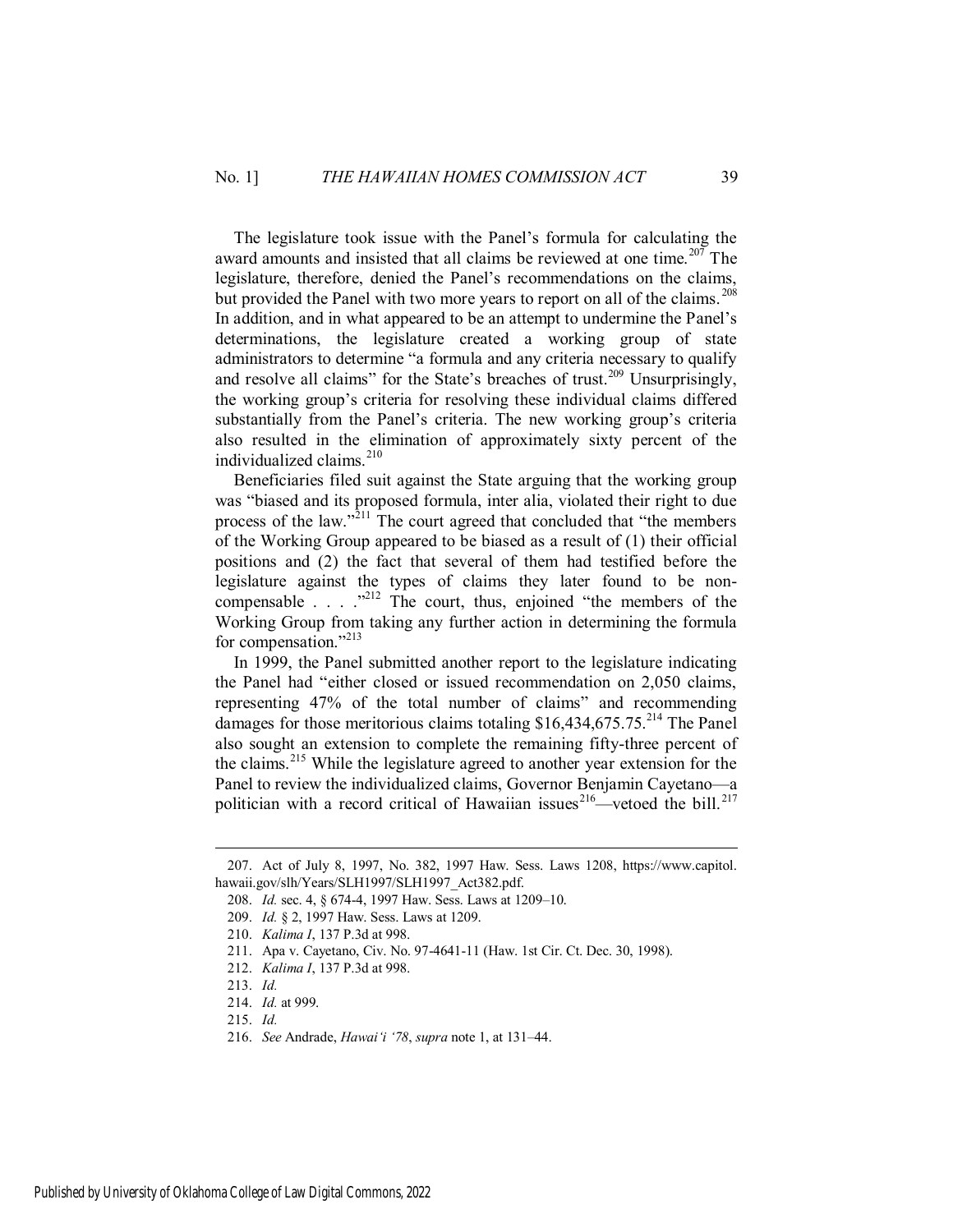Thus, the Panel submitted its final report to the legislature at the end of 1999, adding sixty more meritorious claims totaling  $$1,536,146.99$ <sup>218</sup>

On December 29, 1999, 2,721 plaintiff-claimants filed a class action lawsuit against the State.<sup>219</sup> Of these 2,721 claimants, the Panel adjudicated and presented claims of 418 claimants to the legislature.<sup>220</sup> The legislature did not award any money or relief to these plaintiffs, who were represented in the lawsuit by class representative Raynette Nalani Ah Chong, Special Administrator of the Estate of Joseph Ching.<sup>221</sup> The other class of fiftythree plaintiffs, represented by Dianne Boner, had their claims considered by the Panel, but the claims were not presented to the legislature.<sup>222</sup> The final class of 2,250 plaintiff-claimants timely filed their claims, but the Panel failed to render an opinion, so the legislature did not make a decision on those claims. Leona Kalima represented this final class of plaintiffs.<sup>223</sup>

In their lawsuit, the plaintiffs asserted that the State breached its trust to beneficiaries of the HHCA between 1959 and 1988 because of its: "(1) mismanagement of the extensive waiting list; (2) mishandling of the plaintiff's applications; (3) preference policies regarding eligibility requirements; and (4) the awarding of raw lands lacking infrastructure.<sup> $224$ </sup> The State, however, argued that the plaintiffs were not entitled to pursue their dispute in court because they were not "aggrieved individual claimants" and therefore, never completed the administrative process required by law.<sup>225</sup> Under the State's rationale, the plaintiffs' claims were barred because they failed to obtain an advisory opinion from the Panel following a review of a claim, they failed to receive affirmative action from the legislature, and they failed to file a written notice rejecting the legislature's action. 226

 $\overline{a}$ 

226. *Id.* (noting that the State argued that: "(1) the beneficiary had to file a claim with the Panel by August 31, 1995 (or it would "forever be barred"); (2) the Panel had to render an advisory opinion on the claim and send it to the [l]egislature for action; (3) the [l]egislature had to take action on the Panel's opinion; and (4) the beneficiary must [have] file[d] a

<sup>217.</sup> Benjamin Cayetano, Governor's Message No. 241, Statement of Objections to House Bill No. 1675 (Haw. June 10, 1999), *reprinted in* H.R. JOURNAL, 20th Leg., Reg. Sess. 882 (Haw. 1999).

<sup>218.</sup> *Kalima I*, 137 P.3d at 999.

<sup>219.</sup> *Id.*

<sup>220.</sup> *Id.* at 1000.

<sup>221.</sup> *Id.*

<sup>222.</sup> *Id.*

<sup>223.</sup> *Id.*

<sup>224.</sup> *Id.* at 992.

<sup>225.</sup> *Id.* at 1007–08.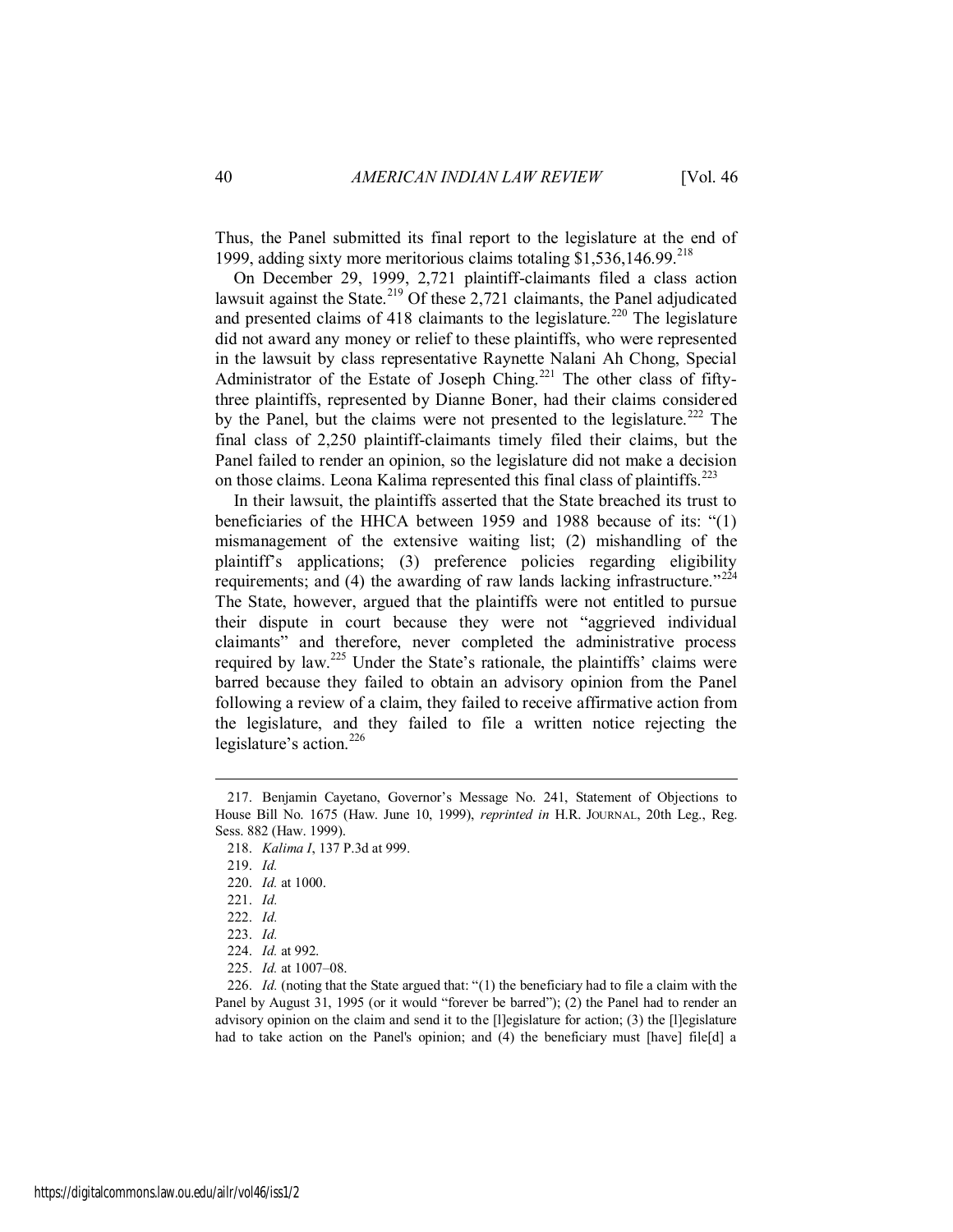The Supreme Court of Hawai'i in *Kalima I* (2006) disagreed. Writing for a unanimous court, Chief Justice Ronald T.Y. Moon determined that the plaintiffs were "aggrieved individual claimants" for purposes of Hawai'i Revised Statutes chapter 674, which required Panel review and legislative action on each claim.<sup>227</sup> The Court first held that the Panel "reviewed" all of the claims when each claim was (1) accepted or rejected for further investigation, and then  $(2)$  submitted to the legislature.<sup>228</sup> Second, the Court concluded that the legislature's failure to fund claims constituted legislative "action."<sup>229</sup> The Court ultimately remanded the case to allow the claimants to pursue their individualized breach of trust claims against the State.<sup>230</sup>

On November 3, 2009, a decade after the lawsuit was filed, the trial court issued a liability order concluding that the State breached the following four duties as trustee from 1959 to 1988: "(1) the duty to keep and render accounts; (2) the duty to exercise reasonable care and skill; (3) the duty to administer the trust; and (4) the duty to make the trust property productive."<sup>231</sup> The trial court specifically concluded:

Plaintiffs have proven by clear and convincing evidence breaches of trust by Defendants State and DHHL during the claims period and that the individual and/or cumulative effects of such breaches caused by acts or omission by employees of the State in the management and disposition of trust resources were a legal cause of harm to the Plaintiffs herein which are compensable . . . thus necessitating further proceedings to determine the amount of damages, if any, each subclass member proves s/he sustained as a result of the breaches during the claim period.<sup>232</sup>

The plaintiffs and the State filed simultaneous motions that proposed distinct methods for calculating damages.<sup>233</sup> The trial court ultimately adopted a Fair Market Rental Value ("FMRV") model to estimate the actual loss each individual beneficiary incurred.<sup>234</sup> The State, again, appealed. For

written notice rejecting the [I]egislature's action, by October 1, 1999").

<sup>227.</sup> *Id.*

<sup>228.</sup> *Id.* at 1008–09.

<sup>229.</sup> *Id.* at 1010–11.

<sup>230.</sup> *Id.* at 1018–19.

<sup>231.</sup> *Kalima II*, 468 P.3d 143, 150 (Haw. 2020).

<sup>232.</sup> *Id.*

<sup>233.</sup> *Id.*

<sup>234.</sup> *Id.* at 151.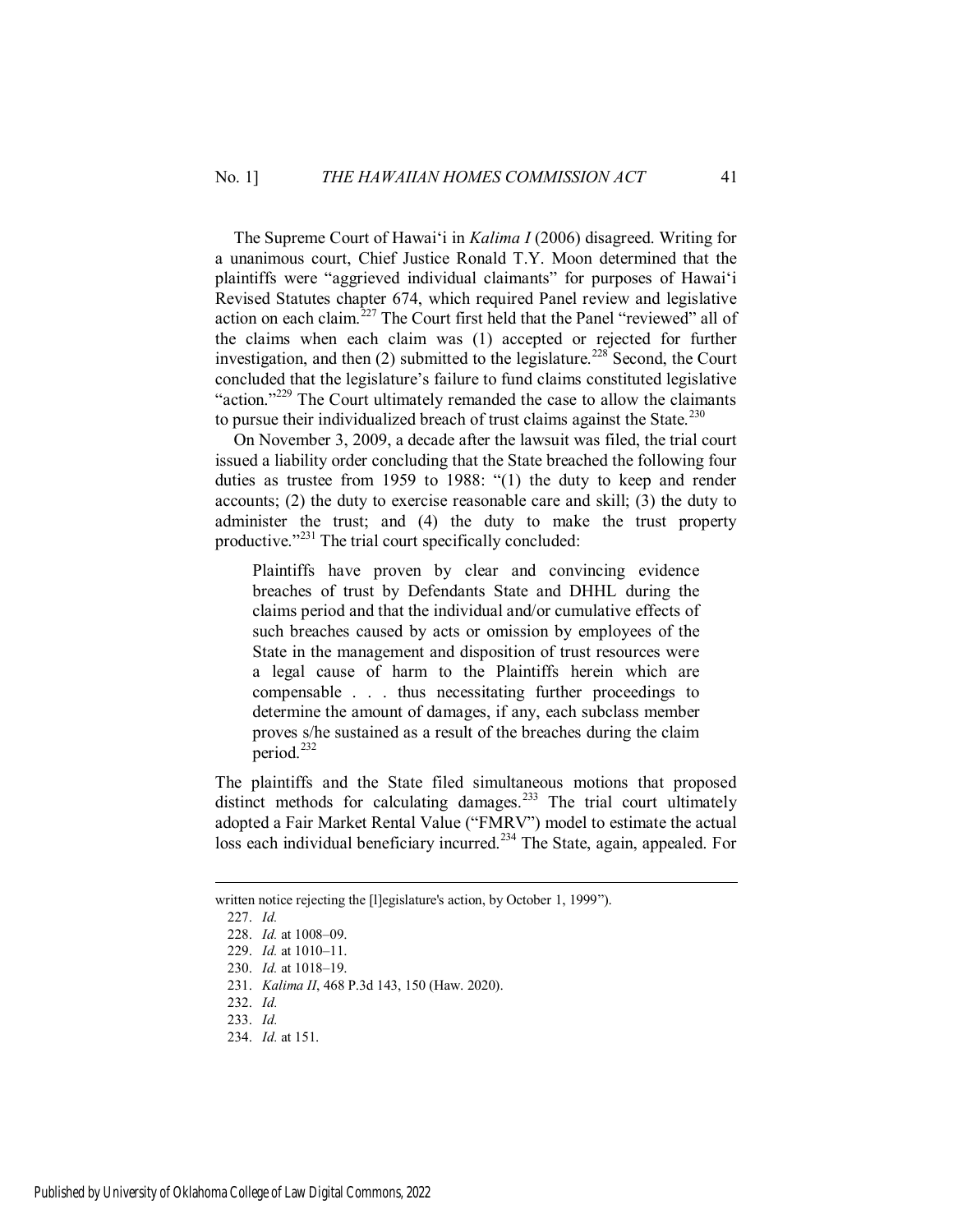lead plaintiff Kalima, the prolonged litigation process was becoming unbearable: "Enough is enough. We have been in court for over 20 years— December 1999, lawsuit filed, seven judges—and we're not pau [done] yet. Let's get this resolved before more kupuna hala [die], including myself."<sup>235</sup>

In 2020, in another unanimous decision, the Hawai'i Supreme Court delivered a victory to the claimants. Writing for the Court, Associate Justice Paula A. Nakayama, who was the last remaining justice from the Court that decided *Kalima I* fourteen years earlier, framed the decision as one of righting an unnecessarily delayed wrong:

In 1990, Senator Michael Crozier observed, "[b]oth the length of the list and the length of the wait make the vast majority of Native Hawaiian people despair of ever receiving an award of land." In the thirty years since Senator Crozier's statement, the State of Hawaii has done little to address the ever-lengthening waitlist for lease awards of Hawaiian home lands.<sup>236</sup>

In this appeal, the central issue before the Court was whether the trial court's FMRV damages model calculates individual damages in a method permitted by Hawaii Revised Statutes chapter 674.<sup>237</sup> Justice Nakayama highlighted the State's complicity in this litigation:

It is undisputed that the State breached its duties to keep and render accounts, to exercise reasonable care and skill, to administer the trust, and to make the trust property productive, to the significant detriment of the Native Hawaiian people for whom the Trust was created. The State's decision to continue to litigate this case for decades has compounded the challenges resultant from its own failure to keep adequate records . . . .<sup>238</sup>

Justice Nakayama then acknowledged that the FMRV model was not "a perfectly accurate measure of actual damages," but criticized the State: "However, the State has failed to supply a more accurate model. Moreover, the State's own wrongful acts, most notably the State's failure to keep adequate records, have brought about the uncertainty of the actual damages

<sup>235.</sup> Viotti, *supra* note 156 (quoting Leona Kalima).

<sup>236.</sup> *Kalima II*, 468 P.3d at 146 (citation omitted) (quoting Sen. Michael Crozier, Testimony Before the Hawai'i Advisory Comm., U.S. Comm'n on Civil Rights (Aug. 2, 1990)).

<sup>237.</sup> *Id.* at 156.

<sup>238.</sup> *Id.* at 157.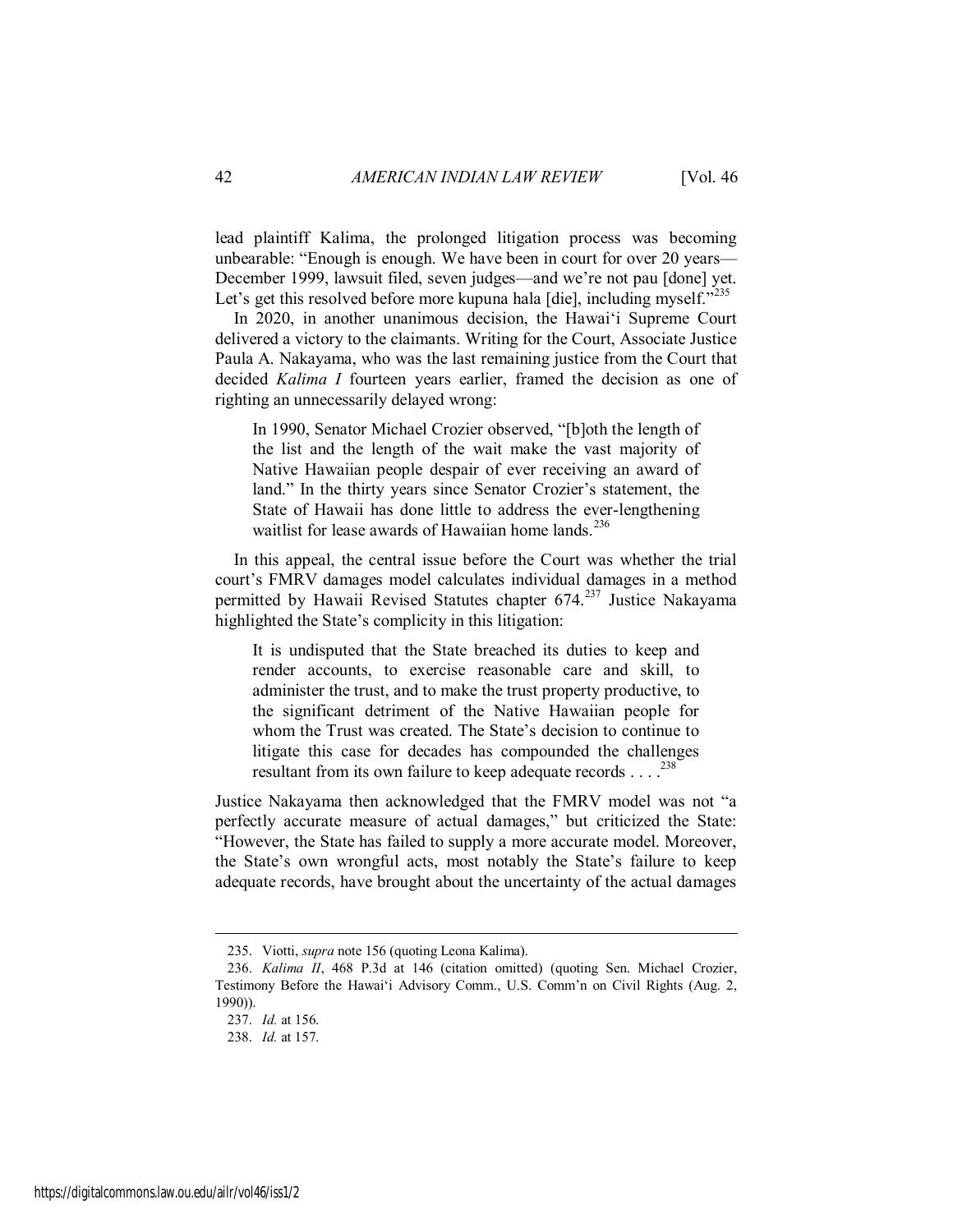caused by its breaches."<sup>239</sup> Furthermore, Justice Nakayama was clear that the Court would liberally interpret the individual claims resolution scheme:

It is in the interests of justice to construe [Hawaii Revised Statutes] Chapter 674 in a manner that permits the advancement of this case to the final stages of its resolution and to thereby afford a fair remedy to the beneficiaries who have for decades been deprived of the opportunity to lease their native land from the State.<sup>240</sup>

By affirming the FMRV model, the Court approved the path for claims to be processed and claimants—beneficiaries of the HHCA—to be paid.

After the decision, lead plaintiff Kalima rejoiced, "I think it's monumental for Native Hawaiians. We got such a great victory, one that will result in something that is payable."<sup>241</sup> One of Kalima's attorneys, Carl Varady, who along with Tom Grande fought for decades to provide justice for these beneficiaries, called the decision "a monumental testament to justice as a general matter and fairness for Native Hawaiians in this process."<sup>242</sup> Striking a pessimistic tone, plaintiff Raynette Ah Chong expected the State to prolong the process: "Every time we go two steps forward, they appeal. . . . It's been a long trek. I don't know if this is the beginning of the end. Is it?"<sup>243</sup> Ah Chong's reluctance was understandable given the State's documented and acknowledged record of reneging on its promises. But perhaps the cautionary note reflected the reality that Ah Chong was a plaintiff as the administrator of the estate of Joseph Ching, who passed away during the pendency of this litigation. Like Ching, Joseph Damian Delaginte, Sr., Lucille Oiliokalani Waikiki, William Ekau Lanai, Ellen Kapaki Kalikikane, Louise Frida Mahelona, Ethel Makahala Christensen, Robert Kamakauliuli Kanahele, Sr., and nearly 400 other claimants died waiting for the State to make amends.<sup>244</sup> Is this what Kūhiō envisioned as justice? As of the writing of this Article, the State has yet to pay the individual claims in the *Kalima* litigation. In addition, although the

<sup>239.</sup> *Id*.

<sup>240.</sup> *Id.* at 156.

<sup>241.</sup> Rob Perez, *Breach of Trust*, HONOLULU STAR-ADVERTISER, July 1, 2020, at A1, A8.

<sup>242.</sup> *Id.* 243. *Id.*

<sup>244.</sup> *Kalima I*, 137 P.3d 990, 1000 n.14 (Haw. 2006); *see also* Anita Hofschneider, *Court: Hawaiians Deserve Compensation for State's Poor Oversight of Homelands*, HONOLULU CIVIL BEAT (July 2, 2020), https://www.civilbeat.org/2020/07/court-hawaiiansdeserve-compensation-for-states-poor-oversight-of-homelands/.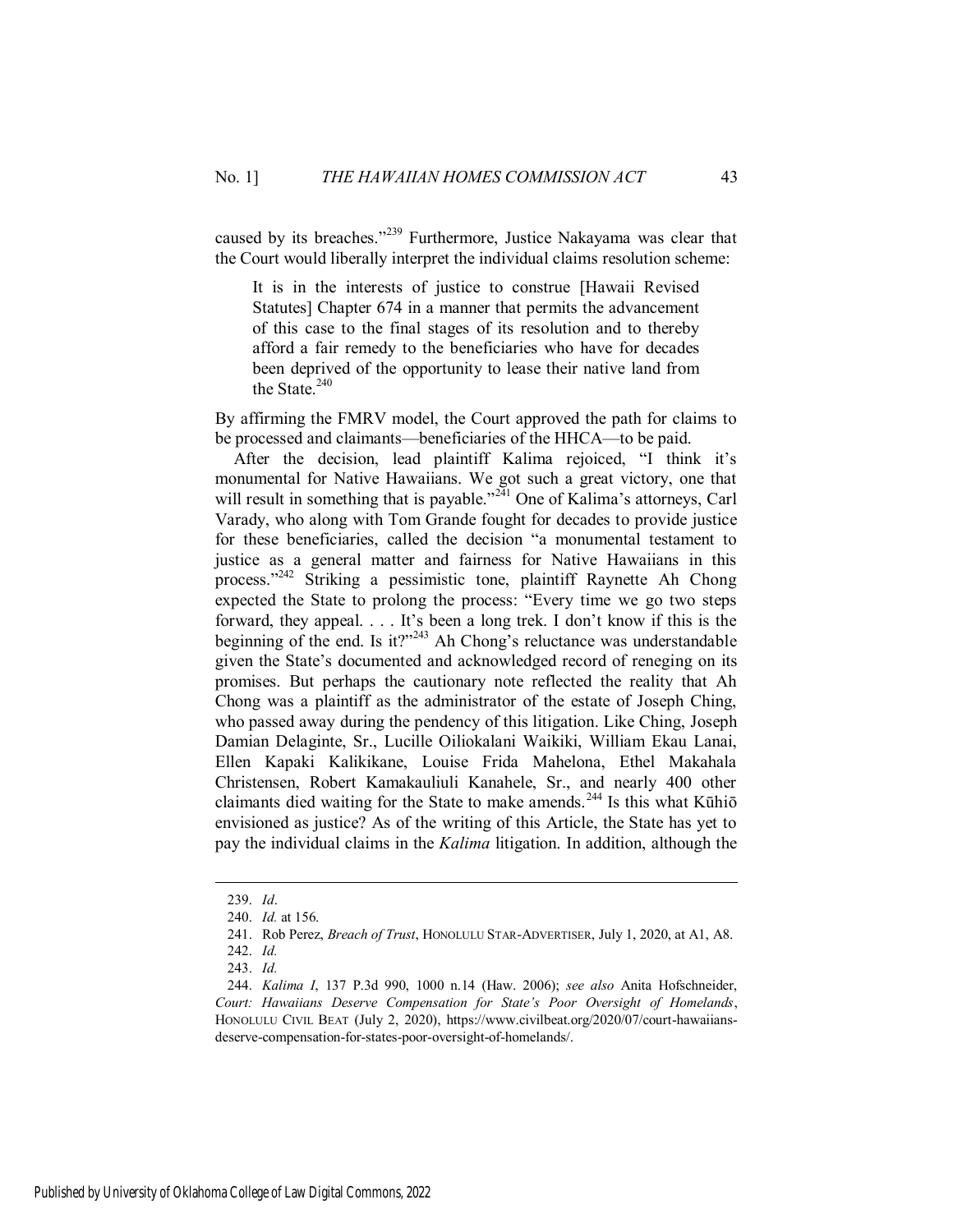*Kalima* litigation made it possible for native Hawaiian beneficiaries to pursue damages against the State for, among other things, prolonging their status on the waiting list, the lawsuit has yet to solve the issue that most of the beneficiaries do not have land for residential or agricultural use.

#### <span id="page-44-0"></span>*B. Insufficient Funding*

While the State appears to be nearing the end of a three-decade process to resolve some of its breaches of trust from statehood to 1988, the problems of DHHL—such as an ever-growing waiting list of beneficiaries and a prolonged period of time for leases to be awarded—persist.<sup>245</sup> The most significant problem is that the state and federal governments have not provided DHHL with adequate funds to support the department and develop the lands given under the HHCA. Indeed, the federal government provided no funding mechanism to support the program during the territorial period, and, for thirty years following statehood, the state provided no general funding for the administration of DHHL and left it up to the department to pay its own operating costs.<sup>246</sup> Under this structure, the state forced DHHL to lease trust lands to non-beneficiaries to raise these necessary operating funds.<sup>247</sup> This general leasing practice diverted potentially valuable homestead lands to non-Hawaiians and left DHHL with the remaining lands, with location and topographic characteristics that made developing them more expensive. $248$ 

<sup>245.</sup> *See* HAWAI'I ADVISORY COMM., U.S. COMM'N ON CIVIL RIGHTS, A BROKEN TRUST— THE HAWAIIAN HOMELANDS PROGRAM: SEVENTY YEARS OF FAILURE OF THE FEDERAL AND STATE GOVERNMENTS TO PROTECT THE CIVIL RIGHTS OF NATIVE HAWAIIANS 23 (1991) [hereinafter HAWAI'I ADVISORY COMMITTEE REPORT] (reporting that lack of infrastructure and the impossibility of "securing adequate financing" are major causes of the extensive waiting list).

<sup>246.</sup> From 1967 to 1973, the state provided some general funds to DHHL for educational programs but not for operating expenses. *See, e.g.*, Act of May 11, 1967, No. 54, § 2, 1967 Haw. Sess. Laws 40, 56, https://www.capitol.hawaii.gov/slh/Years/SLH1967/SLH1967 Act54.pdf; Act of June 30, 1970, No. 175, § 2, 1970 Haw. Sess. Laws 326, 346, https://www.capitol.hawaii.gov/slh/Years/SLH1970/SLH1970\_Act175.pdf.

<sup>247.</sup> S. REP. NO. 107-66, at 14 (2001) ("For the next forty years, during the Territorial period (1921– 1959) and the first two decades of statehood (1959–1978), inadequate funding forced the Department of Hawaiian Home Lands to lease its best lands to non-Hawaiians in order to generate operating funds.").

<sup>248.</sup> *See* Rod Ohira, *Homestead Improvement: New Community Has Costlier Housing but Retains Neighborliness of Old Hawai'i*, HONOLULU ADVERTISER, Jan. 28, 2001, at A1, A5 (describing the difficulty of designing and constructing on Kalawahine Valley homestead land because of the topography).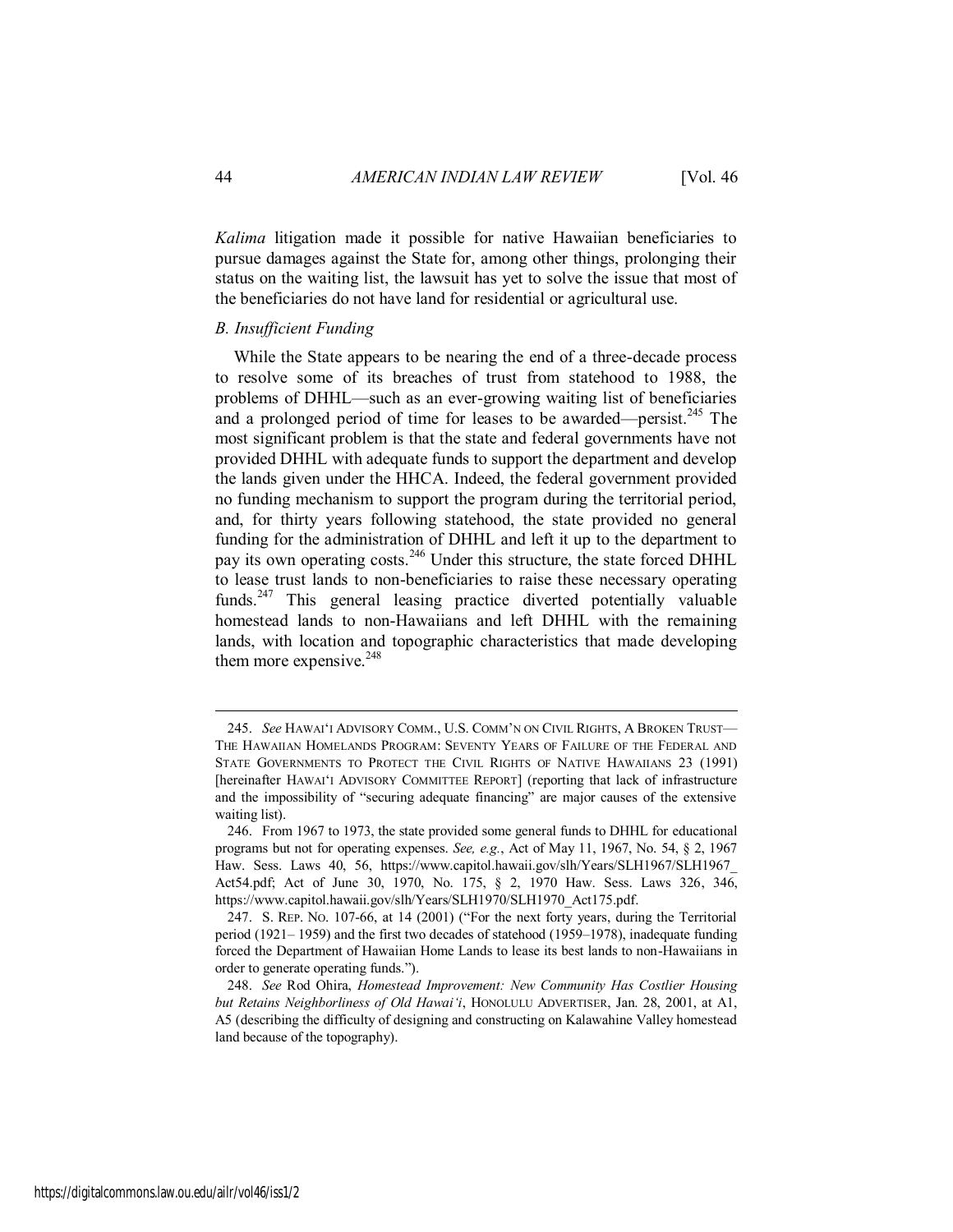In 1978, delegates to the state constitutional convention sought to enshrine in the highest law of the land a requirement to adequately fund DHHL to address issues that even as of that time plagued progress of the homesteading program.<sup>249</sup> The delegates proposed amending the Hawai'i Constitution to include a provision, article XII, section 1, for the administration of the HHCA:

The legislature *shall* make sufficient sums available for the following purposes: (1) development of home, agriculture, farm and ranch lots; (2) home, agriculture, aquaculture, farm and ranch loans; (3) rehabilitation projects to include, but not limited to, educational, economic, political, social and cultural processes by which the general welfare and conditions of native Hawaiians are thereby improved; (4) the administration and operating budget of  $[DHHL]$ ; in furtherance of  $(1)$ ,  $(2)$ ,  $(3)$ , and  $(4)$  herein, by appropriating the same in the manner provided by  $\text{law}^{250}$ .

The framers believed that this constitutional mandate was necessary to "no longer allow" legislative discretion in funding DHHL. Fed up with the State's inaction, the framers noted:

[I]n the 57 years since passage of the Act, less than 12-1/2 percent (25,000 acres) of the total "available lands" (200,000 acres) have actually been disposed of to native Hawaiians. This averages about 435 acres of Hawaiian home lands per annum. At that rate, it would take over 400 years to lease the remaining 175,000 acres to native Hawaiians; by the year 2378 the last square foot of available land will be awarded to a native Hawaiian. Nearly 25 generations will have passed before the goal of the HHCA is fully realized.

 The department was established by the [HHCA] to provide a means to rehabilitate its beneficiaries through a series of projects

<sup>249.</sup> Delegates to the 1978 Hawai'i constitutional convention approved, and voters ratified, a series of constitutional amendments that advanced Native Hawaiian rights, culture, and language. *See* Andrade, *Hawai'i '78*, *supra* note 1, at 130 n.361. Ratified constitutional amendments included a mandate all public school students have access to a curriculum that includes an understanding of Hawaiian culture, history, and language, a law requiring that the Hawaiian language be made an official language of the state, and the creation of the Office of Hawaiian Affairs—a state agency charged with bettering the conditions of Hawai'i's indigenous people. *See, e.g.*, HAW. CONST. art. X, § 4; HAW. CONST. art. XII, §§ 5–7; HAW. CONST. art. XV, § 4.

<sup>250.</sup> HAW. CONST. art. XII, § 1 (emphasis added).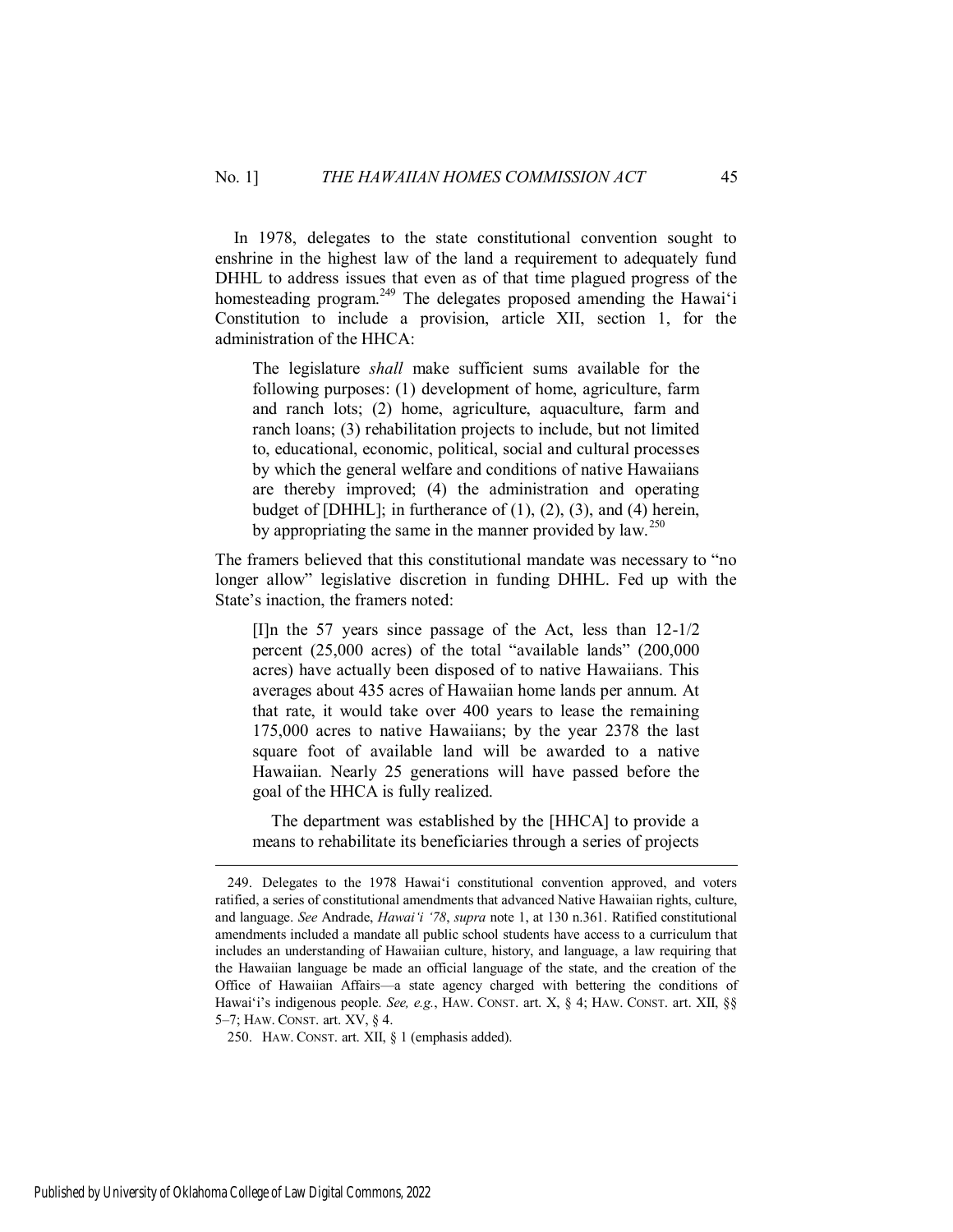and yet was given very little financial assistance to perfect its mandate.<sup>251</sup>

Delegate and Chairwoman of the Hawaiian Affairs Committee, Aunty Frenchy DeSoto, put it succinctly: "The identifiable problem areas were first, that [DHHL]—which provides a land base, has a monumental and eternal dilemma in funding $[.]$ <sup>252</sup> Compounding the problem, DHHL was the only state department of seventeen that needed to lease its own land "to generate revenues to support its administrative and operating budget.<sup>"253</sup>

Thus, the framers envisioned article XII, section 1, as providing DHHL with monies for administrative and program costs, thereby "releasing" DHHL from the need to lease lands to raise department operating costs and allowing DHHL to focus on leasing to beneficiaries.<sup>254</sup> The amendment, which was ratified by the multi-ethnic voters of Hawai'i, also mandated that the legislature provide "sufficient sums" for DHHL to develop land, create and manage rehabilitation projects, and to cover administrative costs.<sup>255</sup>

The constitutional mandate, however, was still not enough for policymakers to act. For nearly a decade following the 1978 constitutional convention, the State "failed to appropriate a single dollar of general fund revenues, generated from its various general and special tax revenue sources, to pay for the operation and programs of [DHHL] and its homesteading program."<sup>256</sup> The legislature did not appropriate approximately \$1.2 million to cover half of DHHL's budget for administrative staffing until  $1987<sup>257</sup>$  The following table details the

- 255. HAW. CONST. art. XII, § 1.
- 256. Nelson v. Hawaiian Homes Comm'n, 246 P.3d 369, 371 (Haw. Ct. App. 2011).
- 257. *See* DEP'T OF HAWAIIAN HOME LANDS, 1989 ANNUAL REPORT 17–20 (1989).

<sup>251.</sup> Hawaiian Affairs Comm., Standing Committee Report No. 56, *reprinted in* 1 PROCEEDINGS OF THE CONSTITUTIONAL CONVENTION OF HAWAII OF 1978, at 628, 631 (Honolulu: State of Haw. 1980) [hereinafter CONSTITUTIONAL CONVENTION PROCEEDINGS], https://digitalcollections.hawaii.gov/docs/concon/1978/1978%20Con%20Con%20Journal%2 0Vol-1%20Journal.pdf.

<sup>252.</sup> Nelson v. Hawaiian Homes Comm'n (*Nelson I*), 277 P.3d 279, 293 (Haw. 2012) (quoting Debates in the Committee of the Whole on Hawaiian Affairs Comm. Prop. No. 11, in 1 Proceedings at 410); *see also id.* (statement of Delegate Ontai) ("[DHHL] was woefully lacking in funds at its inception, and for the past 50 years and even today, it lacks funds to run the department properly, lacks funds to construct homes and facilities necessary to service existing and future applicants.") (quoting Debates in the Committee of the Whole on Hawaiian Affairs Comm. Prop. No. 11, *supra*, at 422).

<sup>253.</sup> *See* CONSTITUTIONAL CONVENTION PROCEEDINGS, *supra* note 251, at 631.

<sup>254.</sup> *Id.* at 632.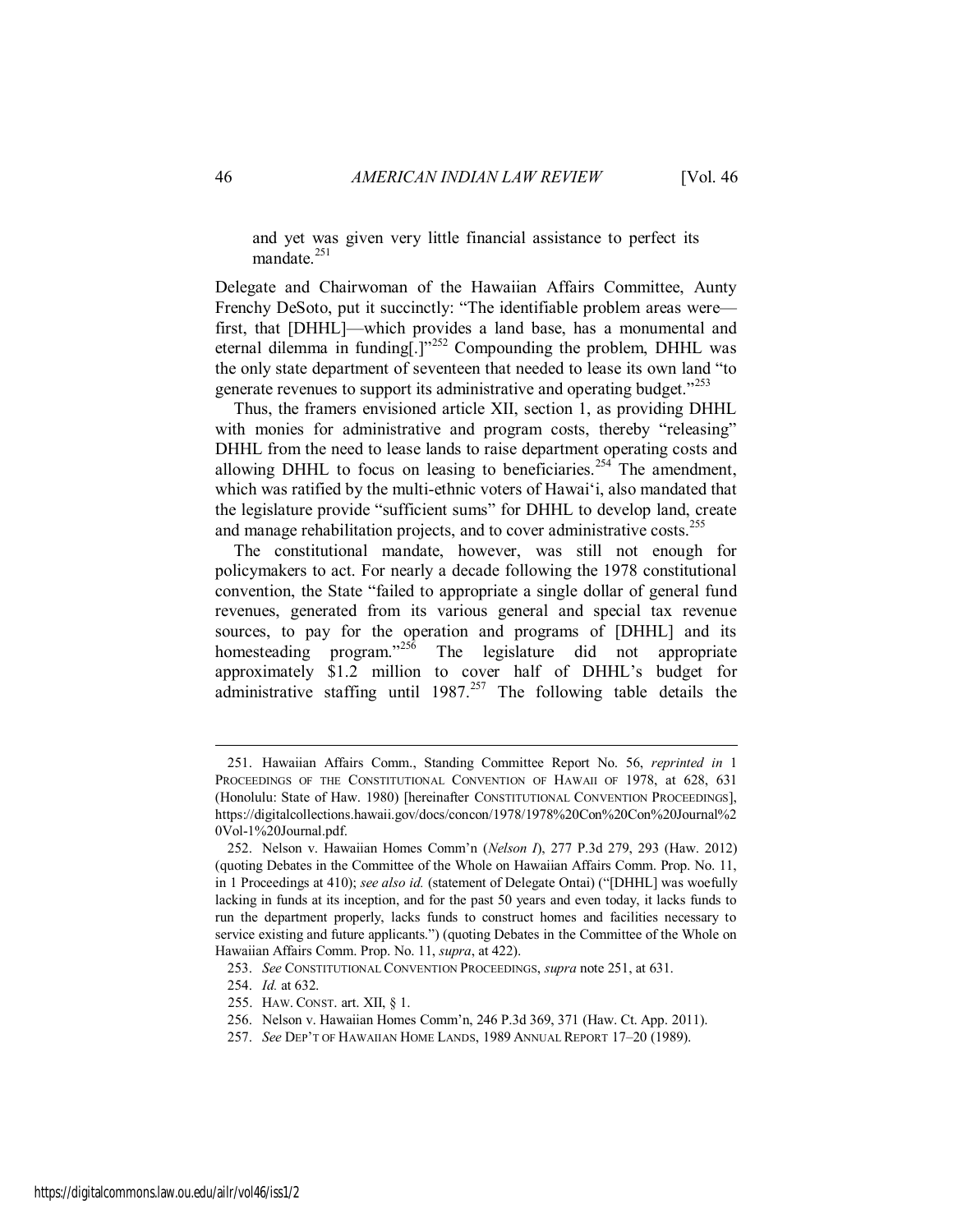legislative general funds appropriations for DHHL between 1991 and 2013:258

| <b>Fiscal Year</b> | Legislative General<br>Funds Appropriation |  |
|--------------------|--------------------------------------------|--|
| 1991-1992          | \$4,278,706                                |  |
| 1992-1993          | \$3,850,727                                |  |
| 1993-1994          | \$3,251,162                                |  |
| 1994-1995          | \$3,251,162                                |  |
| 1995-1996          | \$2,565,951                                |  |
| 1996-1997          | \$1,569,838                                |  |
| 1997-1998          | \$1,493,016                                |  |
| 1998-1999          | \$1,347,684                                |  |
| 1999-2000          | \$1,298,554                                |  |
| 2000-2001          | \$1,298,554                                |  |
| 2001-2002          | \$1,359,546                                |  |
| 2002-2003          | \$1,196,452                                |  |
| 2003-2004          | \$1,297,007                                |  |
| 2004-2005          | \$1,277,007                                |  |
| 2005-2006          | \$817,559                                  |  |
| 2006-2007          | \$1,067,559                                |  |
| 2007-2008          | \$1,169,174                                |  |
| 2008-2009          | \$883,699                                  |  |
| 2009-2010          | \$0                                        |  |
| 2010-2011          | \$0                                        |  |
| 2011-2012          | \$0                                        |  |
| 2012-2013          | \$0                                        |  |

TABLE B. DHHL Appropriated Funds 1991-2013

As shown above, in 2009, and for the next four years, Republican governor Linda Lingle, Democratic governor Neil Abercrombie, and the legislature provided no general funds for DHHL's operating and

<sup>258.</sup> Findings of Fact, Conclusions of Law, and Order at 9–10, Nelson v. Hawaiian Homes Comm'n, No. 07-1-1663-08 (JHC) (Nov. 27, 2015), https://dhhl.hawaii.gov/wpcontent/uploads/2016/03/FOF\_COL\_-\_Decision.pdf.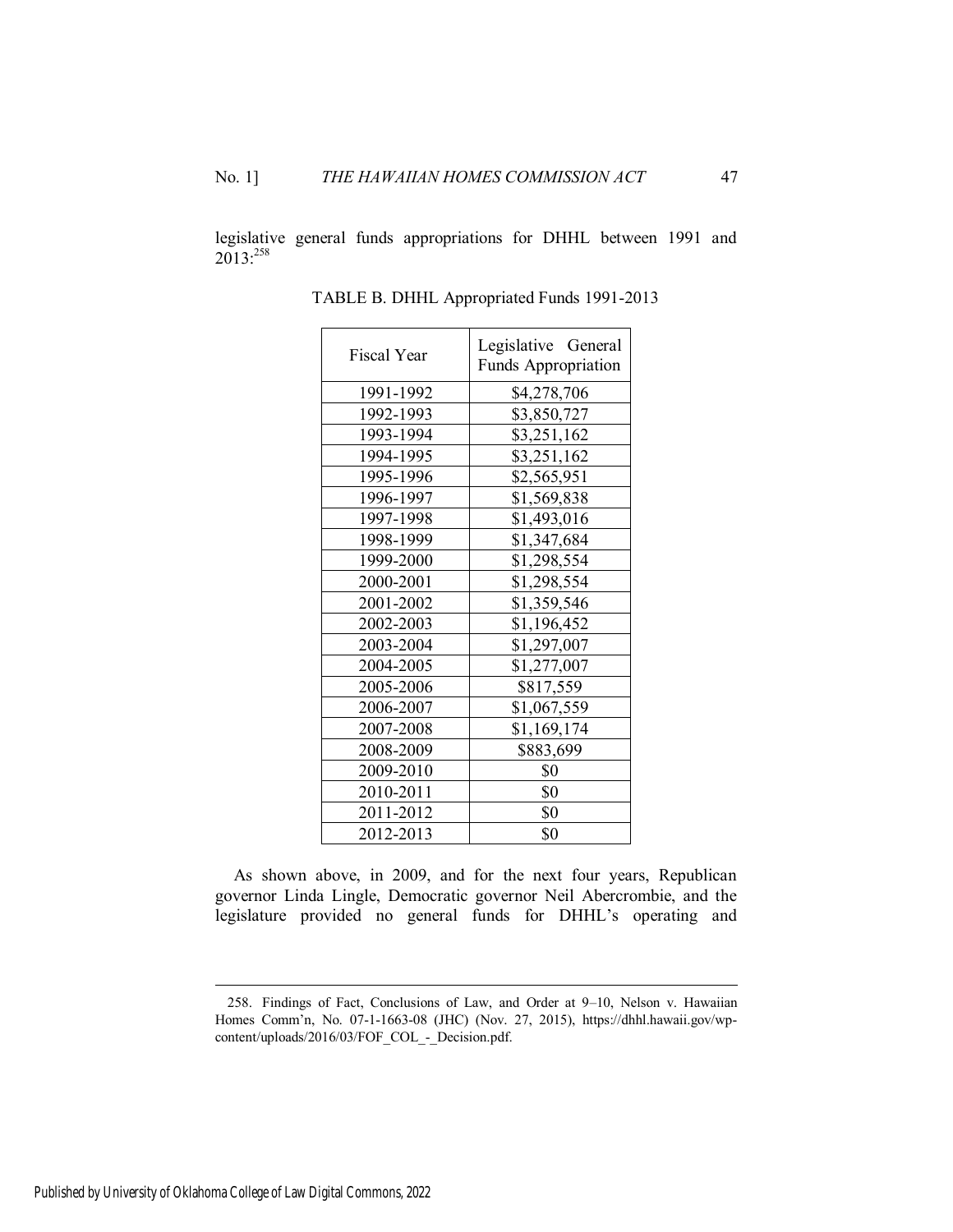administrative costs. DHHL thereby covered its operating and administrative costs from its general leasing program.<sup>259</sup>

Given the abysmal record of funding, native Hawaiian beneficiaries Richard Nelson III, Kaliko Chun, James Akiona, Sr., Sherilyn Adams, Kelii Ioane, Jr., and Charles Aipia filed suit against DHHL and the State.<sup>260</sup> They were represented by the Native Hawaiian Legal Corporation, an organization created during the height of the Hawaiian renaissance and the work of community advocates like Pae Galdeira and many others.<sup>261</sup> Through their suit, these beneficiaries sought to hold the State accountable for its failure to provide "sufficient sums" to support, as articulated in the constitution: (1) the development of home, agriculture, farm, and ranch lots; (2) home, agriculture, aquaculture, farm, and ranch loans; (3) rehabilitation projects; and (4) DHHL's administration and operating budget.<sup>262</sup> The State argued that it had no trust obligation to fund DHHL and that the beneficiaries' claim to obligate the legislature to provide "sufficient sums" to DHHL was barred by the political question doctrine, a judicial tool that allows a court to punt on making a decision in a legal dispute if that court's decision encroached on powers of the other political branches.<sup>263</sup> The State further argued that the court had no standards to determine what constituted "sufficient sums" for the aforementioned purposes—a determination that could only be made by the legislative branch.<sup>264</sup> The trial court ruled in favor of the State and the beneficiaries appealed to the Hawai'i Intermediate Court of Appeals ("ICA").<sup>265</sup>

 $\overline{a}$ 

265. *Id.* at 286.

<sup>259.</sup> *See* Act of June 29, 2009, No. 162, § 3, 2009 Haw. Sess. Laws 494, 510, https:// www.capitol.hawaii.gov/slh/Years/SLH2009/SLH2009\_Act162.pdf (showing appropriations to DHHL to come from special funds, the general obligation bond fund, other federal funds, and trust funds).

<sup>260.</sup> *Nelson I*, 277 P.3d 279, 285 (Haw. 2012).

<sup>261.</sup> Andrade, *Hawai'i '78*, *supra* note 1, at 109 n.175.

<sup>262.</sup> *Nelson I*, 277 P.3d at 285.

<sup>263.</sup> *Id.* at 285–86.

<sup>264.</sup> *See* Motion for Summary Judgment, Nelson v. Hawaiian Homes Comm'n, No. 1CC07166308 (Haw. Cir. Ct. Sept. 9, 2008), 2008 WL 11415909 ("As explained in detail below, there are no judicially discoverable or manageable standards for evaluating whether a particular level of legislative funding to DHHL satisfies any obligation imposed by Article XII, Section 1, and any attempt to resolve that question would require resort to non-judicial policy determinations."); *Nelson I*, 277 P.3d at 286 n.5 ("The State and DHHL defendants continued to counter-argue that what constituted 'sufficient sums' remained a political question; they also argued that the holding of the Hanabusa case is limited to the context of gubernatorial appointments. The circuit court denied Plaintiff's Motion to Reconsider by order dated March 17, 2009.").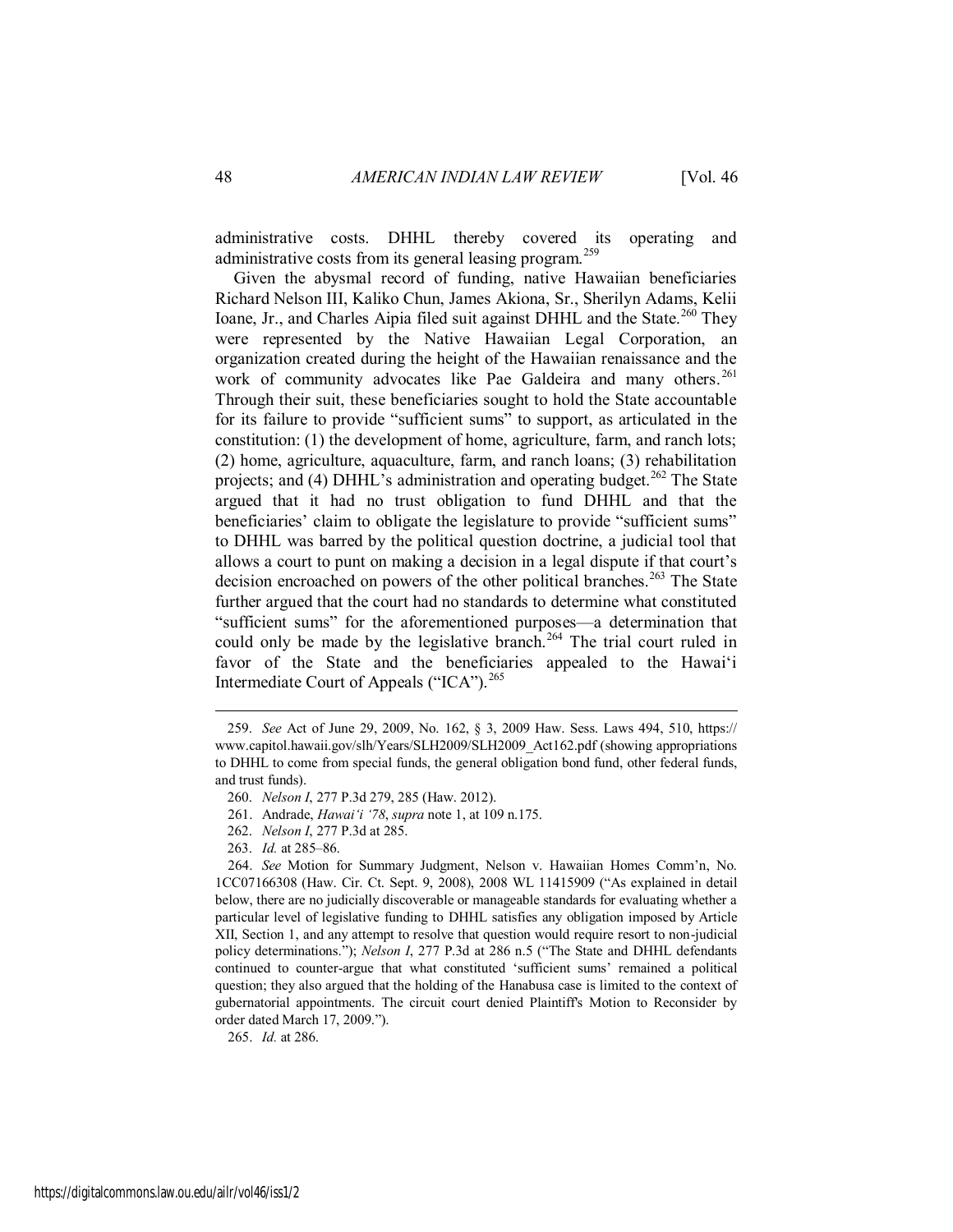In its January 2011 decision, the ICA reversed the decision and concluded that the determination of "sufficient sums" was a not a political question.<sup>266</sup> The ICA further found that, among other things, DHHL's 1976 General Plan "provided 'initial policy determinations' and set forth 'judicially discoverable and manageable standards' by which 'sufficient sums' can be determined[.]"<sup>267</sup> The State appealed to the Hawai'i Supreme Court.

In a damning condemnation of the State, Associate Justice Sabrina S. McKenna, writing for a unanimous Court, declared in *Nelson I* that:

The State has failed, *by any reasonable measure*, under the undisputed facts, to provide sufficient funding to DHHL. The State's track record in supporting DHHL's success is poor, as evidenced by the tens of thousands of qualified applicants on the waiting lists and the decades-long wait for homestead lots. With the benefit of 35–90 years of hindsight, *it is clear that DHHL is underfunded* and has not been able to fulfill all of its constitutional purposes.<sup>268</sup>

The Court affirmed the ICA's decision in part and concluded that "the 1978 Constitutional Convention history provides judicially discoverable and manageable standards, as well as initial policy determinations, as to what constitutes 'sufficient sums' for DHHL's administrative and operating expenses only<sup>[1]"269</sup> According to the Court, the constitutional framer's intent was "clear" to "require appropriation of 'sufficient sums' to relieve DHHL of the burden of general leasing its lands to generate administrative and operating funds  $\ldots$  .  $\cdot^{270}$  The Court held, however, that the judicial branch could not determine "sufficient funds" for the "development of home, agriculture, farm and ranch lots" unless it could determine how many lots needed to be developed in a certain period of time.<sup>271</sup> In a separate ruling on attorneys' fees, Justice McKenna again clarified that "the State now must fund DHHL's administrative and operating expenses. As a result, DHHL will be able to shift the funds it was spending on administrative and operating expenses towards fulfilling its trust duties to its beneficiaries."<sup>272</sup>

<sup>266.</sup> Nelson v. Hawaiian Homes Comm'n, 246 P.3d 369, 377–79 (Haw. Ct. App. 2011).

<sup>267.</sup> *Id.* at 377–78.

<sup>268.</sup> *Nelson I*, 277 P.3d at 299 (emphases added).

<sup>269.</sup> *Id.* at 282.

<sup>270.</sup> *Id.* at 297.

<sup>271.</sup> *Id.* at 299.

<sup>272.</sup> Nelson v. Hawaiian Homes Comm'n, 307 P.3d 142, 147 (Haw. 2013).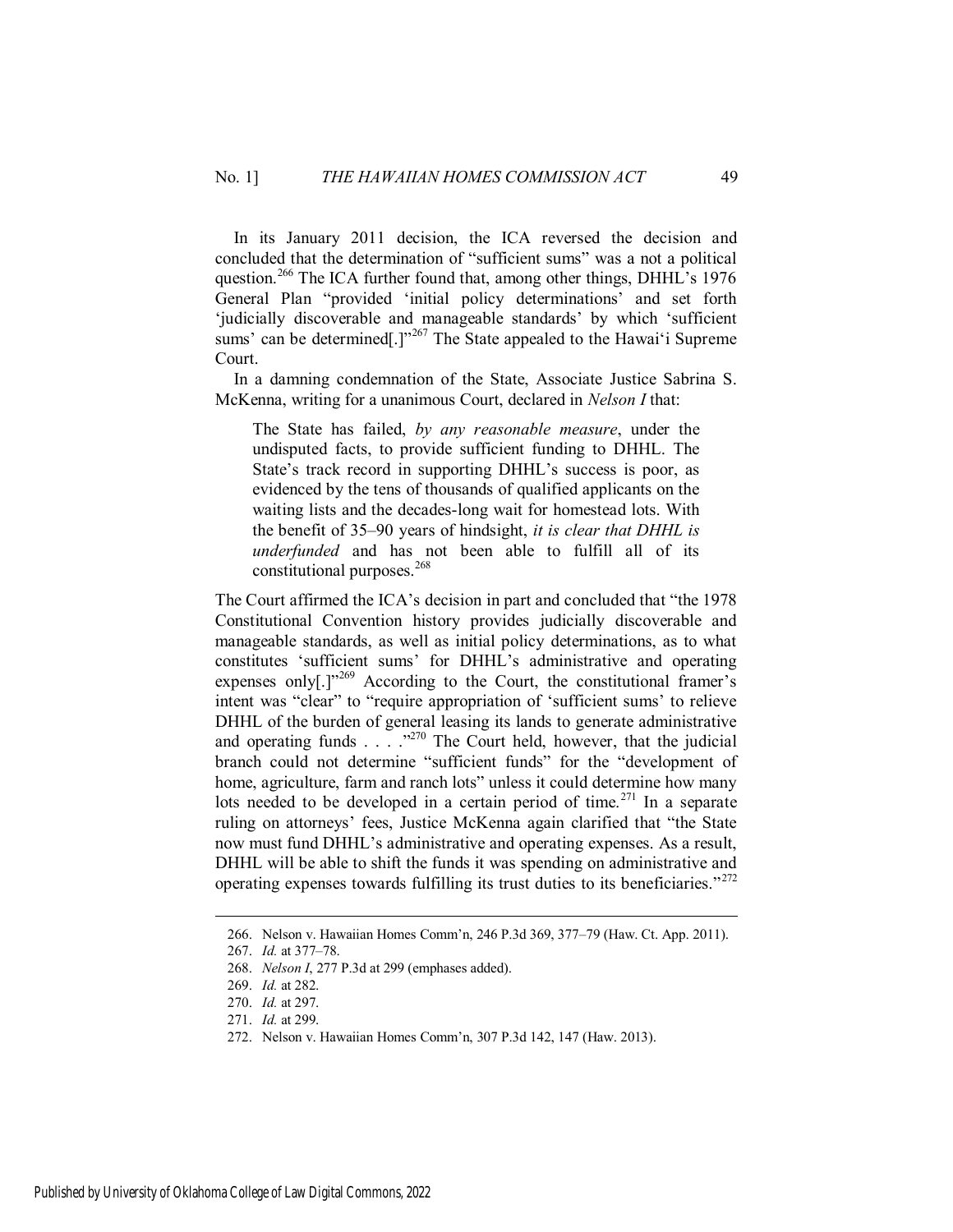In a victory for the beneficiaries, the state's highest court sent the case back to the trial court to address the justiciable issue of determining what constituted "sufficient sums" for DHHL's administrating and operating costs.<sup>273</sup>

The case, on remand, returned to trial judge Jeannette H. Castagnetti.<sup>274</sup> After briefing and arguments by the parties, an eight-day non-jury trial, and the collection of extensive testimony of multiple witnesses, on November 27, 2015, Judge Castagnetti issued a Findings of Fact, Conclusion of Law, and Order. She concluded:

[T]he Hawaiian Homes Commission and [DHHL] owe a fiduciary duty to the beneficiaries of the [HHCA] to pursue the funding that [DHHL] needs for its administrative and operating expenses, and prior to 2012, [DHHL] and the Commission failed to pursue adequate funding from the legislature, thereby breaching their fiduciary duty owed to Plaintiffs, as beneficiaries of the [HHCA].<sup>275</sup>

Judge Castagnetti determined that the State must "fulfill their constitutional duties and trust responsibilities" and that "sufficient sums" of approximately \$28 million were necessary to fund the administrative and operating costs of DHHL for fiscal years 2015-2016.<sup>276</sup>

While celebrated by the beneficiaries, Judge Castagnetti's decision was rebuked by the state's governor, Senate president, and House speaker—all of whom believed that the judiciary had exceeded its authority and could not order the political branches of the government to make a specified appropriation.<sup>277</sup> The legislature intervened in the lawsuit and sought to make clear that Judge Castagnetti's decision "impinge[d] on the legislative prerogative over the passage of laws and the power to appropriate by bypassing the legislative branch and process and ordering the appropriation of funds to [DHHL] for its administrative and operating budget."<sup>278</sup> Judge Castagnetti denied the request to reconsider her decision and stated: "The

<sup>273.</sup> *Nelson I*, 277 P.3d at 299.

<sup>274.</sup> Findings of Fact, Conclusions of Law, and Order, *supra* note 258, at 1.

<sup>275.</sup> *Id.* at 3.

<sup>276.</sup> *Id.* at 39.

<sup>277.</sup> Chad Blair, *Judge: State Must Fund Hawaiian Home Lands*, HONOLULU CIVIL BEAT (Mar. 2, 2016), https://www.civilbeat.org/2016/03/judge-state-must-fund-hawaiian-homelands/.

<sup>278.</sup> Memorandum of the Hawaii Legislature as Amicus Curiae in Support of Motion for Reconsideration of, or to Alter or Amend, the Judgment and Order at 3, Nelson v. Hawaiian Homes Comm'n, No. 1CC07166308 (Haw. Cir. Ct. Feb. 16, 2016), 2016 WL 11201224.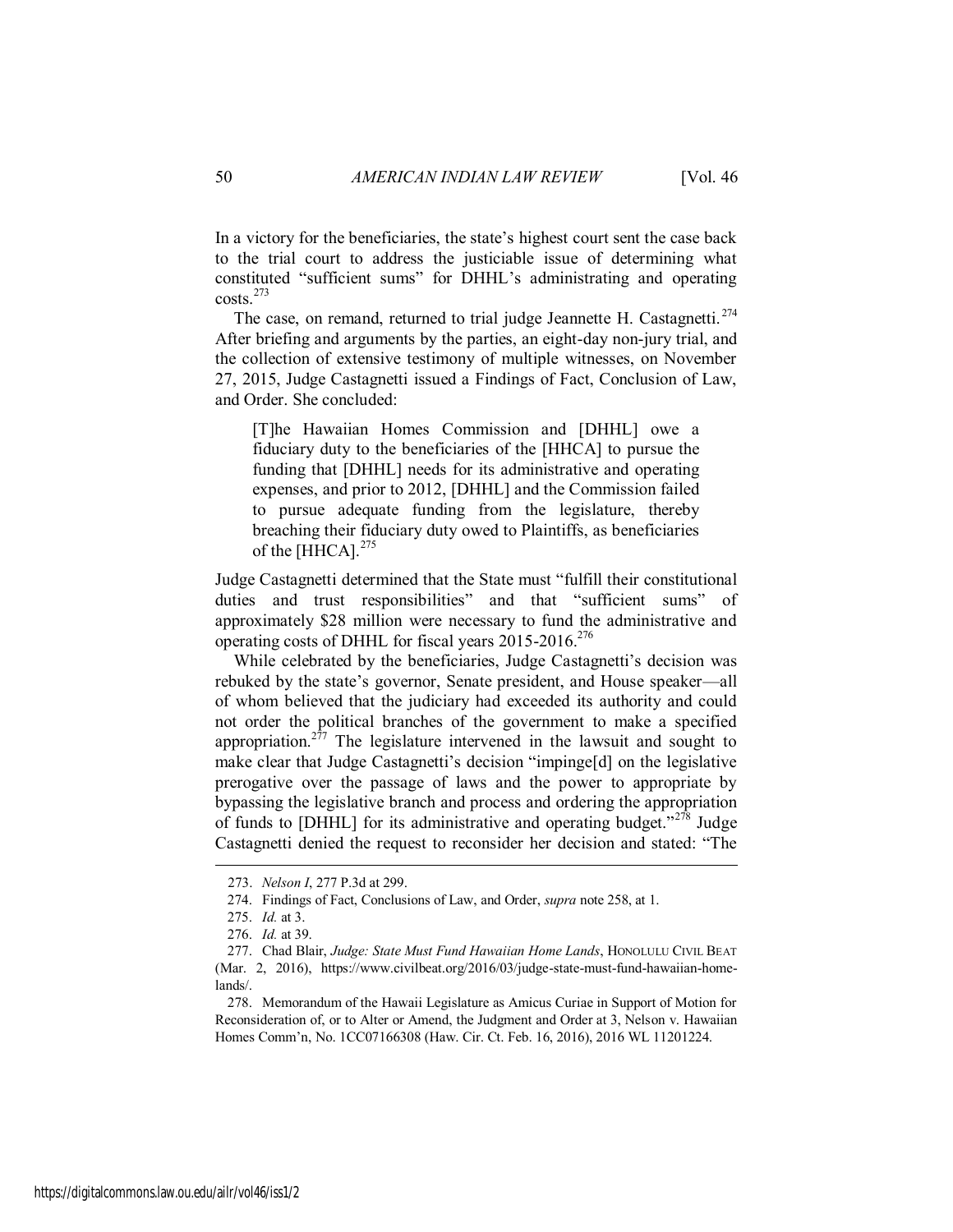Hawaii Constitution mandates or requires the State, the Legislature, to act to make sufficient sums available to DHHL for its administrative and operating budget by appropriating same in the manner provided by law. There's no discretion  $\ldots$ <sup>279</sup> To address the legislature's attempt to silence the judiciary, Judge Castagnetti bravely remarked that the court "takes seriously a claim of a constitutional foul or the [c]ourt overstepping its bounds by any co-equal branch of government, just as I would hope that any other co-equal branch of government would take seriously courts stating that the State has not lived up to its constitutional duties."<sup>280</sup> The State appealed the decision.<sup>281</sup>

While the appeal was pending before the Hawai'i Supreme Court, legislators in the 2017 session curiously began introducing legislation that directly impacted state judges. One proposal sought to revise the judicial retention process, which was considered the "gold standard" of judicial merit-selection processes in the country.<sup>282</sup> Another bill sought to reduce pension benefits for judges.<sup>283</sup> These bills were widely seen as political retaliation against the judiciary for Judge Castagnetti's decision in *Nelson*. <sup>284</sup> The legislature was, according to an attorney, "exert[ing] inordinate and unprecedented pressure over the Judiciary to rule on cases in a certain way."<sup>285</sup>

The pressure apparently worked. In 2018, the Hawai'i Supreme Court issued its decision in *Nelson II*. Justice McKenna, writing for the majority,

 $\overline{a}$ 

283. S.B. 249, 29th Leg. (Haw. 2017), https://www.capitol.hawaii.gov/session2017/bills/ SB249 .HTM ("Relating to Retirement").

284. Stewart Yerton, *House Speaker: Really, Judges Are My BFFs*, HONOLULU CIVIL BEAT (Jan. 29, 2019) https://www.civilbeat.org/2019/01/house-speaker-really-judges-aremy-bffs/; *see also* Sara Hayden, *Electing the Bench: Analysis of the Possible Negative Effects of Judicial Elections on Hawai'i's Legal Community*, 18 ASIAN-PAC. L. & POL'Y J. 114, 142–44 (2016).

285. *See* Yerton, *supra* note 284.

<sup>279.</sup> Transcript at 10, *Nelson*, No. 1CC07166308 (Haw. Cir. Ct. Feb. 16, 2016).

<sup>280.</sup> *Id.* at 11.

<sup>281.</sup> Nelson v. Hawaiian Homes Comm'n (*Nelson II*), 412 P.3d 917 (Haw. 2018), *reconsideration denied*, No. SCAP-16-0000496, 2018 WL 1004727 (Haw. Feb. 21, 2018).

<sup>282.</sup> *See* Editorial, *Protect Integrity of Judicial Selection*, HONOLULU STAR-ADVERTISER, Feb. 4, 2017, at A6; S.B. 328, 29th Leg. (Haw. 2017), https://www.capitol.hawaii.gov/ session2017/bills/SB328\_.htm ("Amendment to Article VI, Section 3 of the Constitution of the State of Hawaii to Amend the Timeframe to Renew the Term of Office of a Justice or Judge and Require Consent of the Senate for a Justice or Judge to Renew a Term of Office"); S.B. 673, 29th Leg. (Haw. 2017), https://www.capitol.hawaii.gov/session2017/ bills/SB673 .htm ("Amendments to the Constitution of the State of Hawaii to Amend the Manner in Which Justices and Judges are Appointed, Consented to, and Retained").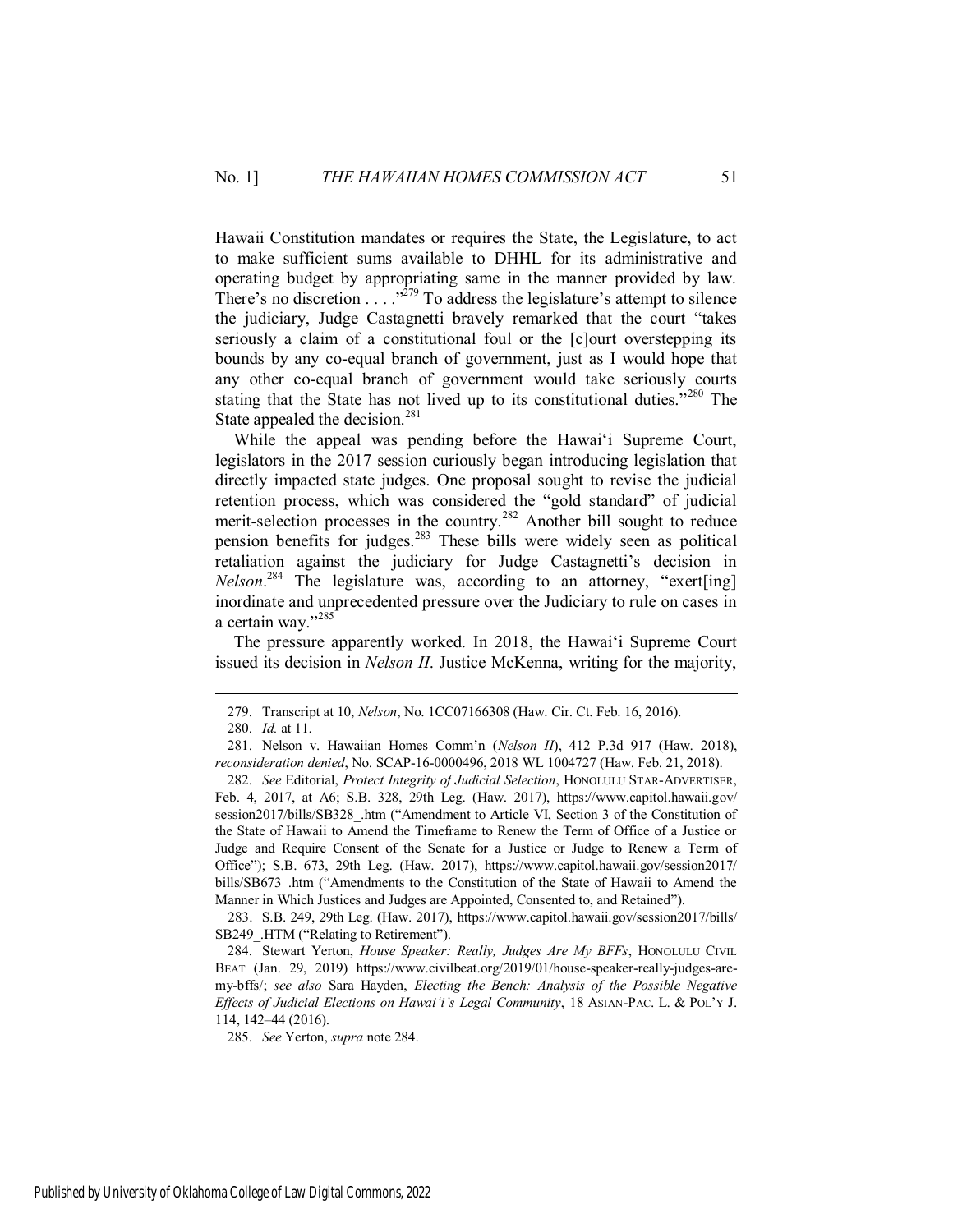backpedaled on the clear mandate of *Nelson I*. In *Nelson II*, the majority vacated Judge Castagnetti's decision because she "erred by engaging in a comprehensive inquiry into the amount DHHL actually needed for its administrative and operating expenses."<sup>286</sup> According to the majority: "Under *Nelson I*, the only judicially discoverable and manageable standard for determining 'sufficient sums' for DHHL's administrative and operating budget was established by the delegates of the 1978 Constitutional Convention as \$1.3 to 1.6 million, adjusted for inflation."<sup>287</sup> Despite *Nelson I*'s thorough analysis of the framer's "clear" intent in 1978 to mandate that the legislature provide sufficient sums to administer DHHL, in the end, all the Court apparently meant in *Nelson I* as reinterpreted in *Nelson II* was that the trial court could "determine the current value of \$1.3 to 1.6 million (in 1978), adjusted for inflation."<sup>288</sup> In other words, the only amount the trial court could order had to be based on a funding level (with inflation) of DHHL from 1978, which did not account for such future expenses like addressing the growing waiting list, and the additional staffing necessary to support additional beneficiaries being placed on homesteads. In reality, "sufficient sums" for DHHL's operations, under the rationale in *Nelson II*, covered only approximately one quarter of actual administrative and operating expenses for the agency.<sup>289</sup>

The Court's delicate balancing act was no doubt a cautious position that sought to balance the need for judicial oversight with the growing political pressure the judicial branch faced from an openly hostile legislature. State Senate Majority Leader J. Kalani English acknowledged the spat between the judicial and legislative branches:

They did some rulings that we thought was stepping into the legislative arena. They were trying to legislate from the bench. We control the purse strings. We said 'no' to a lot of their money. They reversed some of their decisions. We gave them some money. So the tension worked.<sup>290</sup>

The political pressure, however, did not deter Justice Michael D. Wilson from authoring a blistering dissent that challenged nearly all facets of the majority's reinterpretation of their own decision in *Nelson I*. <sup>291</sup> For Justice

<sup>286.</sup> *Nelson II*, 412 P.3d at 918.

<sup>287.</sup> *Id*.

<sup>288.</sup> *Id.* at 919.

<sup>289.</sup> *See id.* at 948 n.21 (Wilson, J., dissenting).

<sup>290.</sup> *See* Yerton, *supra* note 284.

<sup>291.</sup> *Nelson II*, 412 P.3d at 928–51 (Wilson, J., dissenting).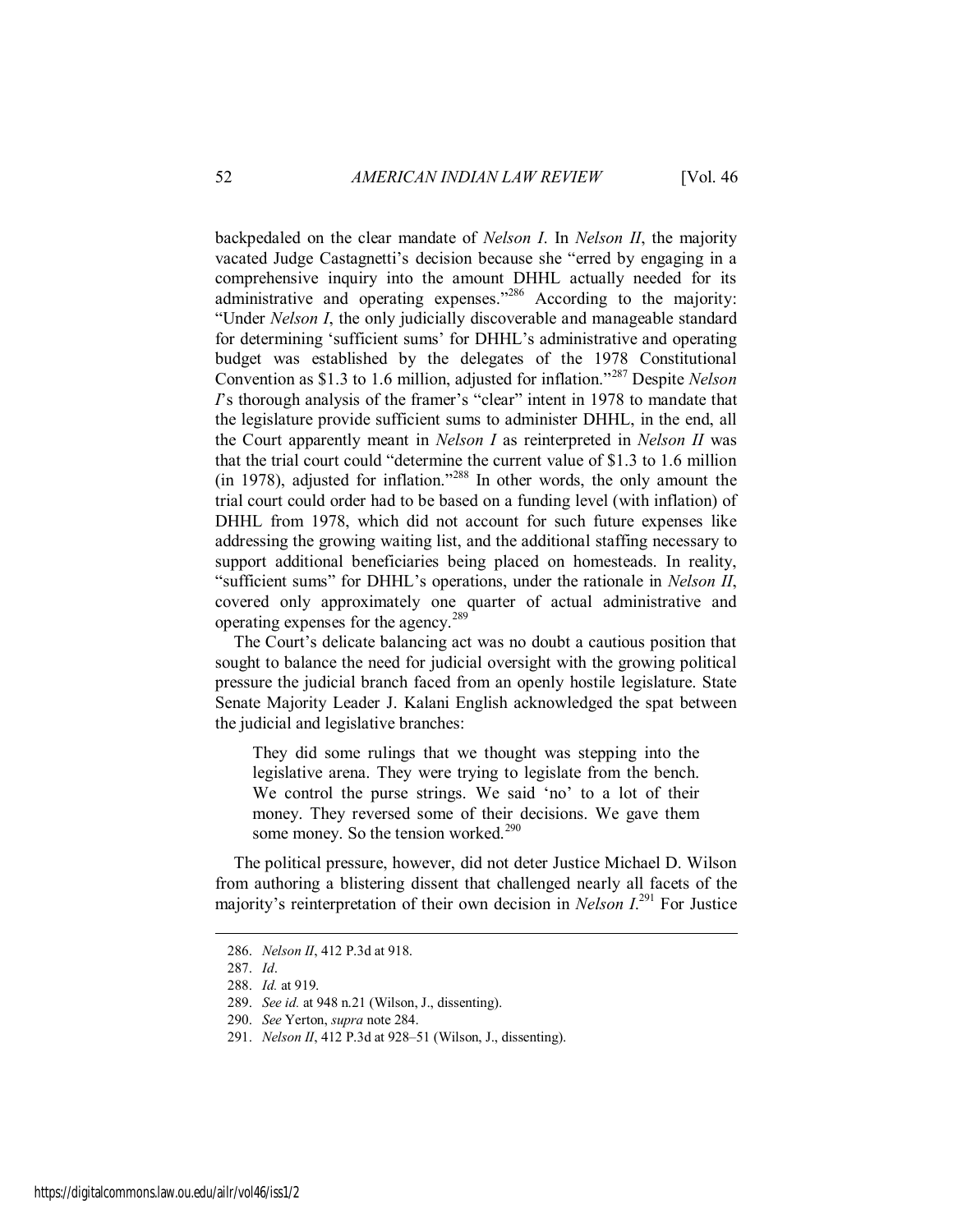Wilson, "an explicit constitutional command of the people ha[d] gone unheeded[,]" and the majority's decision narrowly construed *Nelson I* "in a manner inconsistent with the constitutional obligation at stake  $\ldots$  . . .<sup>292</sup> He concluded that Judge Castagnetti was wholly within her authority to engage in an inquiry into the current administrative and operating expenses of DHHL as set forth in *Nelson I*. 293

Although the Court's majority undercut its own mandate, the decadelong fight over adequate funding finally appeared to take a turn. The *Nelson*  litigation educated the community and policymakers and provided the legislature with the motivation to address some of the funding gaps within DHHL. For example, in each of the fiscal years 2013-2014, 2014-2015, and 2015-2016, the legislature appropriated \$9,632,000 to cover administrative and operating expenses.<sup>294</sup> In fiscal year 2020-2021, the legislature appropriated \$18,644,280 to cover DHHL's administrative and operating expenses. While the state's injection of funding to support the administration of DHHL will hopefully allow the agency to move forward with homestead development projects and chip away at the waiting list, the amounts still pale in comparison to what is needed. Is this what Kūhiō envisioned as justice?

#### *IV. Belated Justice*

<span id="page-53-0"></span>At every step along the 100-year journey of the Hawaiian Homes Commission Act, Hawaiians have been fighting for what they are already entitled to under the law. Generation after generation faced new legal challenges and new political realities. From the beginning, a Congress heavily influenced by white sugar and ranching interests in Hawai'i, created a law that undermined Hawaiian sovereignty and rights in the Crown and Government lands of the Kingdom. Simultaneously, Congress limited who could benefit from these lands by employing racist blood quantum requirements. Although not perfect, the HHCA provided a minimum level of protection for some Hawaiians. Yet, as of this writing, while nearly 10,000 individuals have been lucky enough to obtain a homestead, over 28,000 more wait for the state and federal government to find the political

<sup>292.</sup> *Id.* at 929.

<sup>293.</sup> *Id*.

<sup>294.</sup> The annual amount that would, at a minimum, constitute "sufficient sums" under the majority's view in *Nelson II* was approximately \$1.6 million adjusted for inflation, or approximately 35% of what the legislature actually appropriated annually to DHHL from 2013 to 2016. *Id.* at 948 n.21.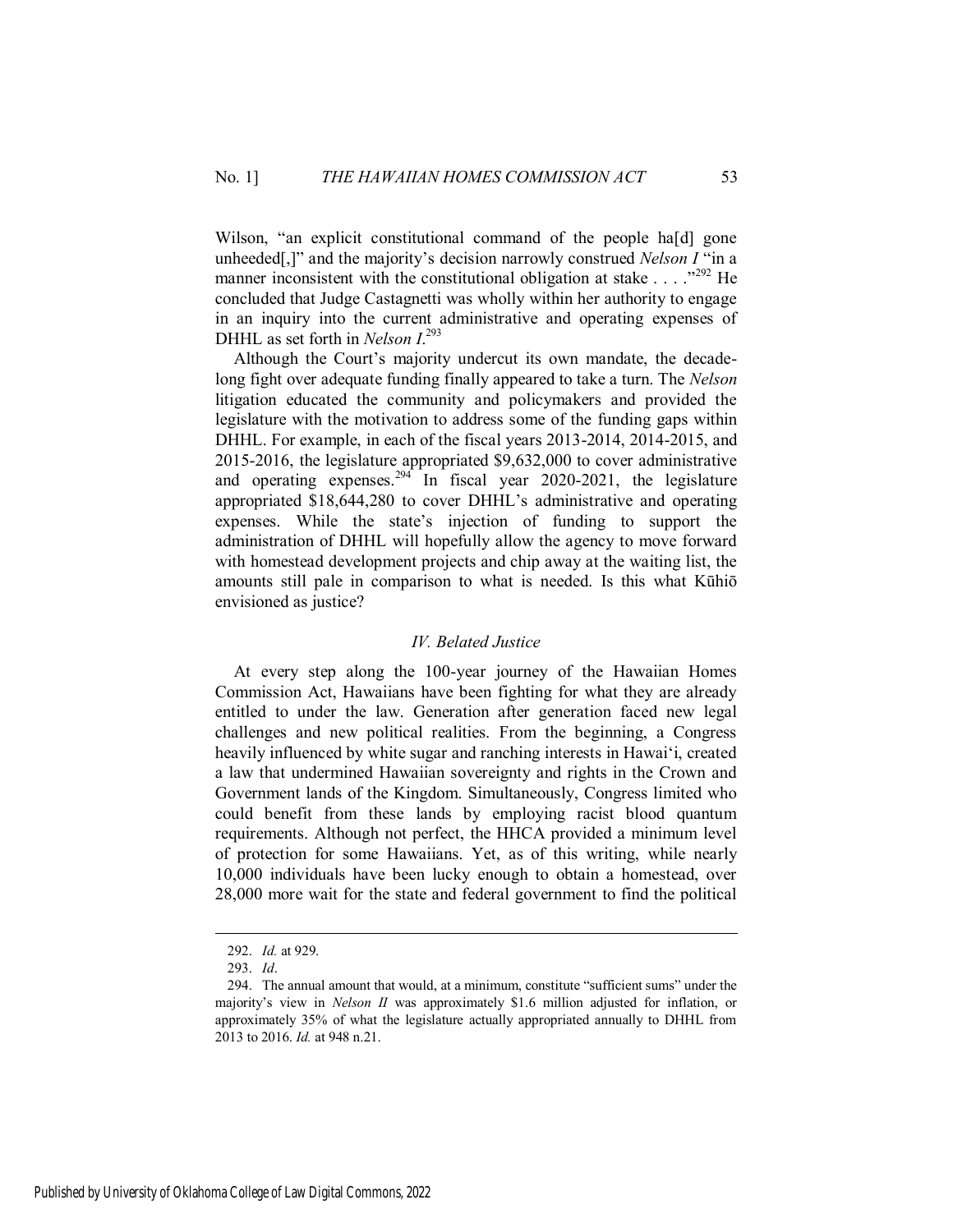will to truly implement the rehabilitative purposes of the law. If the pace of providing 10,000 homestead leases in the last 100 years continues, it will be an unacceptable 280 years before the current list is cleared.

The HHCA's centennial is an important opportunity to recalibrate the relationship between the federal government, the State of Hawai'i, and native Hawaiian beneficiaries. While not exhaustive, the following list of proposals may help to frame the next century of the HHCA in a way that will provide the justice that Kūhiō envisioned by returning 'aina to Hawaiians and supporting Hawaiian self-determination.

First, and as a foundation, all stakeholders should be educated about the HHCA, its origins, and the government's trust responsibilities as set forth in the Hawai'i Constitution. For example, in much the same way that state law requires members of certain government boards and commissions to receive training in Native Hawaiian legal issues,<sup>295</sup> state and federal lawmakers must also receive training on issues relating to the HHCA.

Second, the federal and state governments must provide the necessary funding and support to ensure the success of the Hawaiian Home Lands program.<sup>296</sup> DHHL is in need of long-term funding solutions to, among other things, support the department's operations, to pay for necessary infrastructure to develop more lots, and to provide loans for beneficiaries.<sup>297</sup> Relatedly, lawmakers must also address the current funding structure for DHHL that relies too heavily on general leasing. In addition, although the Hawai'i Constitution requires the state legislature to provide sufficient sums to support the program, there is nothing precluding other state agencies from supporting the homesteading goal. The shortcomings of the State in its role as trustee can be remedied if the governor required other

<sup>295.</sup> *See* HAW. REV. STAT. §§ 10-41, 10-42 (2015) (requiring certain state councils, boards, and commission to attend a legal training course on Hawaiian customs and rights).

<sup>296.</sup> DHHL is the designated recipient for annual funds from the Native American Housing Assistance and Self-Determination Act. 25 U.S.C. § 4222(a).

<sup>297.</sup> In 2021, because the state was not providing adequate funding, DHHL proposed that the government authorize the creation of a casino on Hawaiian Home Lands to address the agencies funding shortfall. H.B. 359, 31st Leg. (Haw. 2021), https://www.capitol. hawaii.gov/session2021/bills/HB359\_.htm; S.B. 1321, 31st Leg. (Haw. 2021), https://www. capitol.hawaii.gov/session2021/bills/SB1321\_.htm. The revenue generating idea was met with immediate resistance from the state governor and many legislators. In 2022, state legislators introduced a bill that would provide a one-time \$600 million infusion into the Hawaiian Home Lands program. H.B. 2511, 31st Leg. (Haw. 2022), https://www.capitol. hawaii.gov/session2022/bills/HB2511\_SD2\_.htm. As of the writing of this Article, the bill has not yet become law.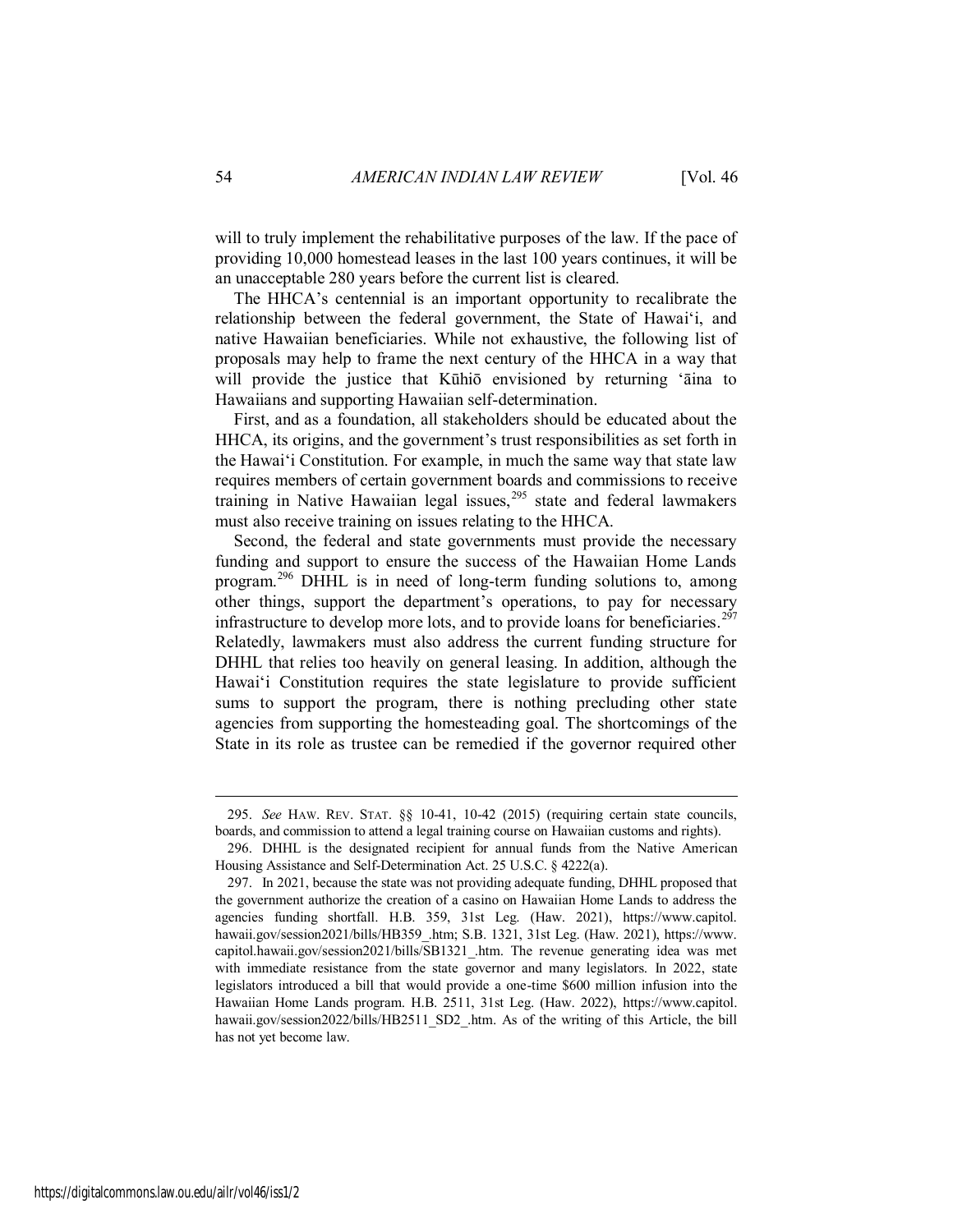state agencies to fully cooperate with ensuring the success of the DHHL in implementing the HHCA.

Third, the federal government should continue to take a more active role in holding the State to account for its trust failures. In 2016, the U.S. Department of the Interior implemented two additional regulations pertaining to the HHCA that implied that the federal government would be actively involved in ensuring that the trust is properly carried out.<sup>298</sup> These administrative rules clarified federal involvement in the Hawaiian Home Lands program and left interesting avenues available for the federal government to interject to either advance or stymie rehabilitation efforts.<sup>299</sup> When combined with President Joseph R. Biden, Jr.'s recent executive order advancing equity, justice, and opportunity for native Hawaiians, among others, the federal government seems primed to intervene to assist beneficiaries.<sup>300</sup>

Fourth, state and federal lawmakers must work together to update the HHCA to conform it to the needs and reality of the twenty first century. These updates could include, but are not limited to, eliminating or modifying the blood quantum requirement for applicants and successors, and upgrading DHHL's information management and record system. Recently, In 2021, U.S. Congressman Kaiali'i Kahele introduced House Joint Resolution 55, titled the Prince Jonah Kūhiō Kalaniana'ole Protecting Family Legacies Act, which would provide congressional consent for the state's 2017 amendments to the HHCA to lower the blood quantum

 $\overline{a}$ 

Published by University of Oklahoma College of Law Digital Commons, 2022

<sup>298.</sup> Land Exchange Procedures and Procedures to Amend the Hawaiian Homes Commission Act, 1920, 81 Fed. Reg. 29776, 29788 (May 13, 2016) (codified at 43 C.F.R. pt. 47) (providing clear and concise "procedures for conducting land exchanges of Hawaiian home lands authorized by the Hawaiian Homes Commission Act, 1920 (HHCA)"); *id.* at 29791 (codified at 43 C.F.R. pt. 47) (creating procedures for the Secretary of the Department of Interior to review amendments proposed by the State of Hawai'i regarding the HHCA). Before the State of Hawai'i can officially put new amendments into the HHCA, the Department of Interior must approve them first. *Id.* 

<sup>299.</sup> *See* Lehua Kinilau-Cano & Hokulei Lindsey, *Problems in Interior's Rule on Hawaiian Home Lands*, HONOLULU CIVIL BEAT, (July 11, 2016) https://www. civilbeat.org/2016/07/problems-in-interiors-rule-on-hawaii-home-lands/ ("What the rule actually does is extend the authority of the federal government in significant ways and at the same time stops short of ensuring the United States fulfills its duty as trustee of public lands transferred to the state at the time of statehood.").

<sup>300.</sup> Exec. Order No. 14,031, 86 Fed. Reg. 29675 (May 28, 2021) ("The purpose of this order is to build on those policies by establishing the President's Advisory Commission on Asian Americans, Native Hawaiians, and Pacific Islanders and the White House Initiative on Asian Americans, Native Hawaiians, and Pacific Islanders. Both will work to advance equity, justice, and opportunity for AA and NHPI communities in the United States.").